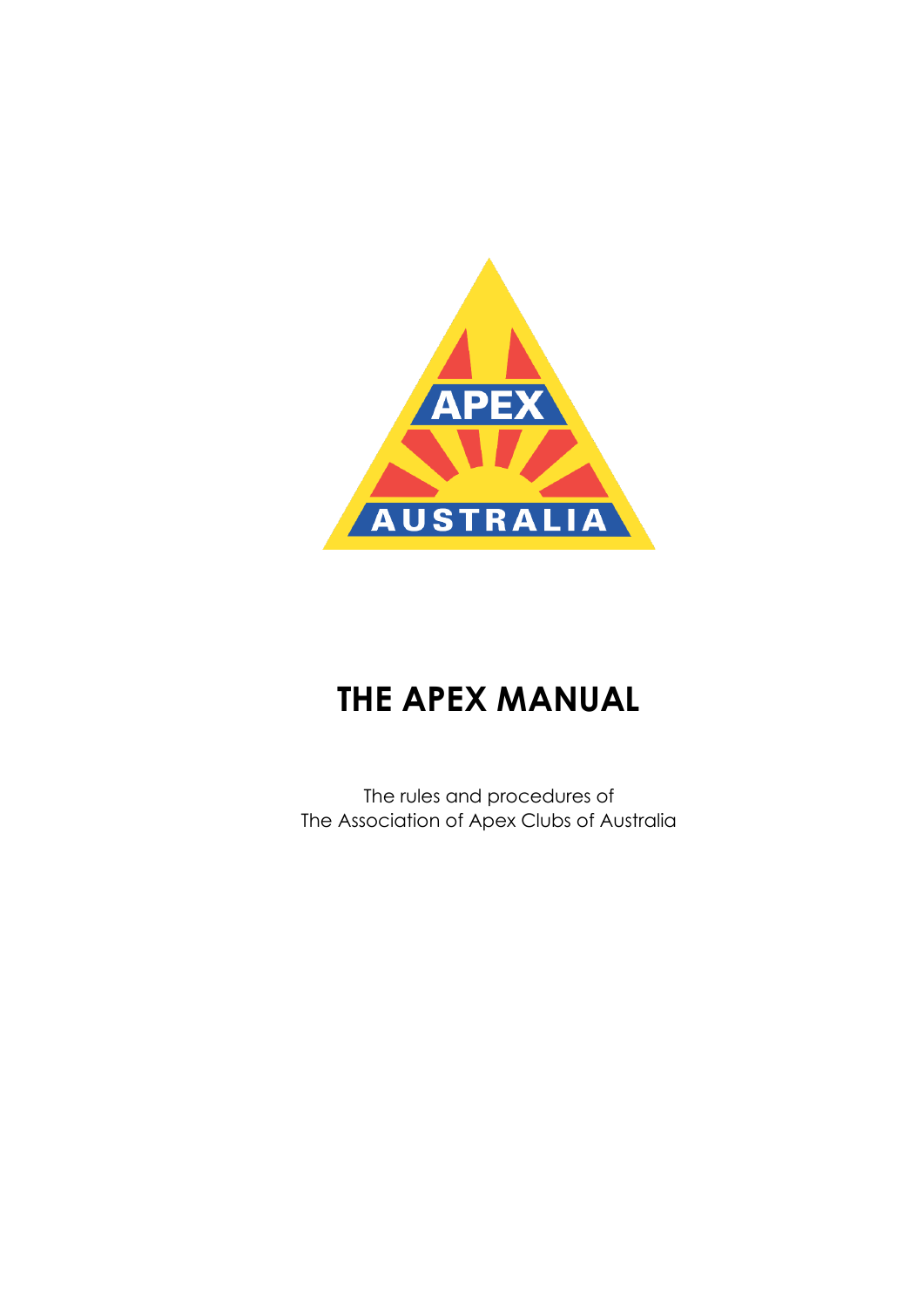# **Table of Contents**

| 3                       |     |                                                    |  |  |
|-------------------------|-----|----------------------------------------------------|--|--|
|                         | 3.1 |                                                    |  |  |
|                         | 3.2 |                                                    |  |  |
| 4                       |     |                                                    |  |  |
|                         | 4.1 |                                                    |  |  |
|                         | 4.2 |                                                    |  |  |
|                         | 4.3 |                                                    |  |  |
|                         | 4.4 |                                                    |  |  |
|                         | 4.5 |                                                    |  |  |
|                         | 4.6 |                                                    |  |  |
|                         |     |                                                    |  |  |
| 6                       |     | Representations to Government and other Bodies  11 |  |  |
| $\overline{\mathbf{z}}$ |     |                                                    |  |  |
|                         | 7.1 |                                                    |  |  |
|                         | 7.2 |                                                    |  |  |
|                         |     |                                                    |  |  |
|                         | 7.4 |                                                    |  |  |
|                         | 7.5 |                                                    |  |  |
|                         | 7.6 |                                                    |  |  |
|                         | 7.7 |                                                    |  |  |
|                         | 7.8 |                                                    |  |  |
|                         | 7.9 |                                                    |  |  |
|                         |     |                                                    |  |  |
|                         |     |                                                    |  |  |
|                         |     |                                                    |  |  |
|                         |     |                                                    |  |  |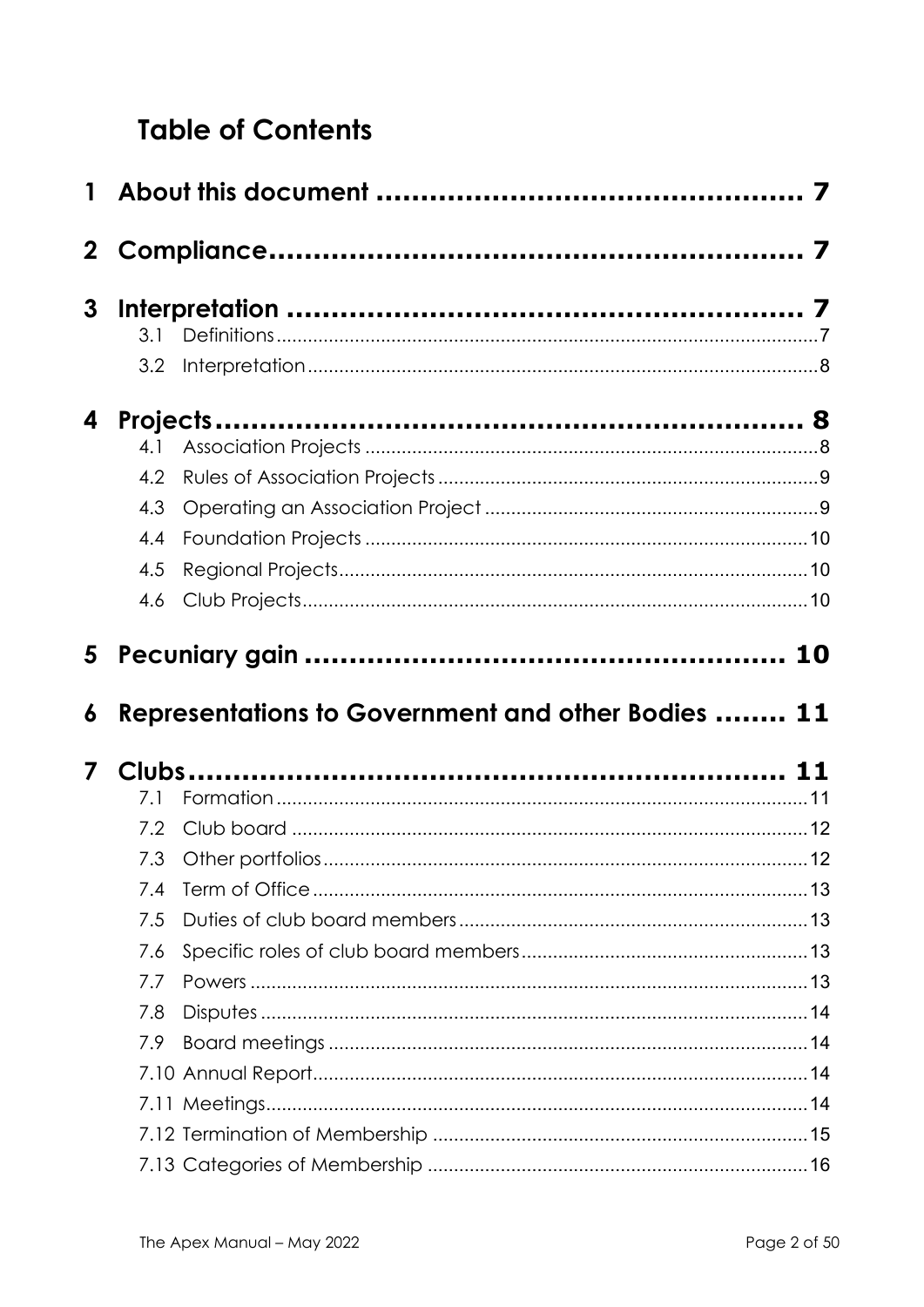| 12 <sup>12</sup> |            |  |
|------------------|------------|--|
|                  |            |  |
|                  |            |  |
|                  |            |  |
| <b>11</b>        |            |  |
|                  |            |  |
|                  |            |  |
| 10               |            |  |
|                  |            |  |
|                  | 9.3        |  |
|                  | 9.2        |  |
| 9                |            |  |
|                  |            |  |
|                  |            |  |
|                  |            |  |
|                  |            |  |
|                  |            |  |
|                  |            |  |
|                  | 8.9        |  |
|                  | 8.8        |  |
|                  | 8.7        |  |
|                  | 8.6        |  |
|                  | 8.5        |  |
|                  | 8.4        |  |
|                  | 8.2<br>8.3 |  |
|                  |            |  |
| 8                | 8.1        |  |
|                  |            |  |
|                  |            |  |
|                  |            |  |
|                  |            |  |
|                  |            |  |
|                  |            |  |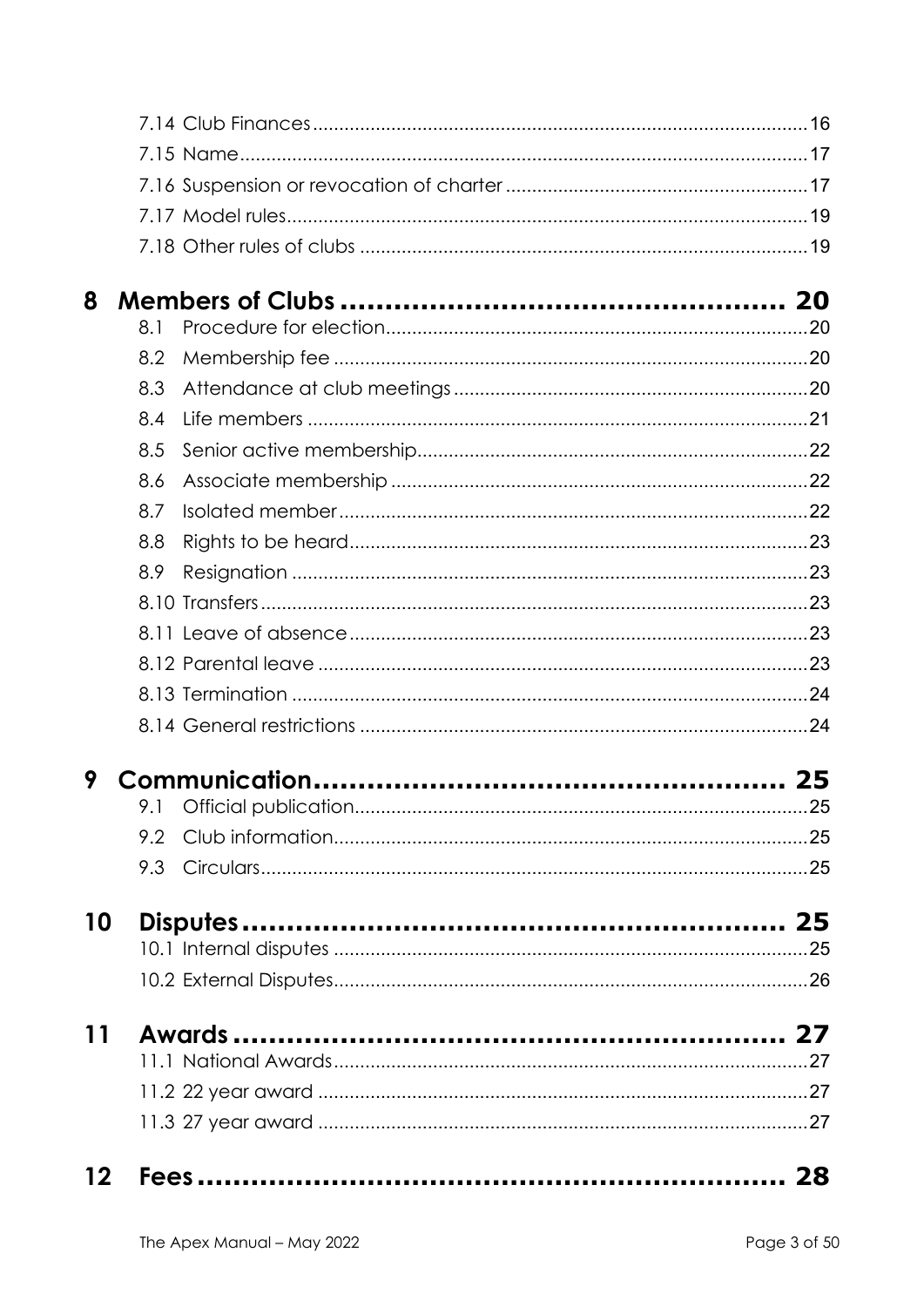|    | 12.6                                                        |  |
|----|-------------------------------------------------------------|--|
|    |                                                             |  |
| 13 |                                                             |  |
| 14 |                                                             |  |
|    |                                                             |  |
|    | 14.2 Candidacy for office of international organisations 30 |  |
|    |                                                             |  |
|    |                                                             |  |
| 15 |                                                             |  |
|    |                                                             |  |
| 16 |                                                             |  |
|    |                                                             |  |
| 17 |                                                             |  |
|    |                                                             |  |
|    |                                                             |  |
|    |                                                             |  |
|    |                                                             |  |
| 18 |                                                             |  |
|    |                                                             |  |
|    |                                                             |  |
|    |                                                             |  |
| 19 | Annual meetings of the Association 35                       |  |
|    |                                                             |  |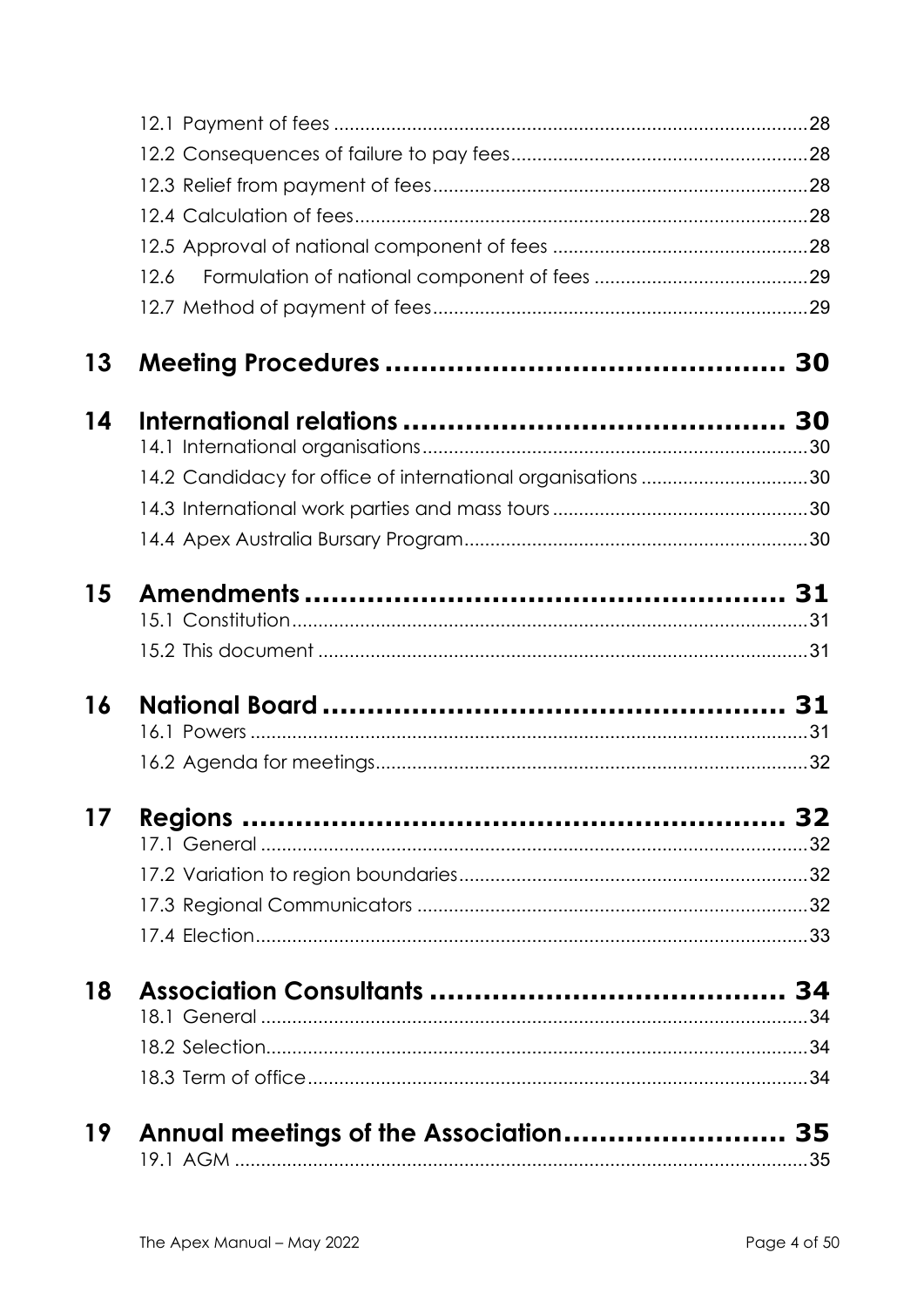| 20   |       |                                      |    |
|------|-------|--------------------------------------|----|
|      |       |                                      |    |
|      |       |                                      |    |
|      |       |                                      |    |
|      |       |                                      |    |
|      |       |                                      |    |
|      |       |                                      |    |
| 21   |       | Roles of National Board members  39  |    |
|      |       |                                      |    |
|      |       |                                      |    |
|      |       |                                      |    |
|      |       |                                      |    |
| 23 — |       | Association finance - TO BE REVIEWED | 40 |
|      |       |                                      |    |
|      |       |                                      |    |
|      |       |                                      |    |
|      |       |                                      |    |
|      |       |                                      |    |
|      |       |                                      |    |
|      |       |                                      |    |
|      |       |                                      |    |
|      |       |                                      |    |
|      | 23.10 |                                      |    |
|      | 23.11 |                                      |    |
|      | 23.12 |                                      |    |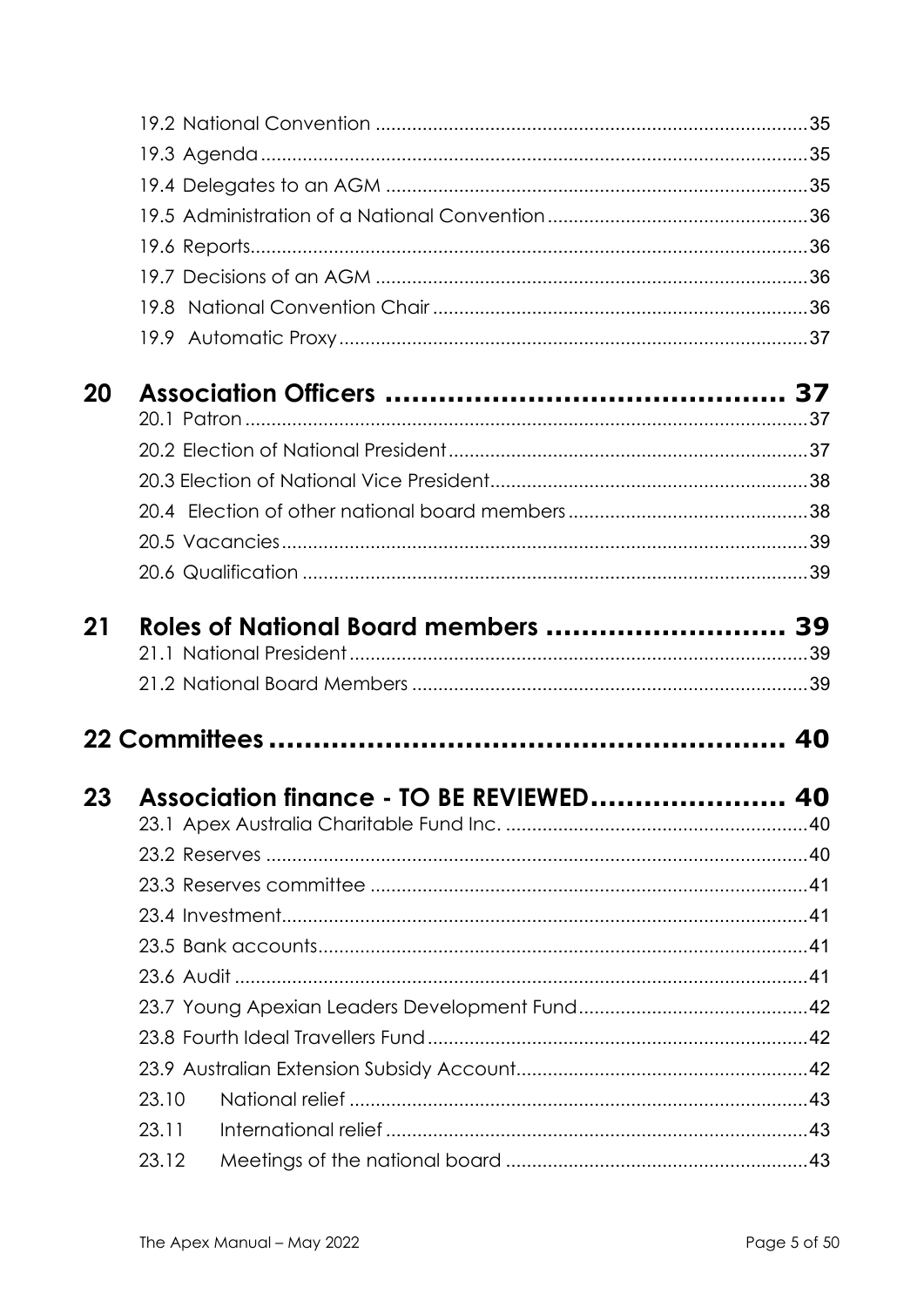| 24 |  |
|----|--|
| 25 |  |
|    |  |
|    |  |
|    |  |
|    |  |
| 26 |  |
|    |  |
|    |  |
| 27 |  |
|    |  |
|    |  |
| 28 |  |
| 29 |  |
|    |  |
|    |  |
|    |  |
|    |  |
|    |  |
|    |  |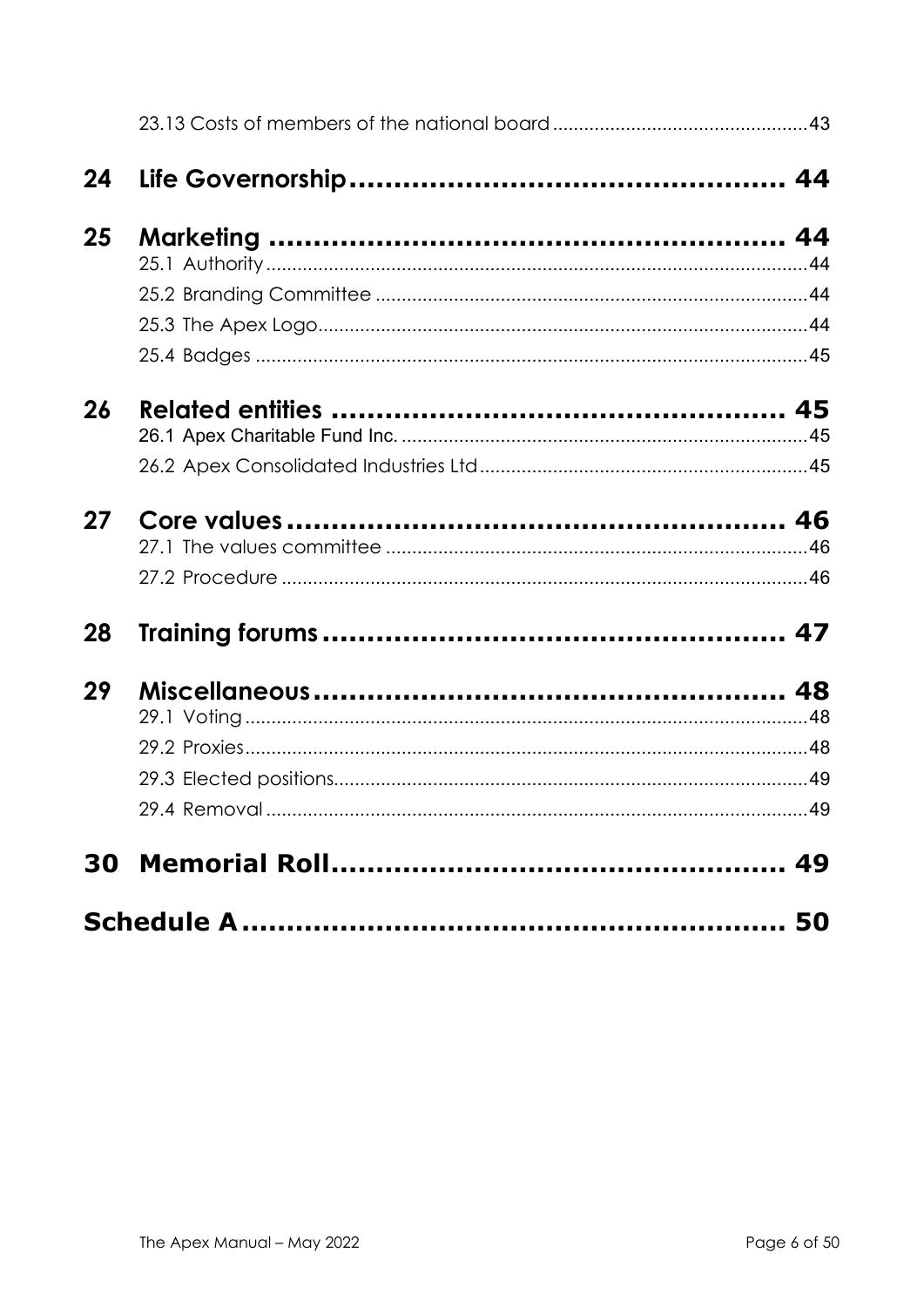# **1 About this document**

This document:

- (a) shall be known as The Apex Manual;
- (b) is subject to and is to be read in conjunction with the Constitution;
- (c) is not intended to limit, by implication or otherwise, the powers of the National Board, Regions, Clubs or Members of Clubs that arise under the Constitution or otherwise at law; and
- (d) sets out certain rules, policies and procedures to be followed by the National Board, Regions, Clubs and Members of Clubs.

# **2 Compliance**

The Rules shall be binding on and shall be followed by the National Board, Regions, Clubs and Members of Clubs.

# **3 Interpretation**

#### **3.1 Definitions**

Words defined in the Constitution have the same meaning in this document and the following words have the meaning given to them below:

**AGM** means the Annual General Meeting.

**Association Consultants** means such persons appointed to that role in accordance with clause 18.

**Handover Meeting** means the annual meeting of a Member at which the positions on the board of that Member are handed over to persons to hold those positions until the next handover meeting.

**Foundation Project** means a project proposed and supported by the Foundation.

**Constitution** means the constitution of the Association.

#### **Hours of Service Work** means:

- (i) Service Hours are those which have been approved by the Club at either a General or Board Meeting or by the Club Board or Service Director as assistance to the community, individual or Club, such approval being given prior to the actual provision of service.
- (ii) Assistance to the community is defined as the actions or provision of service to assist and improve the community, individual or Club, or the process of raising funds for assisting or improving the community, individual or Club.
- (iii) Where a Member is engaged in providing assistance to their local community, those hours involved in necessary preparation prior to performing the assistance and those hours involved in the actual performance of the assistance are deemed service hours. Where a Member is engaged in providing assistance outside their local community, in addition to the hours referred to above, the hours taken by the Member to travel to and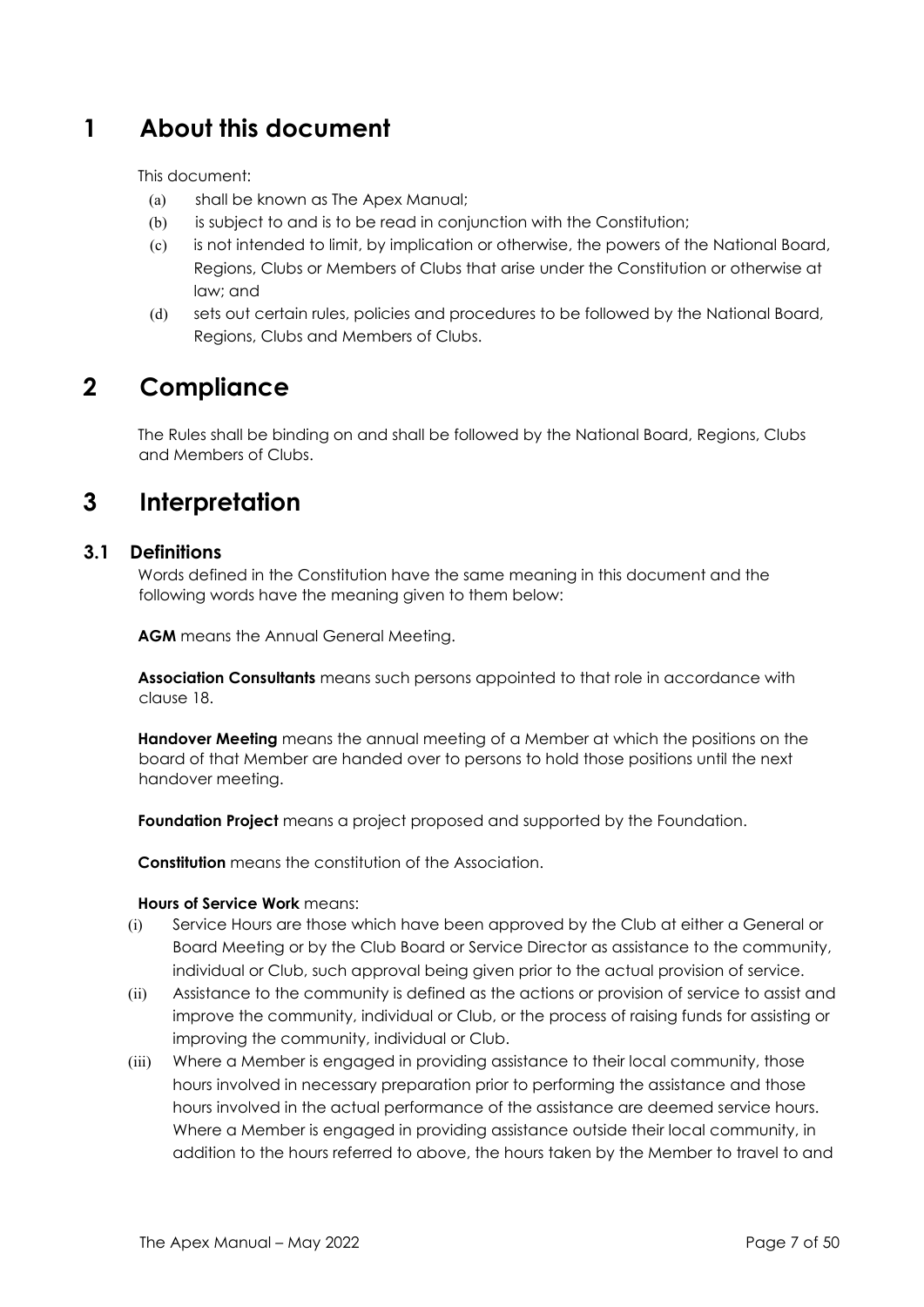from the place where the Member is performing the assistance are also deemed service hours.

**Lobby Motion** means a motion put to an AGM to encourage either Federal or State or Local Governments to implement or achieve a certain object.

**National Component** means the portion of the National Fee that is approved at the AGM.

**National Fee** means the annual fee payable by a Club to the Association.

**Rules** means the Constitution and this document.

**State Component** means the portion of the National Fee that is approved at a State Convention.

#### **3.2 Interpretation**

Any reference in the Constitution, Rules and Association Rules to the male gender shall be deemed to be referring to all genders unless the context otherwise dictates.

# **4 Projects**

Projects at any level of the Association are the primary means by which Members of the Association implement and fulfil the Ideals and Objects*.* 

#### **4.1 Association Projects**

(a) The National Board shall encourage all clubs to take part in an Association Project.

(b) The National Board shall seek proposals for Association Projects from Clubs.

(c) In the absence of a proposal from a Club or a combination of Clubs, the National Board may propose an Association Project.

(d) Proposals for Association Projects to must comply with the rules for Association Projects set out in clause 4.2.

(e) The National Board shall review proposals for Association Projects to ensure that the proposals comply with the rules for Association Projects and are, in the view of the National Board, satisfactory Approved Proposals.

(f) Approved Proposals shall be put to Voting Members at an AGM of the Association.

(g) Only one Association Project can operate at any time. Where there are multiple Approved Proposals being put to Voting Members at an AGM of the Association the Voting Members shall vote for the Approved Proposals by secret ballot.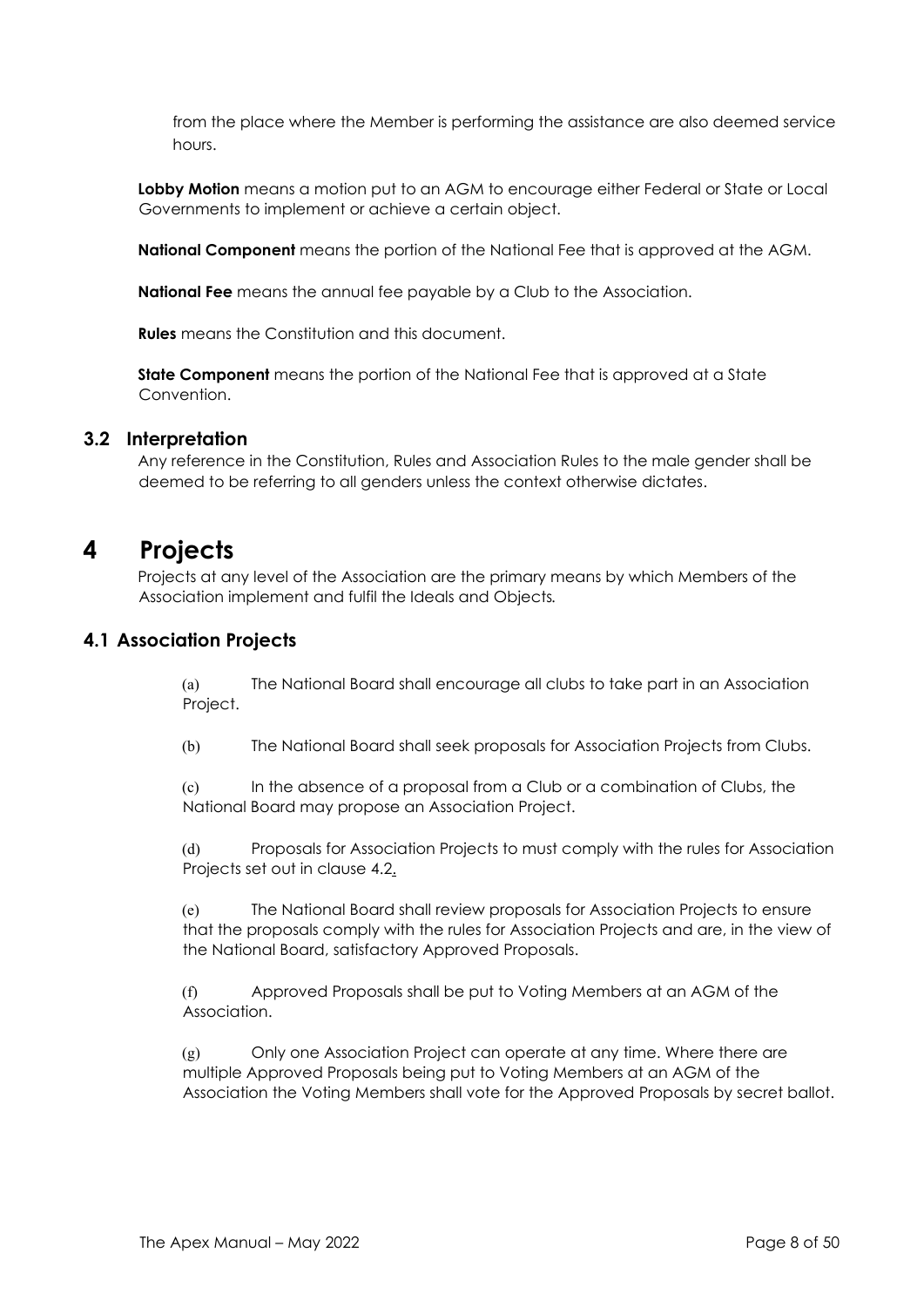# **4.2 Rules of Association Projects**

- (a) Any proposal for an Association Project shall contain the following information:
	- (i) a detailed estimate of the cost of implementation including:
		- (A) amounts to be allocated for administration and publicity;
		- (B) an estimate of the period of time necessary for its completion; and
		- (C) a fixed sum of moneys sought from Clubs;

(ii) evidence of the practicability of the Project having regard to the functions and/or activities of Governments in the area to which the Project relates; 3

(iii)evidence of support and the extent of that support by organisations involved in the area to which the Project relates; and

(iv)such other material as the proposer feels is relevant.

(b) An Association Project commences at the conclusion of the AGM at which it is adopted.

(c) An Association Project concludes immediately prior to the conclusion of the AGM succeeding the AGM at which the Association Project was adopted.

(d) Every Association Project shall include the words "Apex Australia" in its name and the beneficiary of the Association Project shall agree that the words "Apex Australia" be included in the name of the Association Project.

(e) Once a proposal for an Association Project is an Approved Proposal the Club or the National Board proposing the proposal shall be entitled to circulate details of the proposal or solicit votes for such proposal to the Clubs.

(f) Where a proposed Association Project is of a medical nature, the proposal must contain written comment from the National Health and Medical Research Council or equivalent body on the need and the practicability of the Project and a summary of work done and organisations working in that area.

(g) An Association Project must have a management committee.

## **4.3 Operating an Association Project**

(a) Where a management committee engages any person or organisation to assist in the raising of funds for the Association Project for a fee and where it is proposed that a fee shall be paid from the funds raised by that person or organisation, then such arrangement shall not be implemented unless the arrangement is approved by the National Board.

(b) The management committee shall report to the National Board and/or to Clubs on the progress of the Association Project on request from the National Board.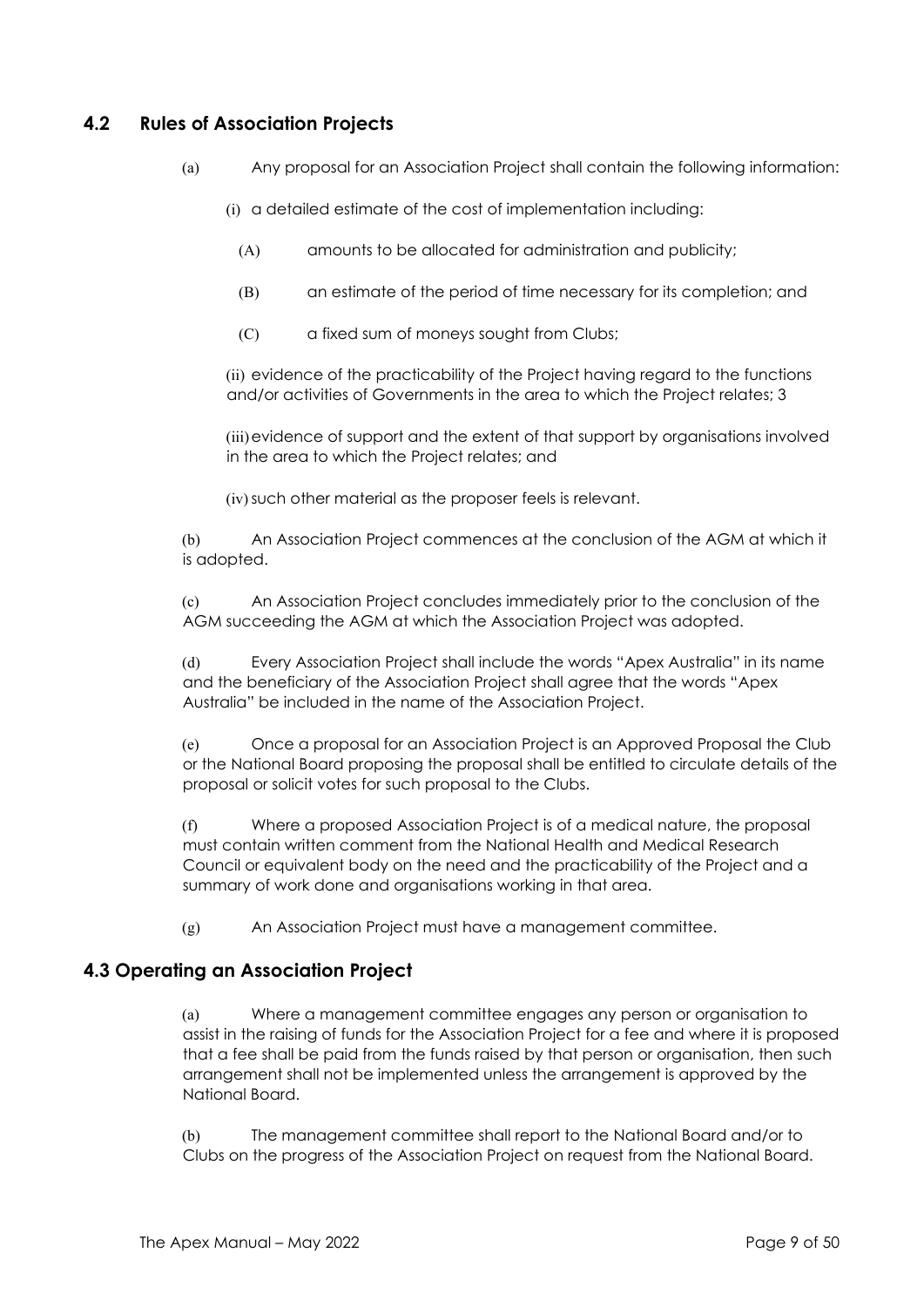(c) The National Board shall not be required to provide any funds to the management committee unless the funds are set out in an Approved Proposal adopted at an AGM.

(d) Any and all net funds raised from any Association Project which does not have as its major goal or objective, fundraising for an external body or third party, must be invested with the Foundation.

# **4.4 Foundation Projects**

(a) Where there is no Association Project in operation, a Foundation Project can be implemented by the National Board at its discretion.

(b) The National Board shall encourage all clubs to take part in a Foundation Project.

# **4.5 Regional Projects**

Regions and Clubs within a particular Region can propose and operate a Regional Project in the same manner as an Association Project (with the necessary changes to allow the operation of a Regional Project by a Region).

# **4.6 Club Projects**

(a) Clubs and Members of Clubs can propose and operate projects within that Club.

(b) A Club Project must be approved by the Club prior to the commencement of the project.

# **5 Pecuniary gain**

(a) The implementation of the ideals and objects of the Association shall not be carried out for profit or pecuniary gain to any Member.

(b) Members of Clubs are prohibited from employment either directly or indirectly by the Association or any Region or Club without the prior written consent of the National Board.

(c) The Association and any Region or Club of the Association is prohibited from making any distribution in money, property or otherwise to its members from any activity associated with Apex provided that Members shall be entitled to be reimbursed for expenses properly incurred and approved in administering the Association, Region or Club.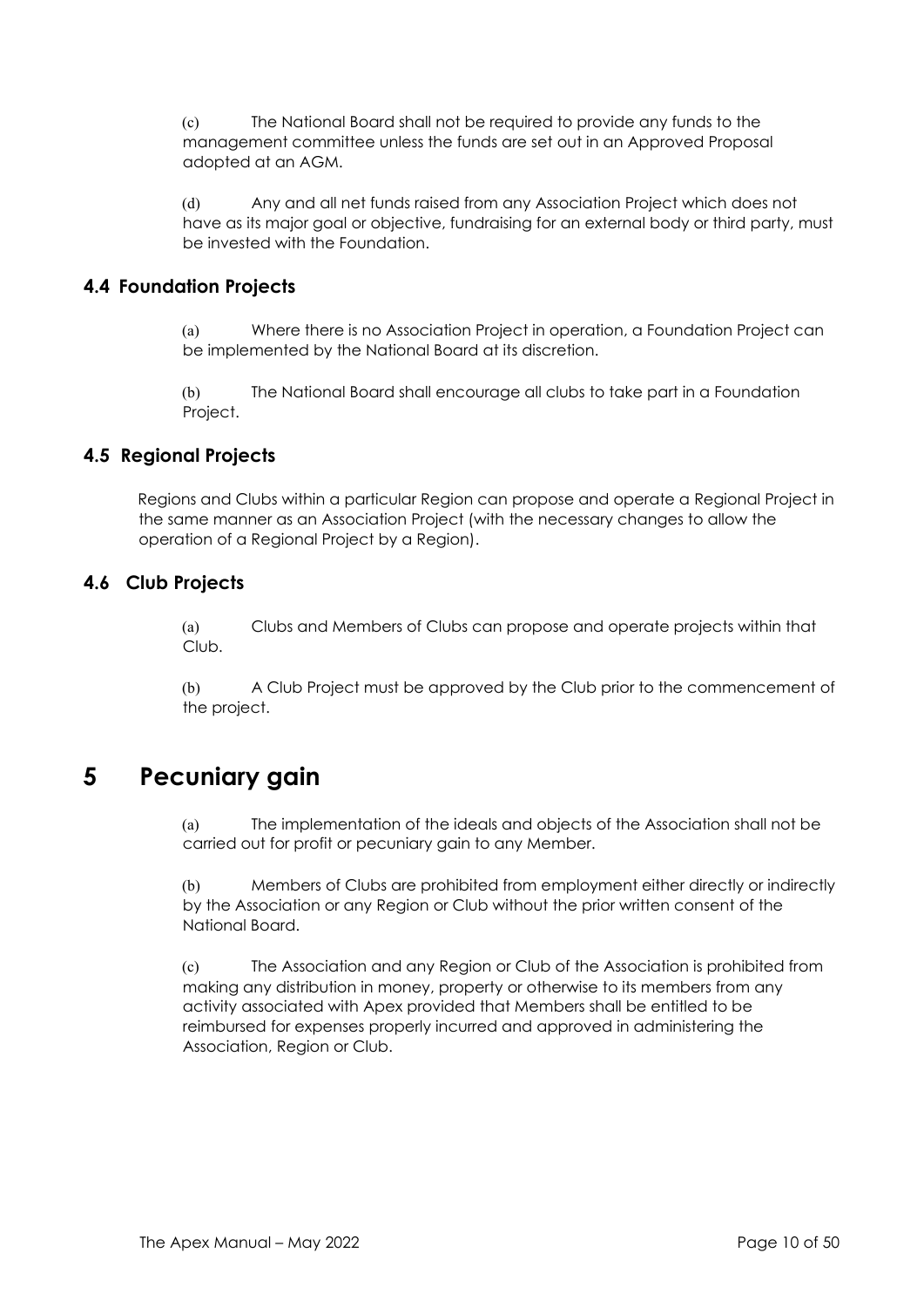# **6 Representations to Government and other Bodies**

Where the Association or a State passes a Lobby Motion conveying the attitude or opinion of the Association or State on matters affecting that institution's policy, the following steps shall be taken:

- (a) the submission of evidence shall be finalised and approved by the National Board;
- (b) the proposer shall seek a personal interview with a representative of the institution;
- (c) the submission shall be tabled and discussed at the interview and followed up to obtain the opinion of the institution in response to the submission.

# **7 Clubs**

## **7.1 Formation**

(a) Applications to form a Club shall be presented to the National Board.

(b) The National Board shall set standard procedures and forms to be used in applications to form Clubs.

(c) In addition to any other requirements, the National Board may require the Club to pay a Charter Fee before issuing the Charter to the Club.

(d) Approval of the formation of Clubs may be given by the National Board only in those centres, which have a sufficient diversity of business, agricultural, institutional and professional activities to ensure membership resources sufficient to ensure the future stability of a Club.

(e) Unless otherwise directed by the National Board a Club shall for all purposes be deemed to be included in the closest geographical Region to the Club.

(f) An application for permission to form a Club in any centre shall be in the form prescribed by the Association and shall be signed by at least 10 persons eligible for active membership of the prospective Club.

(g) The petition shall be approved by the Board of the Club, which investigated such formation, and by the Training Manager.

(h) The petition shall then be forwarded to the National Board for consideration.

(i) Upon the approval by the National Board of an application for permission to form a Club, the National Board may fix the territorial limits of the Club.

(j) It shall direct the formation of the Club under the supervision of such other person or persons as it deems fit.

(k) Clubs may be permitted to sponsor more than one Club at a time.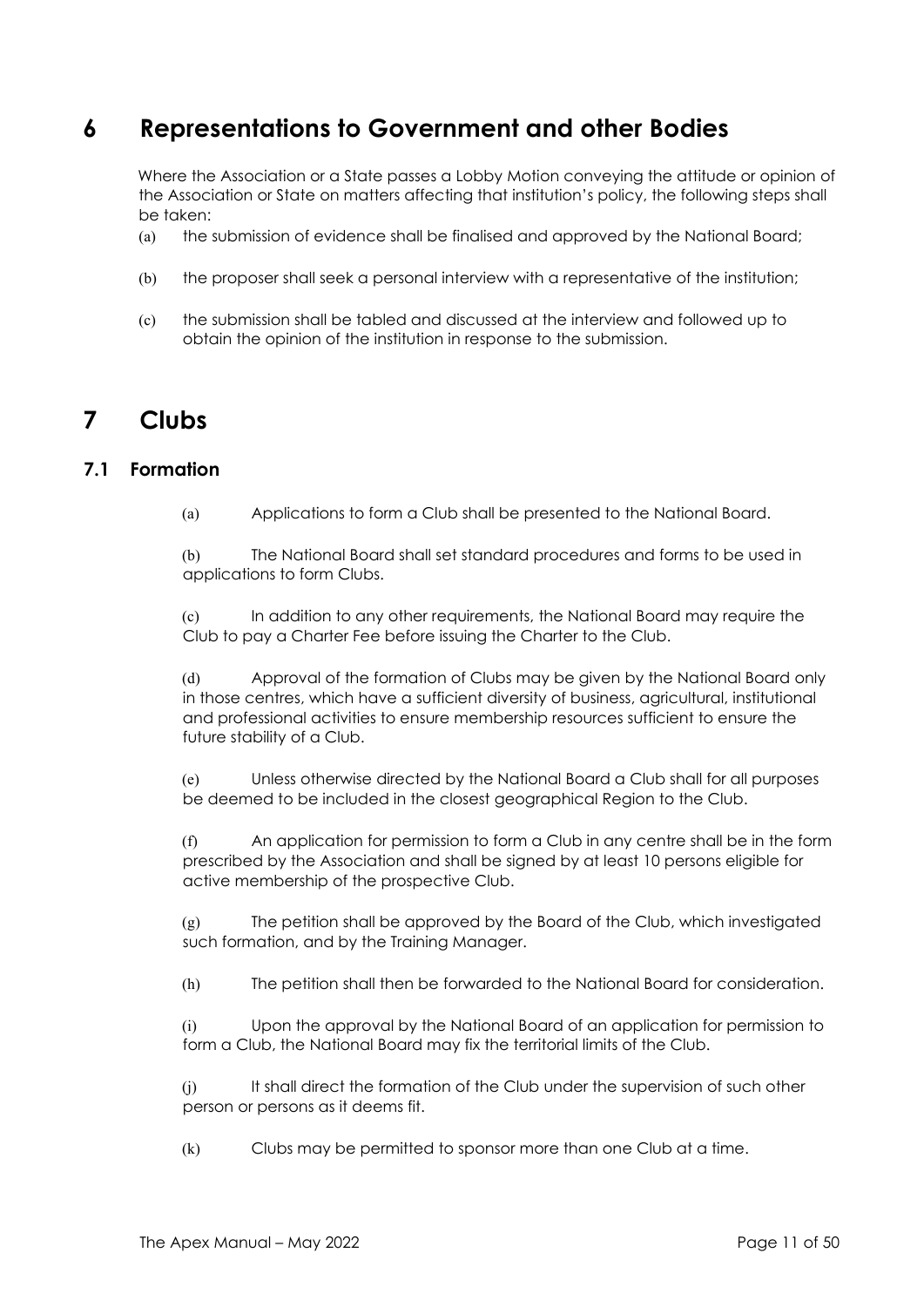(l) The Officers of the prospective Club shall complete and forward to the National Board an application for charter in a form prescribed by the National Board and shall certify that the requirements set out therein have been satisfied.

(m) The application must be accompanied by evidence of an application by the Club for incorporation or the application will be invalid.

(n) Upon confirmation of approval of charter by the National Board, there shall be issued to the Club by the National Board a Charter of membership in the Association signed by the National President and Communications Manager and under the Seal of the Association.

(o) The Charter shall be in the form prescribed by the National Board.

(p) The newly formed club and their sponsoring club shall be exempt from the National Fee for the first twelve months after the new club receives its charter. Fees will then be levied on both the newly formed club and their sponsoring club as follows:

Year 2: 33% of the National Fee Year 3: 66% of the National Fee Year 4: 100% of the National Fee

## **7.2 Club board**

- (a) The business of each Club is to be administered by its Club Board.
- (b) All of the powers of a Club Board can be exercised by the Club at a Club Meeting.
- (c) Each Club shall elect Members of that Club to hold the following positions:
	- (i) President;
	- (ii) Secretary; and
	- (iii) Treasurer.

#### **7.3 Other portfolios**

(a) The Club President may appoint persons to the Club Board to manage any of the following roles or activities of the Club:

- (i) Service;
- (ii) Fellowship;
- (iii) Social;
- (iv) Commissariat;
- (v) Membership;
- (vi) Citizenship;
- (vii) Apex Foundation;
- (viii) Youth;
- (ix) International Relations;
- (x) Public Relations;
- (xi) Programmes;
- (xii) Dinner Notice Editor; and
- (xiii) such other portfolios as the President may deem necessary.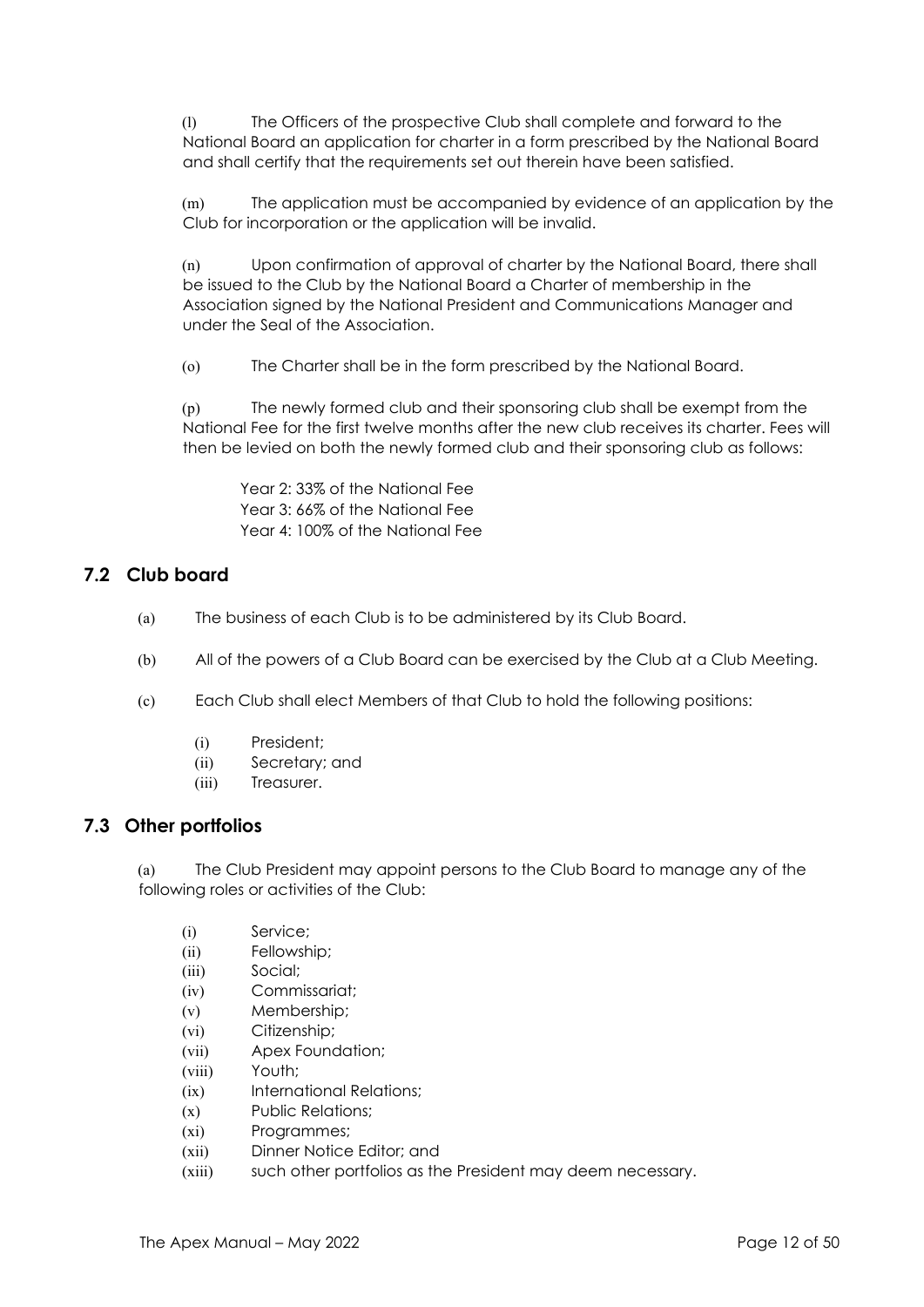(b) Persons appointed to any of the roles or portfolios above shall report on the activities in their role or portfolio since the previous meeting.

# **7.4 Term of Office**

(a) All positions on Club Boards are for a term of one year.

(b) No Member of a Club shall hold the office of Club President for two terms in succession unless:

> (i) appointed or elected to fulfil an unexpired term of not more than six months;

(ii) the President of a newly chartered Club may be re-elected as President at the Club's first AGM.

(iii) the President of a re-Chartered Club may be re-elected as President at the next Annual Meeting.

- (iv) No other member nominated for the position.
- (c) The Secretary and Treasurer may serve successive terms of office.

#### **7.5 Duties of club board members**

Each member of a Club Board must:

(a) act with the utmost honesty in the course of their duties;

(b) perform the tasks required with due diligence and to a standard acceptable by law and complying with the Ideals and the Objects; and

(c) attend all meetings of the Club Board.

#### **7.6 Specific roles of club board members**

(a) The Club President shall preside at the meetings of the Club and the Club Board and to perform such other duties as ordinarily pertain to this office.

(b) The Club Secretary shall keep the membership records, record meeting attendance, send out or cause to be sent out notices of meetings, record and preserve the minutes of Club and Club Board meetings and to perform such other duties as ordinarily pertain to this office.

(c) The Club Treasurer shall have custody of all financial records, funds and account for the same to the Club at its meetings and shall deposit all funds of the Club in a bank account nominated by the Club and to perform all other duties as ordinarily pertain to this office.

#### **7.7 Powers**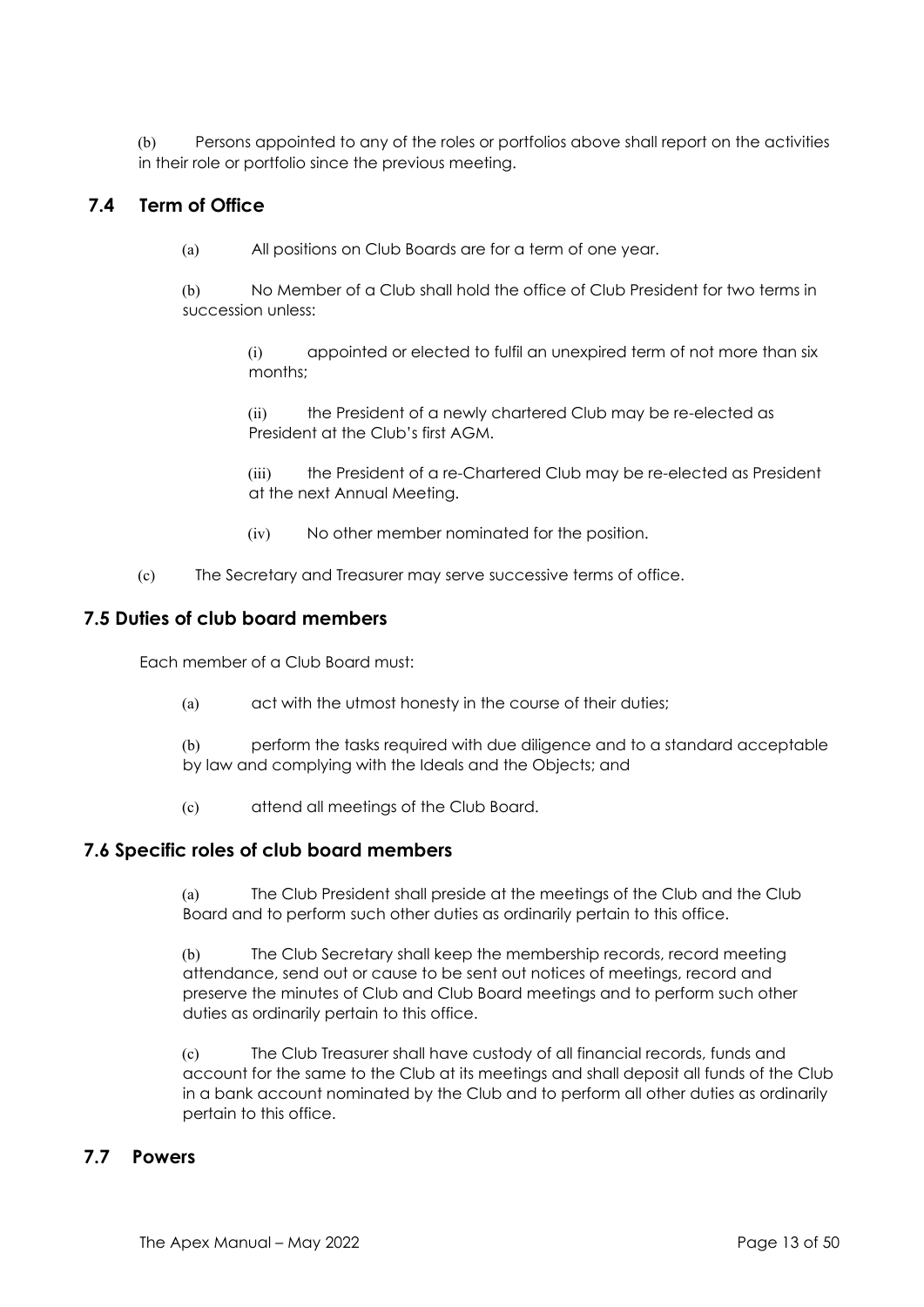The Club shall have general control of Club Members, members of the Club Board, committees and sub-committees and may, for good cause, declare any office vacant.

### **7.8 Disputes**

Where a Club Member disputes a decision of the Club Board then the Club Board shall establish a board of appeal that will review the decision and shall have the powers of the original decision-maker in relation to the decision.

#### **7.9 Board meetings**

(a) The Club Board shall meet in the manner and time specified by the Club President.

(b) If a member of the Club Board fails, without reasonable justification, to attend consecutive meetings of the Club Board, that member shall be called on by the remaining members of the Club Board to show cause why that member should not be removed from their position as a member of the Board. On failing to show just cause, the Member concerned shall be removed from the Board.

#### **7.10 Annual Report**

(a) Each Club shall prepare an annual report at the conclusion of the financial year which shall contain:

- (i) a report from the Club President;
- (ii) audited financial statements;
- (iii) Club Meeting and Board Meeting attendance records; and
- (iv) such other matters as the Club Board decides.
- (b) Each Club shall submit its Annual Report to the Regional Communicator each year.

## **7.11 Meetings**

(a) Each Club shall hold a meeting of its members at least once per month.

(b) Each Club shall hold its AGM in accordance with each States relevant Government legislation.

- (c) Each Club shall hold a Handover Meeting annually.
- (d) Every Member of a Club shall be given reasonable notice of each meeting.
- (e) Members of Clubs may introduce visitors at meetings of the Club.

(f) One half of the membership shall constitute a quorum at all meetings of the Club.

- (g) A suggested order of business at a Club Meeting shall be:
	- (i) Song and/or Invocation
	- (ii) Ideals
	- (iii) Loyal Toast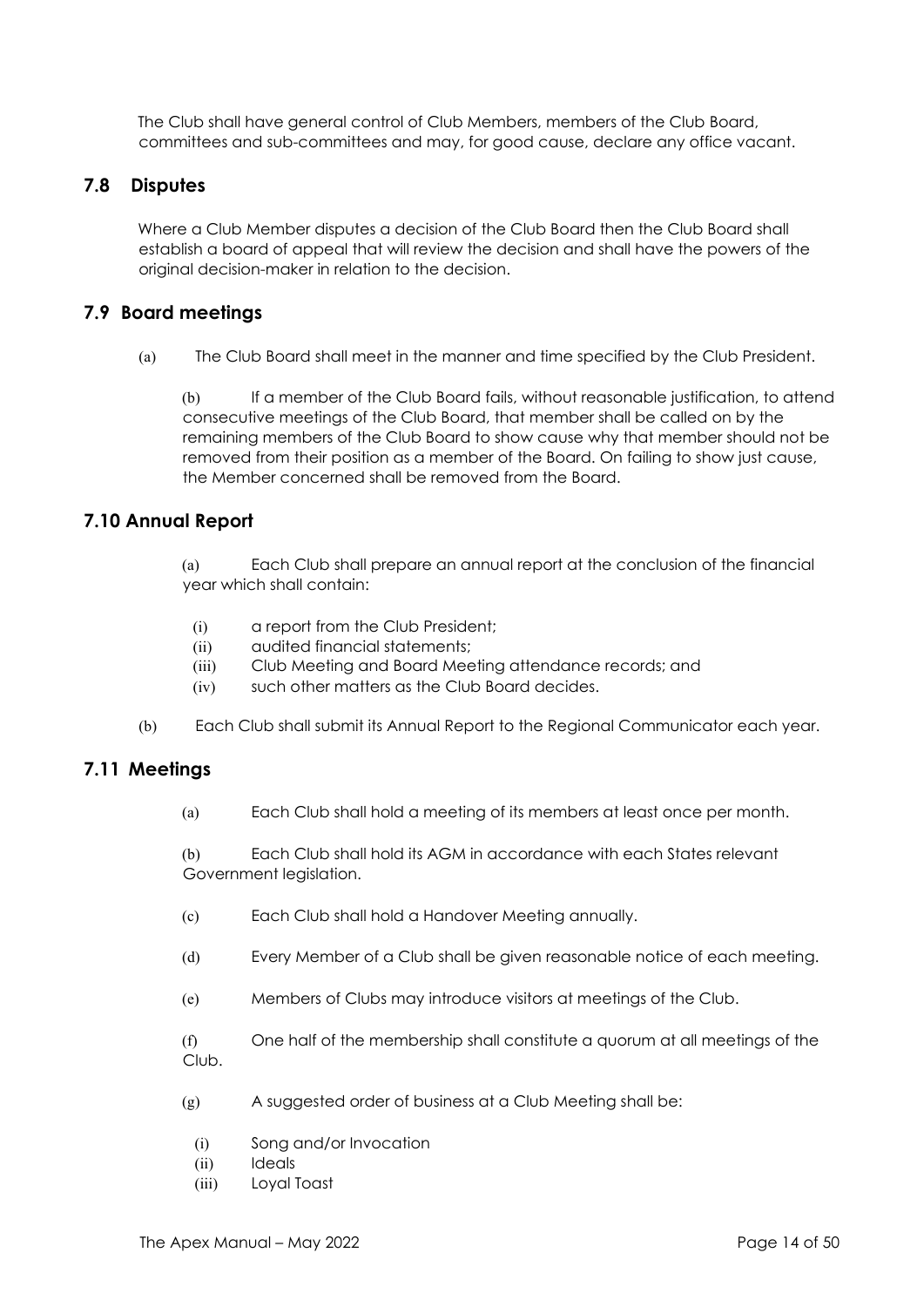- (iv) Dinner commences
- (v) Introduction of guests
- (vi) Self-introduction of visiting Apexians
- (vii) President's welcome to guests and visitors
- (viii) Apologies
- (ix) Induction of new Members
- (x) Fines Session
- (xi) Five Minute Recess
- (xii) Club announcements
- (xiii) Directors' Reports
- (xiv) General Business and/or Speaker
- (xv) Critique
- (h) Electronic Meetings

(i) This section is intended to apply to the fullest extent possible, subject to state law. To that end, Apex Constitution clause 19.3(a)(ii) is taken to mean that these rules have effect, as if in the Apex Constitution.

- (ii) These rules apply to Clubs unless prohibited by any state law.
- (iii) Each Club may conduct an Apex meeting via the use of technology.

(iv) Technology to conduct a Club meeting must allow members to clearly and simultaneously communicate with each other.

(v) It is the decision of the club executive to hold meetings via the use of technology.

(vi) A member who votes at a club meeting using technology is taken to have voted personally in respect of the relevant motion.

(vii) A member may be represented by proxy at a club meeting using technology, in the same manner as if the meeting was held in person.

(viii) A special resolution may processed at a club meeting using technology, in the same manner as if the meeting was held in person.

At schedule "A" a reference charge has been prepared indicating the various state rules

#### **7.12 Termination of Membership**

(a) The National Board or Club Board may terminate the membership of any Member of a Club who, in the opinion of the National Board or the Club Board:

(i) appropriates to their own use or uses to their own advantage or fails to account, or knowingly accounts falsely for any moneys being the property of the Association, any State, District or Club or other related body of the Association; or

(ii) violates any of the provisions of the Rules or Model Club Rules; or

(iii)is absent from two or more consecutive meetings without tendering an apology; or

(iv)is absent from three or more consecutive meetings with apology; or

(v) attends less than 60% of Meetings over a period of twelve months; or

(vi)does not carry out sufficient service work; or

(vii) does not provide sufficient input to activities of the Club.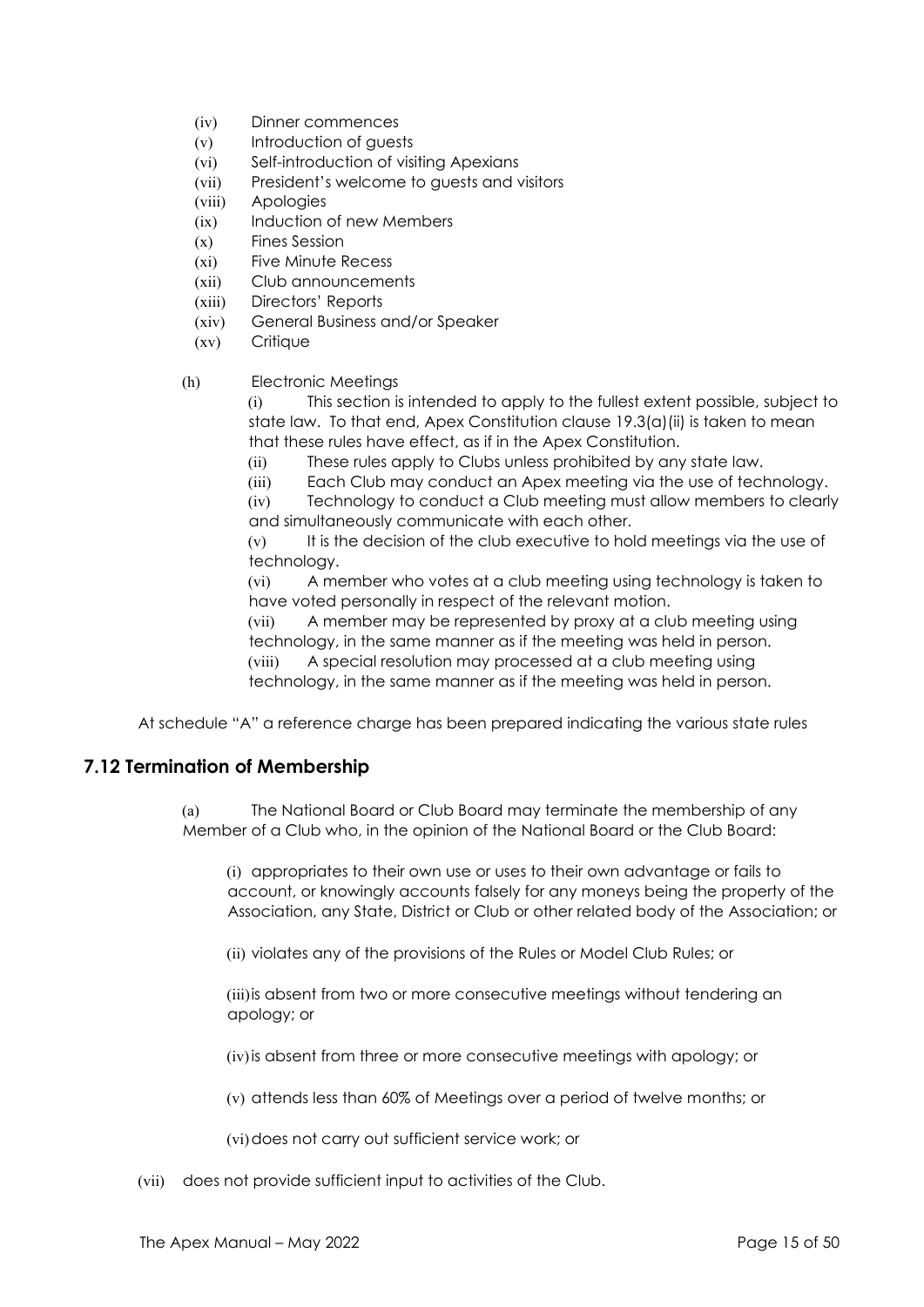(b) A resolution to terminate the membership of a Member is effective only if two-thirds of the persons voting cast a vote in favour of the resolution.

(c) The National President (in consultation with the relevant Club President) may suspend or terminate the membership of any Member without notice who has been convicted of a serious criminal offence;

(d) Any Member who wishes to dispute the decision of the National President may appeal to the Values Committee for review within 14 days of being notified in writing of the suspension/termination by the National President; and

(e) Any decision of the Values Committee on the matter is final.

# **7.13 Categories of Membership**

Members of Clubs fall into the following categories:

- (a) Active Members;
- (b) Life Members;
- (c) Senior Active Members; and
- (d) Associates.

#### **7.14 Club Finances**

(a) The Club Treasurer shall deposit all funds in a bank selected by the Club Board.

(b) A Club Board shall have the power to invest in public funds, government stocks, government securities bank or corporation being authorised for investment of cash pursuant to the respective state law applicable to the Club for the time being applicable to trustees and any other government-supervised investment corporation.

(c) The Treasurer shall submit all books of accounts and all other records for audit purposes as required by their Club Board.

(d) Clubs or any of their committees shall provide an audited statement of any financial transactions entered into.

(e) All payments shall be only on the authority of the Club Board.

(f) All cheques should be signed by any two of the President, Secretary or **Treasurer** 

(g) Separate banking shall be effected for the General Fund and Service Fund.

(h) Cheque co-signatories may not include two immediate family members. If this is unavoidable then the Club may choose one of the following as an additional signatory: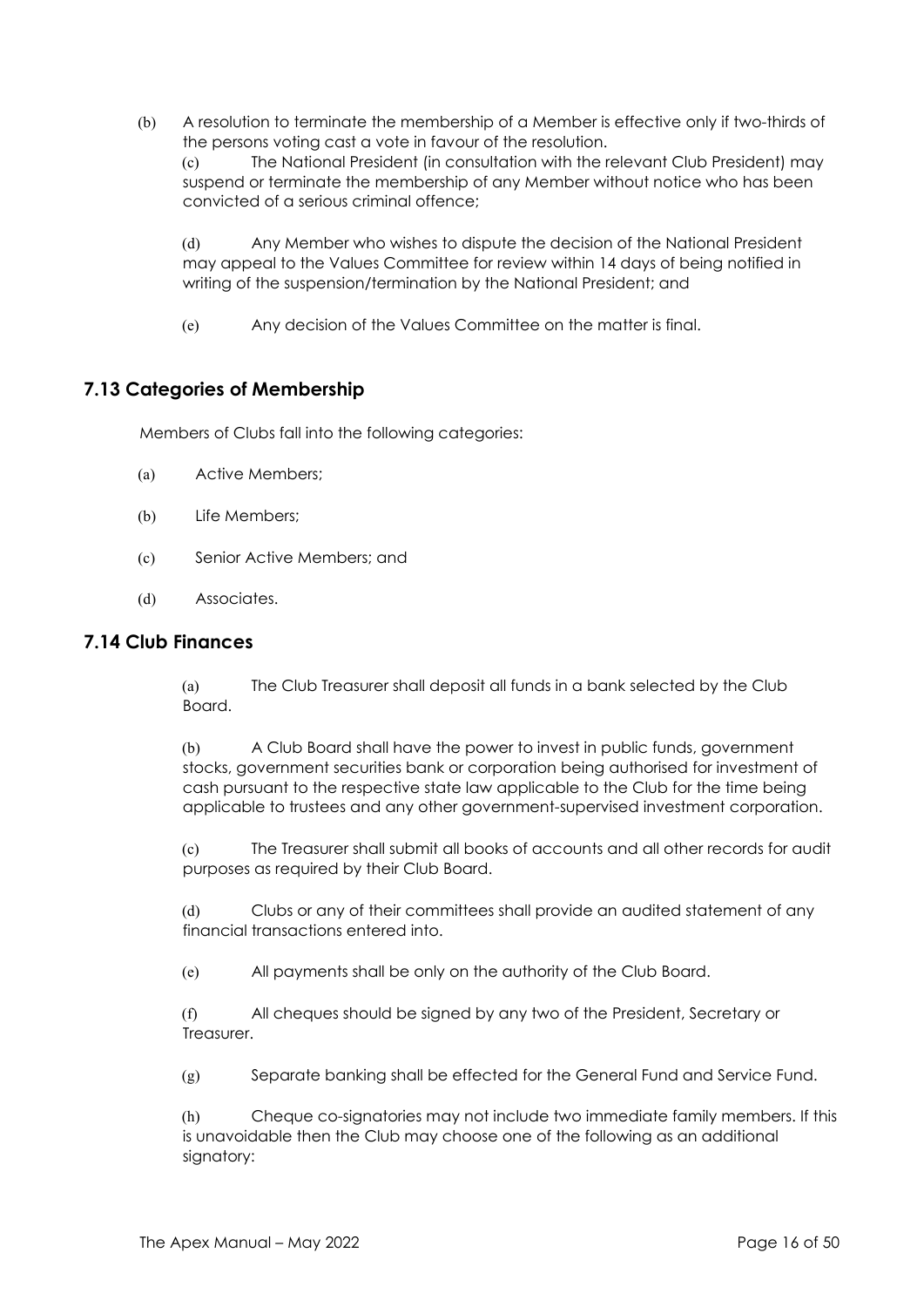- (i) non-executive Club Member;
- (ii) Life Member; or,
- (iii)Regional Communicator.

(i) Any monies raised from the general public or any section of the general public:

(i) by a Club or by individual Apexians for a specific Charity or Service; Project/Scheme may be used for that purpose only;

(ii) by a Club or by individual Apexians without reference to any specific Charity may only be used for Service or Charitable purposes;

(iii)may not be subject to any deduction to cover unspecified administration costs;

(iv) may have deducted any definite and ascertainable expenses arising as a result of the work undertaken to raise the monies including realistic depreciation and maintenance on Club property; and

(v) any monies raised from any individual, organisation, company or other legal entity may not be applied to other than charitable purposes unless the individual, organisation or company has been advised in advance in writing of the purpose for which the funds are required; and has consented to such use.

(j) No donation to a Club shall be used for any purpose other than charitable unless they have been donated for some definite non-charitable purpose or unless they have been donated by a person who consented to some or all of such donation being used for administrative or other non-charitable purpose.

(k) No funds other than those funds raised by Members of Clubs shall be used to offset or recoup a loss resulting from any form of social activity for Members of Clubs.

#### **7.15 Name**

A Club shall operate under and use the name designated in its Charter.

#### **7.16 Suspension or revocation of charter**

- (a) Where a Club commits any of the following:
	- (i) more than two months in arrears in payment of any sum to the Association; or

(ii) fails for two [2] consecutive years to provide communication to Regional **Communicators** 

(iii)fails for two [2] consecutive years to participate in electoral processes within the association

(iv) fails, for two consecutive years, to send a representative to a Training Seminar; or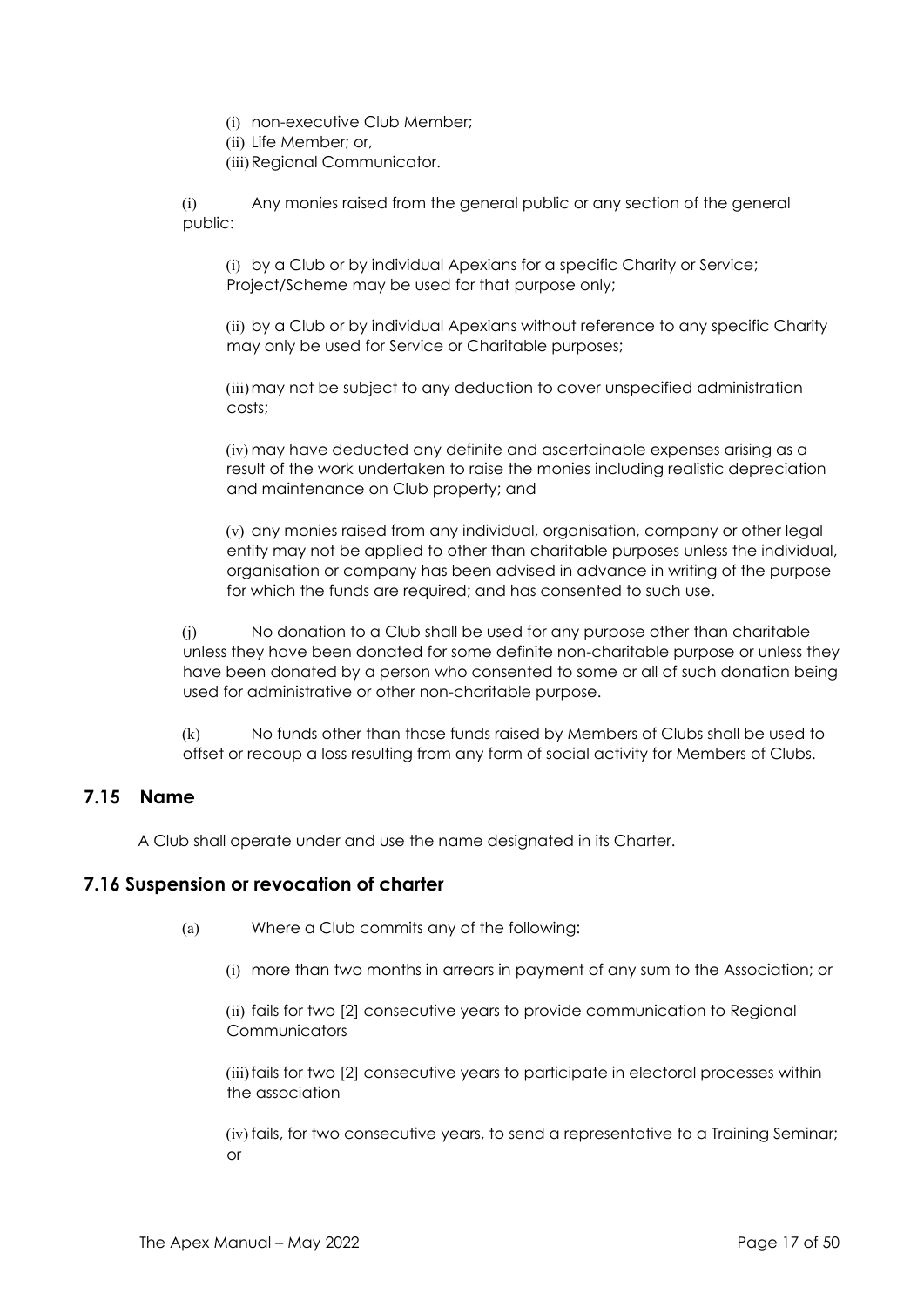(v) fails otherwise to abide by the Rules,

then a ground for the suspension or revocation of the Charter of a Club is established.

(b) The suspension or revocation of the Charter of a Club shall be regarded as a last resort and the power bestowed by these Rules shall be exercised as sparingly as possible.

(c) If the National Board is satisfied that a ground for suspension or revocation of a Charter of a Club has been established, then the National Board may suspend or revoke the Charter of the Club. The National Board may only enforce such a penalty by resolution supported by at least seventy five percent majority of the persons voting on the resolution.

(d) The ground set forth in paragraph 7.16(a)(i) may be relied on by the National Board if and only if a notice is tabled prior to the passing of the resolution which gave the Club notice of the debt and calling on the Club to make good the payment and the Club did not comply with the notice for a period of not less than one month prior to the Board considering the resolution.

(e) The National Board must remove the suspension of the Charter of a Club or restore the Charter of a Club immediately upon payment of all arrears of monies owing by the Club to the Association and upon receipt of a written undertaking by all members of the Club concerned that all payments due to the Association will be made punctually in the future.

(f) The National Board may otherwise remove the suspension of a Charter of a Club or restore the Charter of a Club if the Club shows due cause to the National Board.

(g) If the National Board has suspended or revoked the Charter of a Club, the National Board must, within fourteen days after such suspension or revocation, send a notice of the same to the last reported address of the Club and the President and Secretary of the Club.

(h) The Club may, within two months of the time from which the notice of suspension or revocation would have been delivered in the ordinary course of mail, appeal against the suspension or revocation of Charter by written notice of appeal to the National Board and such appeal must be determined at the next meeting of the National Board that is more than 30 days after the date the notice of appeal is sent.

(i) A Club may surrender its Charter provided that all financial and other obligations of the Club to its State and the Association have been fulfilled

(j) A Club may only surrender its Charter by resolution of the Club that is carried by a majority of seventy five percent persons entitled to vote.

(k) Any Club which has had its Charter revoked or has otherwise ceased to be a Member of the Association shall forthwith:

- (i) relinquish the word Apex from its name;
- (ii) remove from any property or signage containing the word Apex;
- (iii) surrender to the Association its original Charter;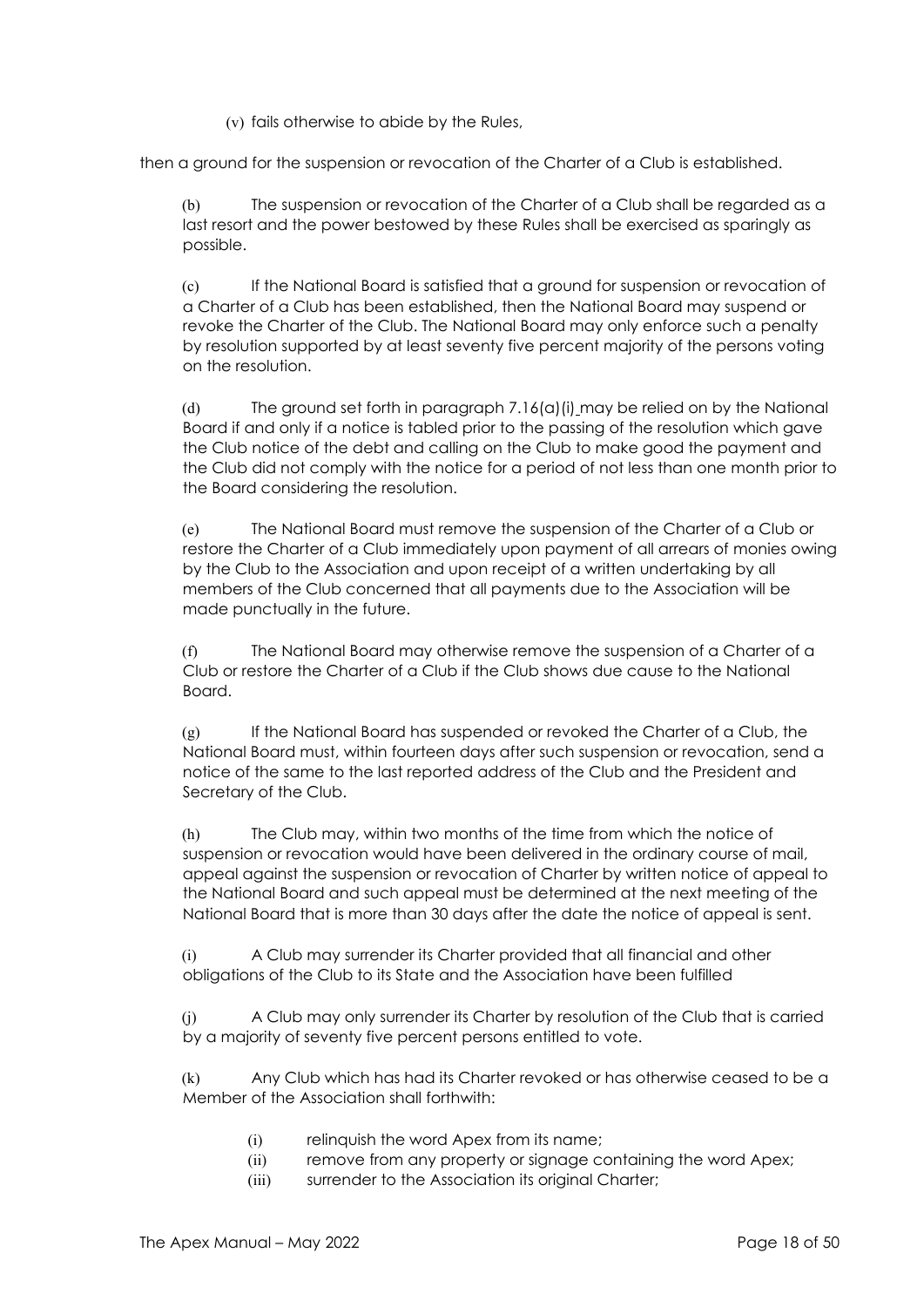(iv) not thereafter use the name, emblem, logo, badge or insignia of Apex or the Association in any manner whatsoever; and

(v) Apply all property and monies to the satisfaction of any outstanding liabilities of the Club.

(l) Immediately upon any Club having its Charter revoked or otherwise ceasing to be a Member of the Association:

(i) all of the right, title and interest of the Club to all and any property shall vest in the Association;

(ii) the Club will deliver up all of its property including cash and documents providing access to bank accounts to the Association and the Association will discharge from such property any and all monies owing by the Club to any third party and will thereafter discharge any monies owed to a the Association and thereafter for distribution as the National Board shall decide in accordance with the Rules.

## **7.17 Model rules**

(a) All Clubs will adopt the Model Club Rules as the rules of the Club.

(b) Where Clubs are required to lodge rules with a regulatory authority, Clubs shall lodge the Model Club Rules.

(c) The National Board may amend the Model Club Rules as it sees fit.

(d) All Clubs will, as soon as possible after receiving notice of changes to the Model Club Rules, comply with all requirements of the laws of the Club's state to effect changes to the Club's rules.

#### **7.18 Other rules of clubs**

(a) Clubs may create other rules (including standing orders) but only if they are consistent with the Rules and the Model Club Rules.

(b) If a Club intends to make or alter its rules, it shall first submit to the National Board, details of the final rules for approval.

(c) If the National Board determines that the proposed rules are inconsistent with or will change the Club's rules beyond the accepted standard of rules as prescribed in the Model Club Rules then the National Board may decline to approve the proposed rules.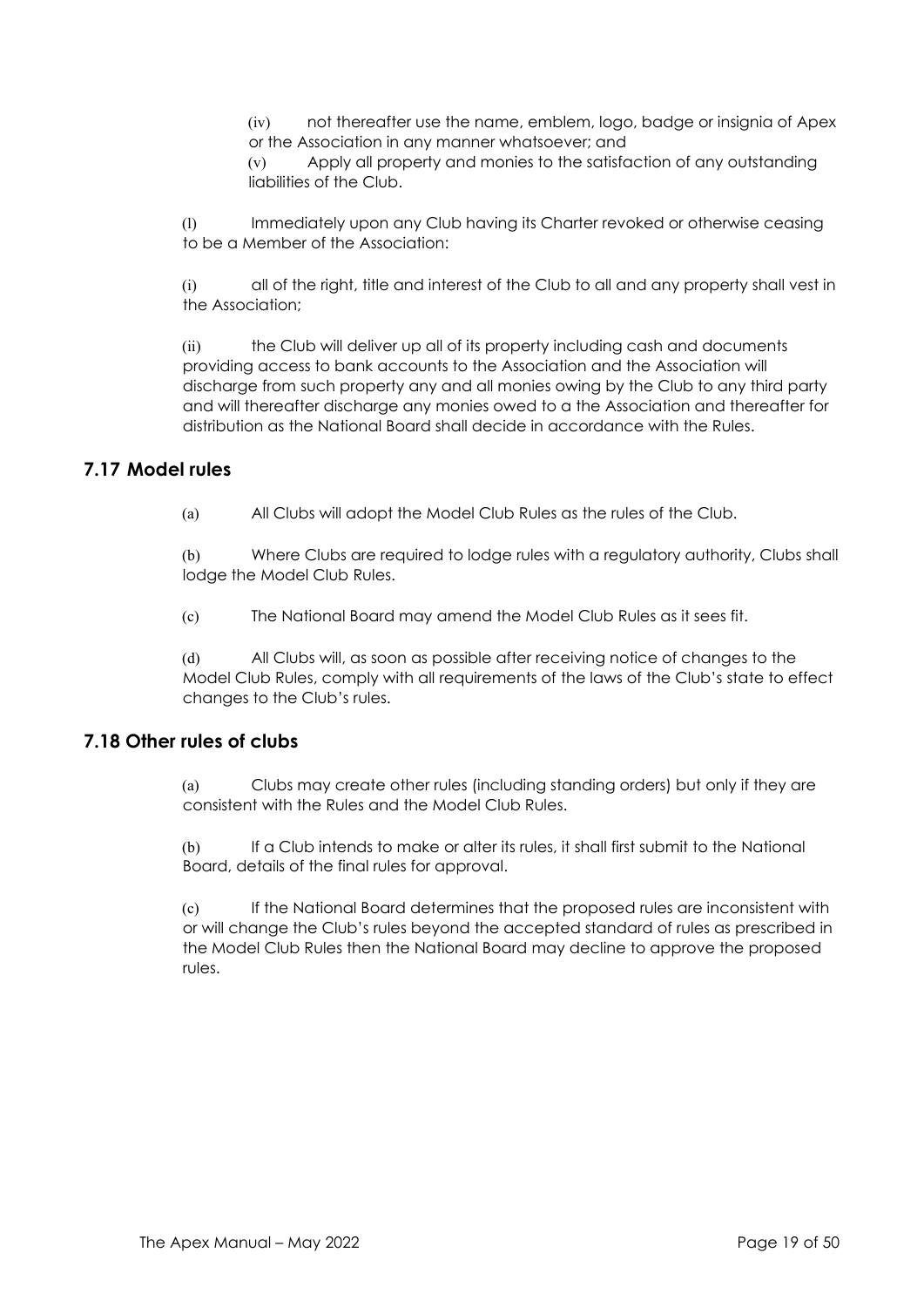# **8 Members of Clubs**

## **8.1 Procedure for election**

(a) A person can become a Member of a Club by nomination of an existing Member of that Club.

(b) The nomination shall be submitted on the prescribed form and shall be signed by the proposer and seconder both of who shall be Members of the Club and acquainted with the nominee.

(c) The Club shall vote on the nomination and the nomination need only be carried by a majority of two thirds of the persons entitled to vote.

(d) The nominee shall not sign the nomination form until the Club has accepted the nomination.

(e) If the nominee is not elected to Active Membership by the Club Board the Nominee shall have the right to appeal that decision to the Club in general meeting within fourteen (14) days of the Nominee being advised of the decision of the Club Board. The Club Secretary will convene a general meeting of the Club for the purpose of hearing the appeal within fourteen (14) days of the date that the notice of the appeal is received. The Nominee shall be given a fair opportunity to present their case to the Club following which a further ballot of the Club Board will be taken for the election of the Nominee as an Active Member. The outcome of the ballot of the Club Board will be final.

## **8.2 Membership fee**

(a) Each Club may fix an annual membership fee to be paid by Members of the Club.

(b) Where a Club sets an annual membership fee each Member of the Club must pay that fee before 30 September in each year.

## **8.3 Attendance at club meetings**

(a) A Member of a Club shall attend all regular meetings of the Club.

(b) Where A Member of a Club fails to attend a meeting of the Club the Member of the Club shall be deemed to have attended such meetings where the Member:

(i) is absent from any such meeting while engaged in matters dealing with Apex; or

(ii) attends the meeting of another Club or during the period between the meeting of the Club immediately preceding the meeting at which the Member did not attend and the next meeting; or

(iii)attended a Regional Forum, a National Convention or National Board meeting thirty days prior to that Meeting.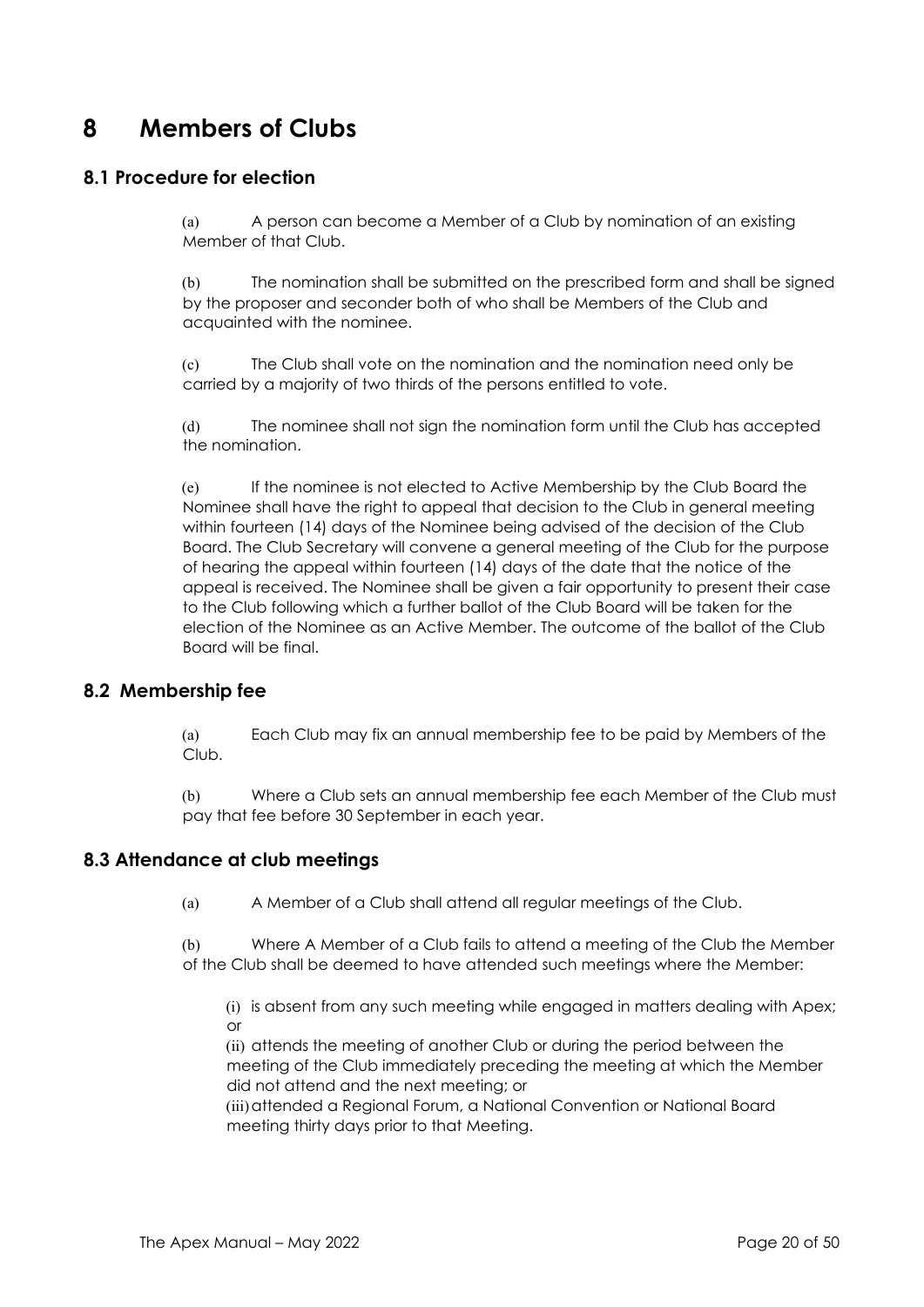(c) A Member absent from any Club meeting who is deemed to have attended a Club Meeting according to these Rules, shall not be recorded as absent.

### **8.4 Life members**

(a) A Member of a Club (whether current or former) who is considered by a Club to have given exceptional and outstanding service to a Club or the Association, and has demonstrated a commitment to the ideals of the Association and to the future growth of the Association, shall be eligible for life membership of the Association provided that a Club nominates the person for life membership and can establish, to the satisfaction of the relevant National Board, that the person has achieved at least eight of the thirteen standards listed below:

(i) has averaged better than fifty hours of community service work per year through Apex for the period of the person's membership;

(ii) has averaged better than fifty hours per year service work to the community through volunteer work outside of Apex (to be supported in writing from the relevant community groups" appropriate authority) for the period of the person's membership;

(iii)has served at least five years on other community committees or projects (to be supported in writing from the relevant community groups' appropriate authority);

(iv) has recorded an average annual Club meeting attendance of not less than eighty percent for the period of the person's membership;

(v) has attended at least five District Conventions or five State Conventions or two National Convention or one WOCO Convention in the period of the person's membership;

(vi) has achieved an attested level of praiseworthy performance on a Club Board ( to be supported in writing from the relevant Club);

(vii) has achieved an attested level of praiseworthy performance as a Regional, District, State or National officer (to be supported in writing from the Region, District, State or National Board);

(viii) has recorded an average annual minimum of four interclub visits for the period of the person's membership;

(ix) has been a chairman or the main instigator of any Club, State, Foundation or Association Project

(x) has demonstrated a significant commitment to the fourth Ideal; namely, to promote international understanding and friendship

(xi) has sponsored at least four Members of Clubs in the period of the person's membership;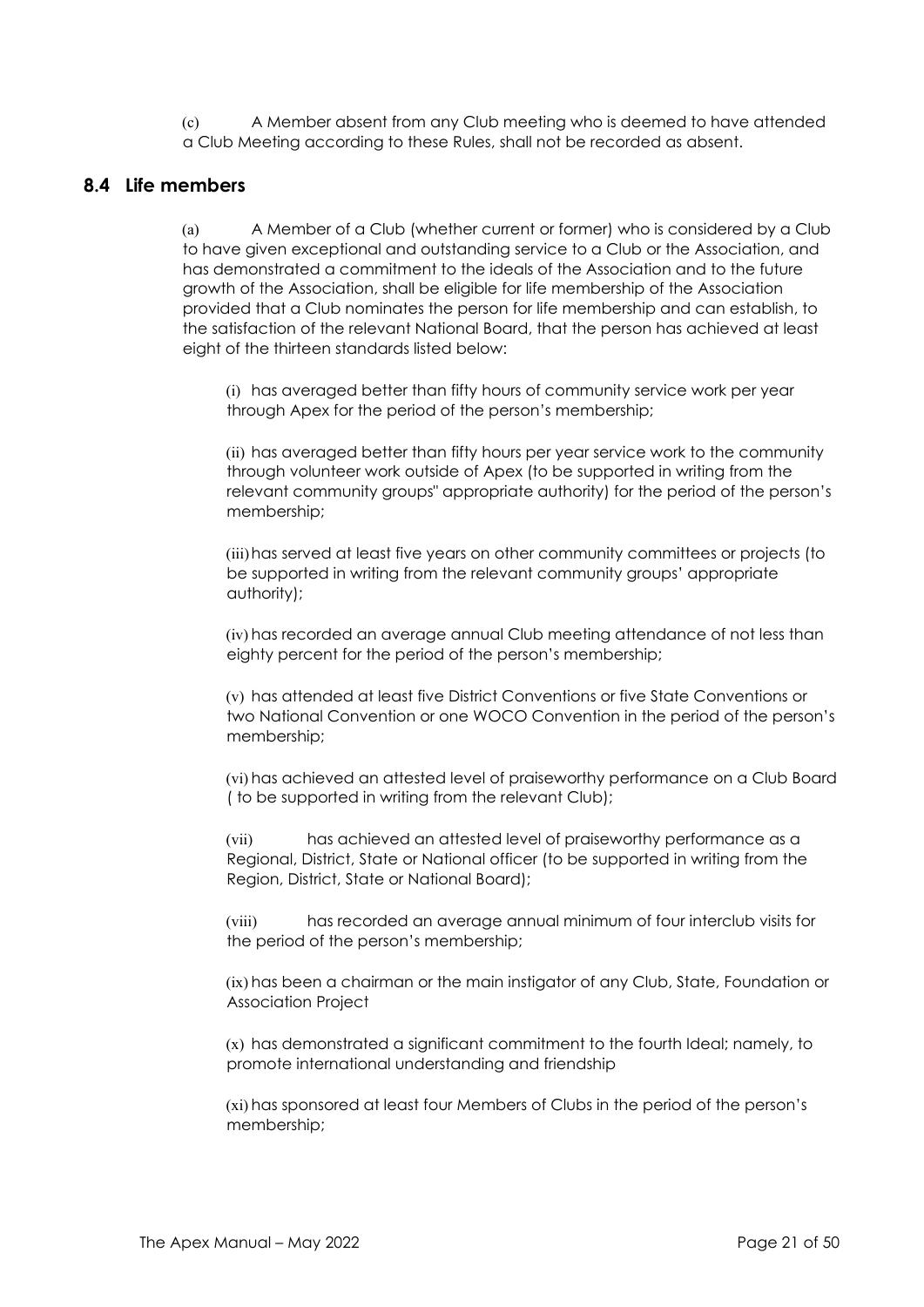(xii) has completed a minimum of eight years membership (but this does not have to be continuous membership); and

(xiii) has served for at least five years on a Club Board, State Board or the National Board.

(b) An application to the National Board must be in the form prescribed by the National Board and accompanied by a non-refundable application fee of \$250.

(c) No application for Life Membership will be considered by the National Board if the National Board determines that the application has been actively pursued or promoted by the person being proposed for life membership.

(d) A Member of a Club admitted to life membership of a Club is a Life Member of the Association irrespective of the continued existence of the Club to which the person was admitted as a Life Member.

(e) A Life Member may transfer his or her membership into another Club if he or she satisfies the requirements of the Rules relating to the transfer of Members of Clubs as if he or she was a Member of a Club.

(f) A Life Member shall be entitled to participate in all Club activities but shall not be entitled to vote or hold office on the Club Board.

#### **8.5 Senior active membership**

(a) A Member of a Club is eligible for senior active membership of a Club if the person has passed the retirement age.

(b) A Senior Active Member shall be entitled to participate in all Club activities but shall not be entitled to vote or hold office on the Club Board

(c) A Senior Active Member may transfer his or her membership into another Club if he or she satisfies the requirements of the Rules relating to the transfer of Members of Clubs as if he or she was a Member of a Club.

#### **8.6 Associate membership**

(a) Persons over the age of sixteen but otherwise outside of the age limit to be eligible to become a Member of a Club but who wish to contribute to a Club and have that contribution recognised by that Club may, at the discretion of the Club Board, be admitted to the Club as an Associate.

(b) An Associate shall be entitled to participate in all Club activities but shall not be entitled to vote or hold office on the Club Board.

#### **8.7 Isolated member**

(a) At the request of a Member of a Club, the National Board may declare that person to have Isolated Member Status if the person transfers his or her place of residence, employment or business to an area outside the reasonable territorial limits of any Club.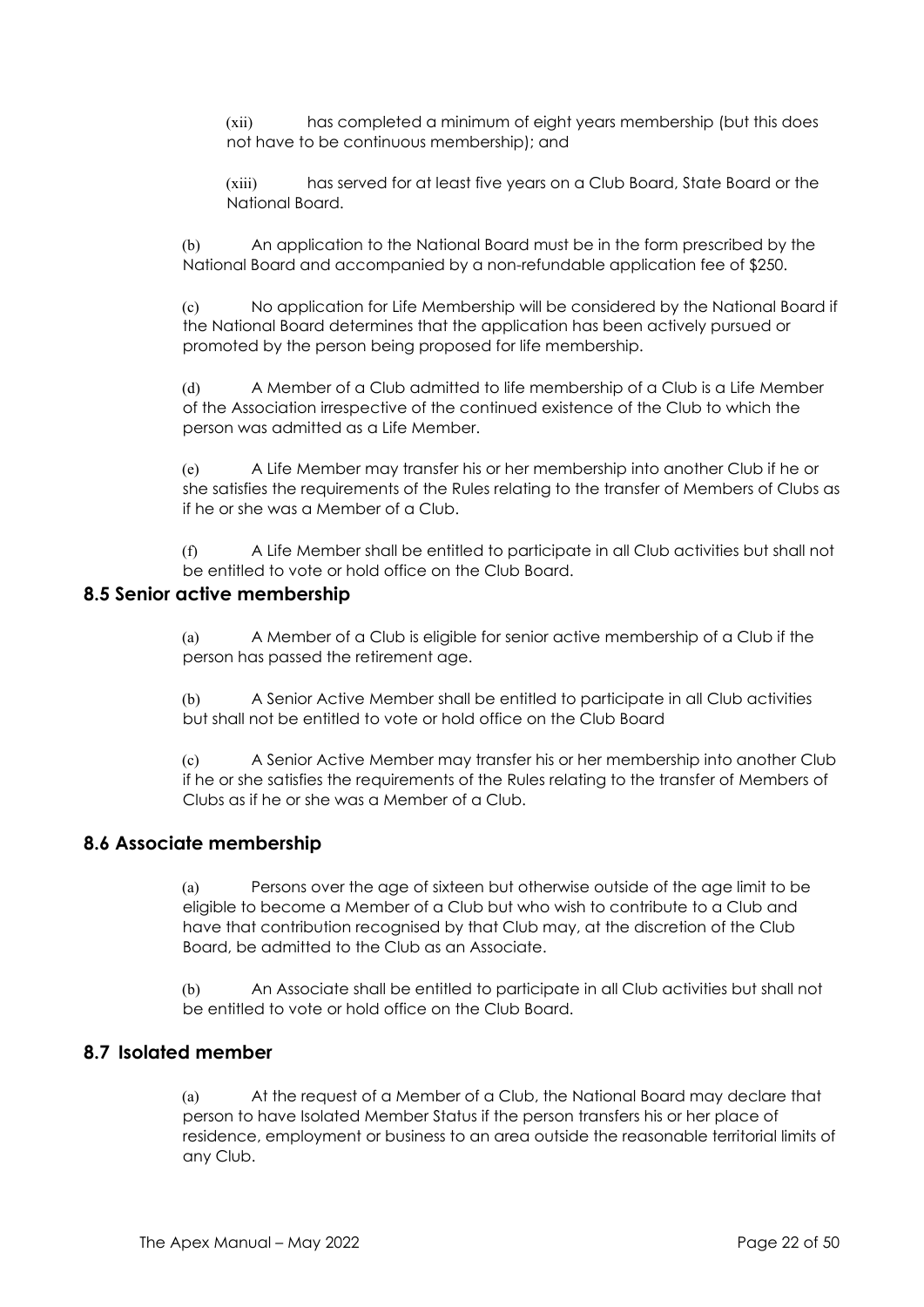(b) If a person is granted Isolated Member Status then that person and the Club of which that person is a member may be relieved from various of the obligations that arise from the that person's membership of the Club.

(c) A Member of a Club may only hold Isolated Member Status for a period of 2 years.

# **8.8 Rights to be heard**

Where any Club, Region or National Board or any member of such a board is given the power to terminate or suspend the membership of a Member of a Club, the board or board member, before exercising such power, shall provide the person concerned with a fair opportunity to present a case before determining whether the case for termination or suspension of membership has been made out to the satisfaction of the board or board member. For the purpose of this clause, fourteen days shall be given to any person who is called on to present their case, except where the right of termination of membership is considered sufficiently serious by the board or board member to warrant a shorter period of notice.

## **8.9 Resignation**

(a) A Member of a Club may resign from a Club on giving written notice to the Secretary.

(b) If at the time a Member of a Club resigns and the person owes money to the Club, the Club Board may decline to accept such resignation until the person has paid any outstanding fees or amounts to the Club.

#### **8.10 Transfers**

(a) A Member of a Club may apply to transfer his or her membership to another Club.

(b) A Club that receives a request for a transfer of membership from a Member of another Club may determine whether to grant membership on the membership requirements of the Club.

(c) If the new Club accepts the transfer then the Member is automatically part of the new Club.

#### **8.11 Leave of absence**

(a) A Member of a Club may apply to the Club to be granted leave of absence.

(b) The Club may grant the Member of the Club with leave of absence in its discretion.

(c) The maximum period for which leave of absence may be granted shall be six months.

# **8.12 Parental leave**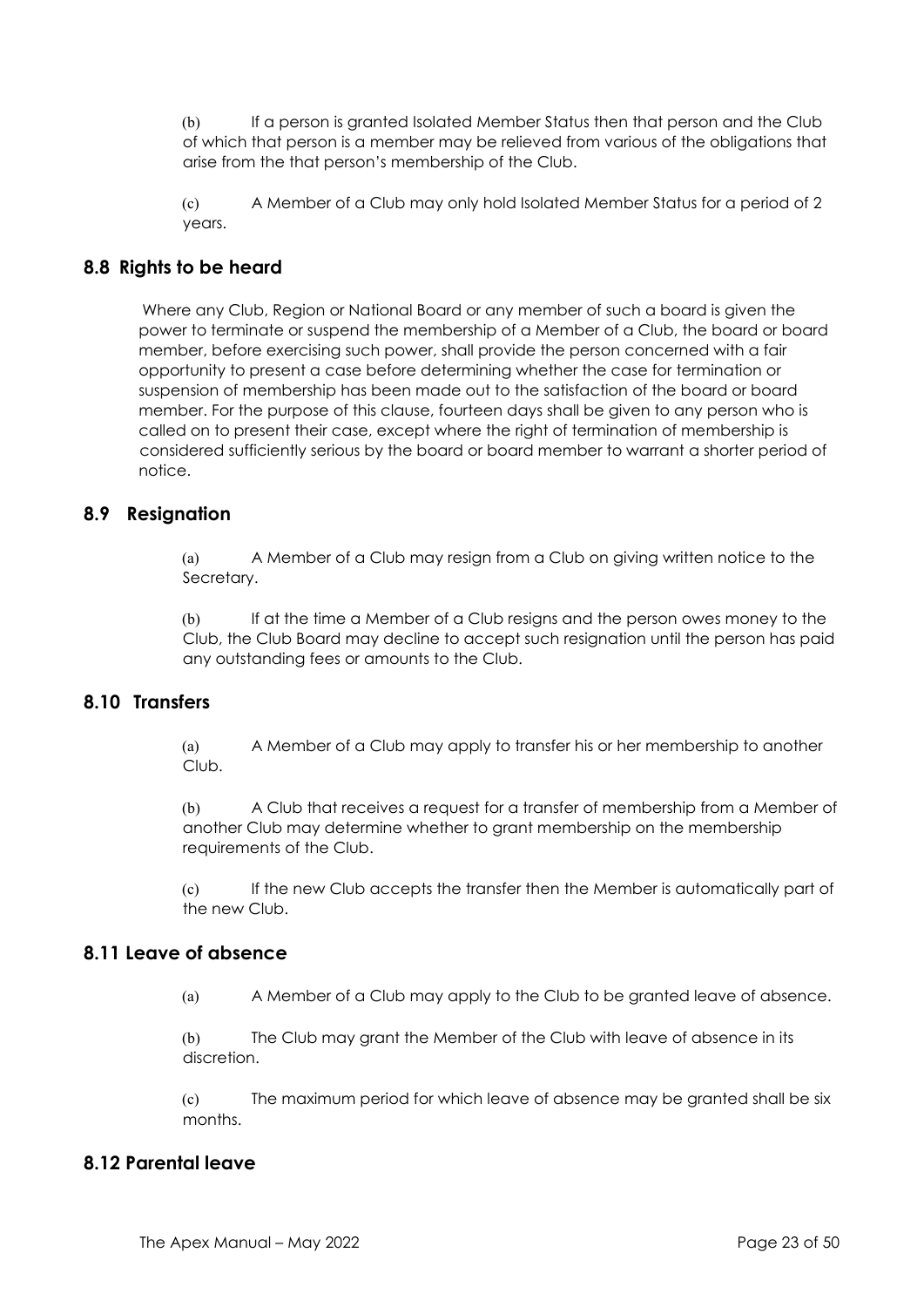(a) A Member of a Club who has given birth or whose partner has given birth may apply to the Club to be granted parental leave.

(b) The Club may grant the Member of the Club with leave of absence in its discretion.

(c) Parental leave may be granted for a twelve month period, and following review by the Club may then be extended for a further period of twelve months.

#### **8.13 Termination**

A Club may resolve that the membership of a Member of a Club is to be terminated subject  $t^{\circ}$ 

(a) giving 14 days notice to all Members of the Club before the resolution is put to a vote; and

(b) allowing the Member to appear or be represented and to tender such reasonable oral or written evidence as the Member may desire.

# **8.14 General restrictions**

No Member of a Club shall:

(a) advertise their membership when advertising for financial or commercial gain;

(b) be entitled to use any letterhead of the Association except when corresponding on matters concerning Apex;

(c) when offering themselves as a candidate for Federal, State or Local Government or other public office, publish or permit to be published any matter which implies or tends to imply that their candidature for such office is in any way sponsored or supported by or affiliated or aligned with the policies of the Association or of any State, District or Club within the Association.

(d) be precluded from including in any publication of personal background or experience the fact of their being or having been a Member of a Club or otherwise involved with the Association.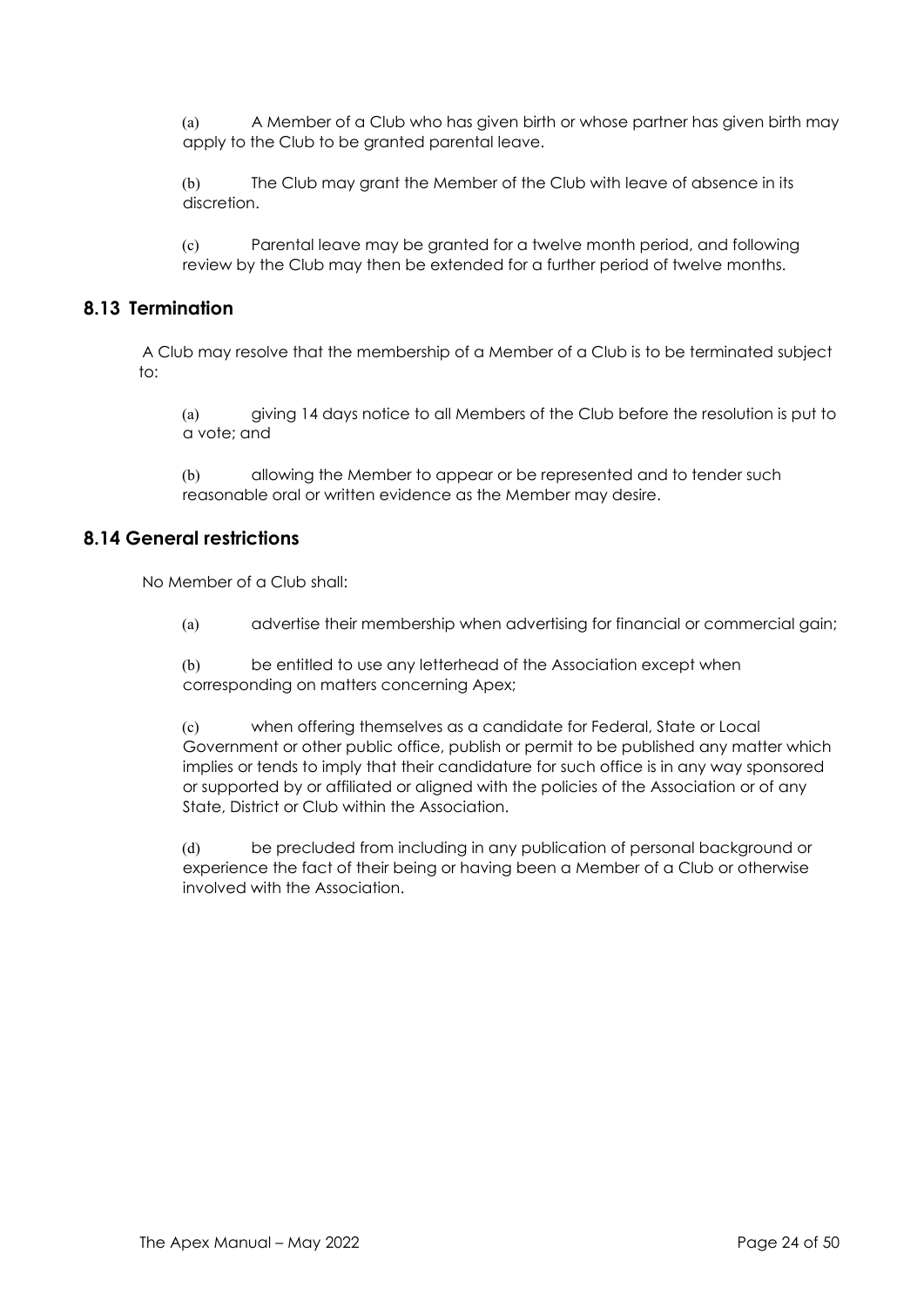# **9 Communication**

### **9.1 Official publication**

(a) The National Board shall publish a periodical which shall be the official publication of the Association and shall be titled "The Apexian".

(b) Regions shall contribute material of interest to "The Apexian" rather than publish their own periodical.

(c) The National Board shall appoint an editor of "The Apexian".

(d) The National Board shall distribute "The Apexian" to all Life Governors free of charge.

(e) All advertising in "The Apexian", including any on behalf of the Association, shall be charged for.

(f) The National Board shall have control of the content and direction of the publication of "The Apexian".

(g) A convention website will be maintained depicting the host Club, venue, date and details for registration.

#### **9.2 Club information**

(a) The National Board will maintain an Apex Club E-Map directory on the apex.org.au website, containing contact information for each Club.

(b) Clubs shall notify their Regional Communicator of any updates that need to be made to a club's information.

# **9.3 Circulars**

(a) A circular that is to be issued across Australia can only be issued by or with the consent of the National Board.

(b) All circulars, other than those issued by the National Board, shall bear the author's name, designation, date and the date of approval.

# **10 Disputes**

#### **10.1 Internal disputes**

This clause relates to the resolution of disputes that are not otherwise addressed in the Rules.

(a) Where there is a dispute between two or more Members of Clubs, Clubs, Regions that dispute is to be referred by one of the disputing parties to the National President.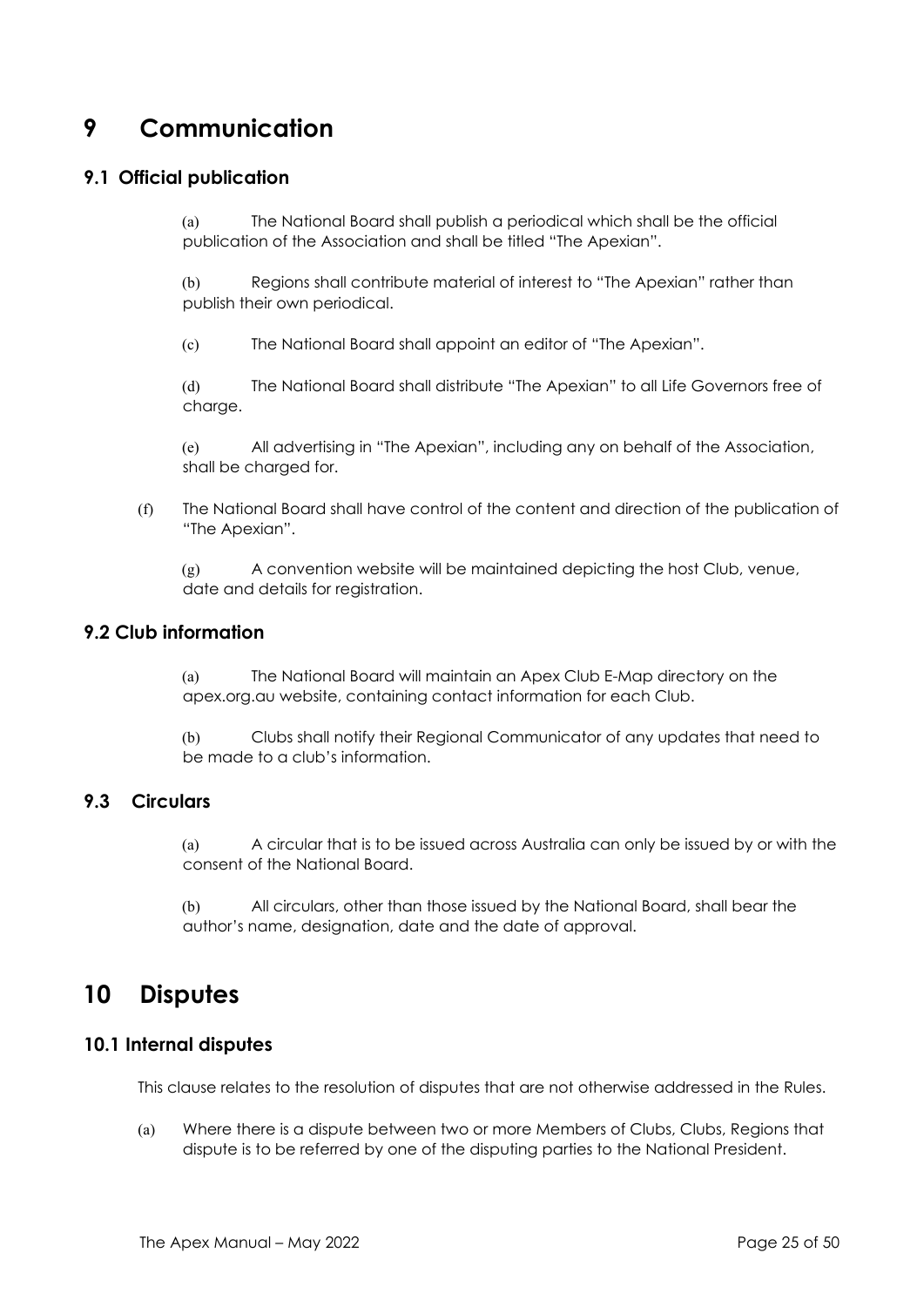(b) On receiving notification of the dispute, the National President is to issue the disputing parties with the dispute resolution form ("the form").

(c) The disputing parties are to return the form within 28 days of the date of issue.

(d) On receiving the completed forms the National President is to appoint an appropriately qualified independent person to review the forms.

(e) The person is entitled to communicate with the disputing parties.

(f) The disputing parties are to be given full and fair opportunity to present their case to the expert.

(g) The expert is to make a decision within 28 days of appointment by the National President.

(h) If the expert is of the opinion that the dispute arose through a defect in the Association's laws and procedures, then the National Board is to review the expert's opinion at the National Board meeting following the expert providing their opinion.

(i) Any fees of the expert are to borne equally by the disputing parties.

(j) If a party is not satisfied with the expert's decision, then that party may refer the dispute to a Community Justice Centre (or equivalent).

(k) The party referring the dispute beyond the expert will bear the cost of that further referral if that party does not achieve a result different from that of the expert otherwise costs are to be borne equally between the disputing parties.

(l) If the party is still not satisfied that party may refer the dispute through civil litigation and the costs of such action will be a matter for the court or tribunal hearing that dispute.

## **10.2 External Disputes**

This clause relates to disputes raised by a member or members of the public ("complainant") against any Member of a Club ("respondent"), in relation to the conduct of the respondent whilst performing activities relating to the Association.

(a) Any respondent who receives a complaint from a complainant is to refer that complaint forthwith to the National Board.

(b) The National Board must control and manage the complaint.

(c) The National Board on receipt of the complaint is to forthwith refer that complaint to a mediator or arbitrator ("arbitrator").

(d) The arbitrator is to communicate with the complainant and the respondent to discuss and investigate the complaint within 7 days of referral.

(e) The arbitrator is to communicate the results of his/her investigations to the National Board within 14 days of referral.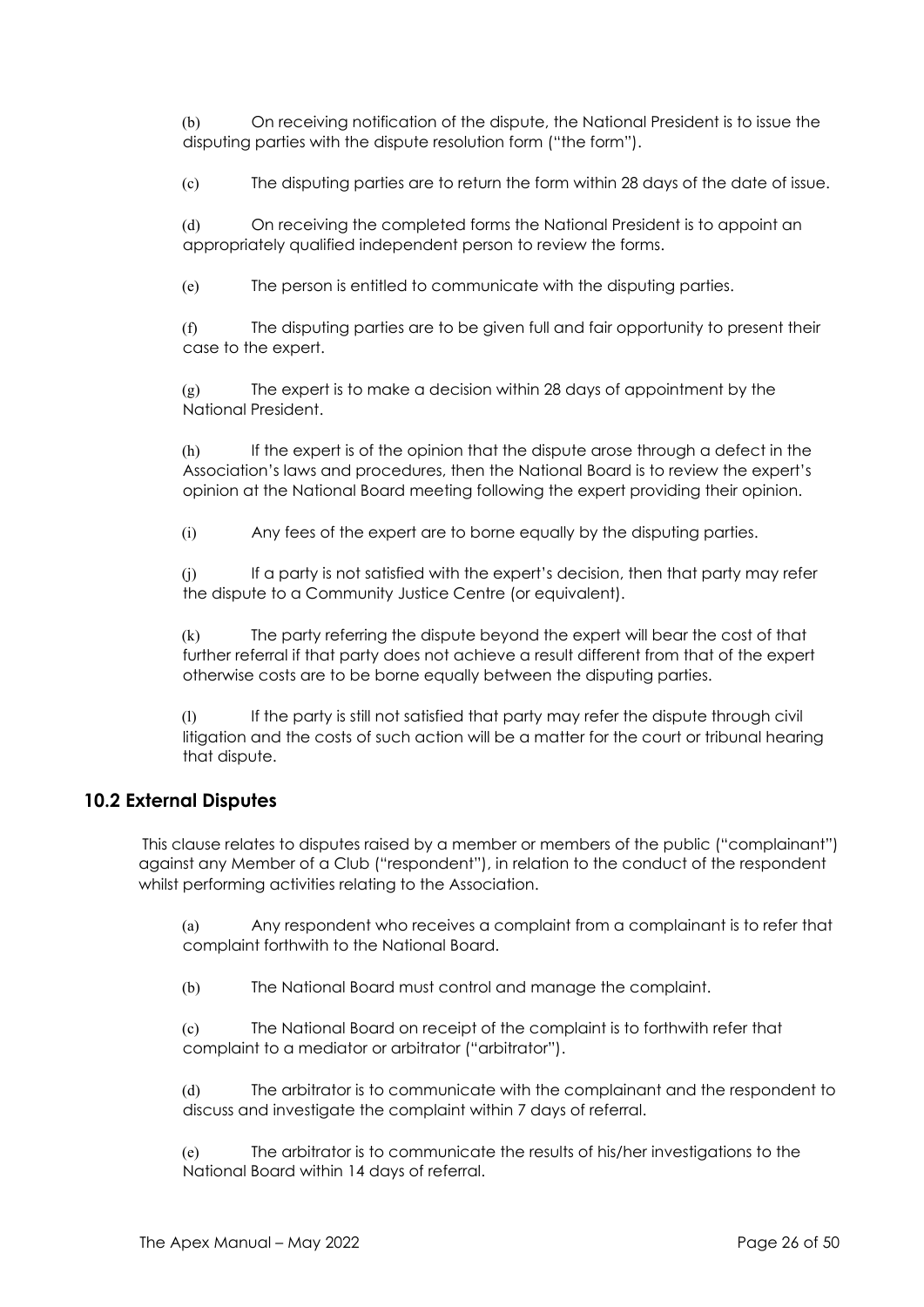(f) The National Board is to decide on an appropriate response ("response") to the complaint within 14 days of receipt of the results of the arbitrator's investigations.

(g) The National Board can apply whatever penalties it sees fit if the complaint is made out against the respondent.

# **11 Awards**

#### **11.1 National Awards**

(a) The National Board shall establish, vary and maintain a series of awards (**National Awards**).

(b) The National President, and two (2) other members of the National Board shall comprise the Awards Committee.

(c) The Awards Committee shall be responsible for deciding the system of nominations for and the recipients of the National Awards.

#### **11.2 22 year award**

The National Board shall present a 22 year pin to Members of Clubs on the 22<sup>nd</sup> anniversary of that person's membership irrespective of the members age at the time of induction.

## **11.3 27 year award**

- (a) Where an Active Member;
	- i) Reaches the 27<sup>th</sup> anniversary of becoming an Active Member;
	- ii) Has not turned 46 years of age; and
- iii) Has remained an Active Member for the Past 27 years;

then specially made pin shall be awarded annually to all Members of on the 27th anniversary of that person's membership.

(b) The award shall be purchased each year for the recipients and shall be presented at the AGM and recorded in the minutes.

(c) The recipients will be notified by National Board of their achievement or prospective achievement (prior to the Association AGM of that year) by the National Board 120 days prior to the AGM.

(d) The recipients will be invited to attend the AGM to receive their award at the cost of the Association.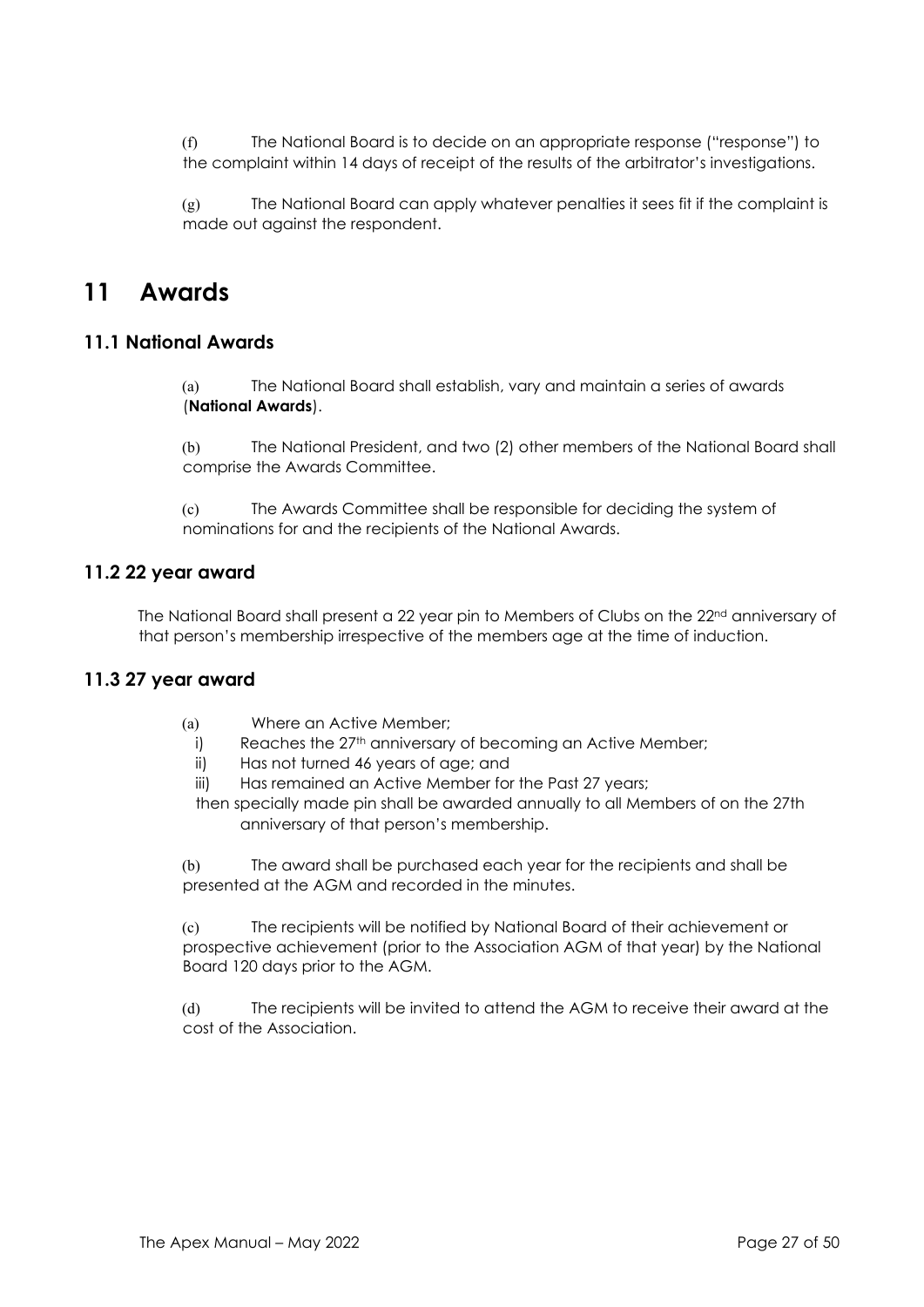# **12 Fees**

# **12.1 Payment of fees**

(a) Clubs must pay the National Fee to the Association.

(b) The National Board shall determine the manner and timing for payment of the National Fee.

(c) Notwithstanding anything else in this document, each Club is liable to pay of the whole amount of the National Fee from 1 July in any year.

#### **12.2 Consequences of failure to pay fees**

Subject to the National Board deciding to the contrary, if a Club fails to pay the whole of the National Fee due to the Association in the manner or at the time or times specified or fails to make an arrangement with the National Board for payment of the National Fee, then, until the prescribed payment has been made, the Club shall:

(a) not be entitled to vote at an AGM or a National Convention;

(b) not be entitled to nominate a Member of the Club for any position on a National Board or as a Regional Communicator; and

(c) not be entitled to reimbursement for any attendance at any District, State or Association event.

#### **12.3 Relief from payment of fees**

(a) The National Board may, in its absolute discretion, waive or defer the payment of the National Fee where special circumstances are shown by the Club to exist.

(b) If the National Board defers payment of the National Fee it may do so on condition that the amounts due that are deferred be paid in one amount or by instalments over a period of time.

(c) The National Board decision on the matter shall be final and no Appeal shall lie from any decision of the Board regarding waiver or deferment of payment of the National Fee.

# **12.4 Calculation of fees**

The National Fee shall be calculated in the following manner:

(a)  $\frac{3}{4}$  of the National Component is to be divided by the number of Clubs; plus

(b) ¼ of the National Component is to be divided by the number of Members of Clubs in the Club;

## **12.5 Approval of national component of fees**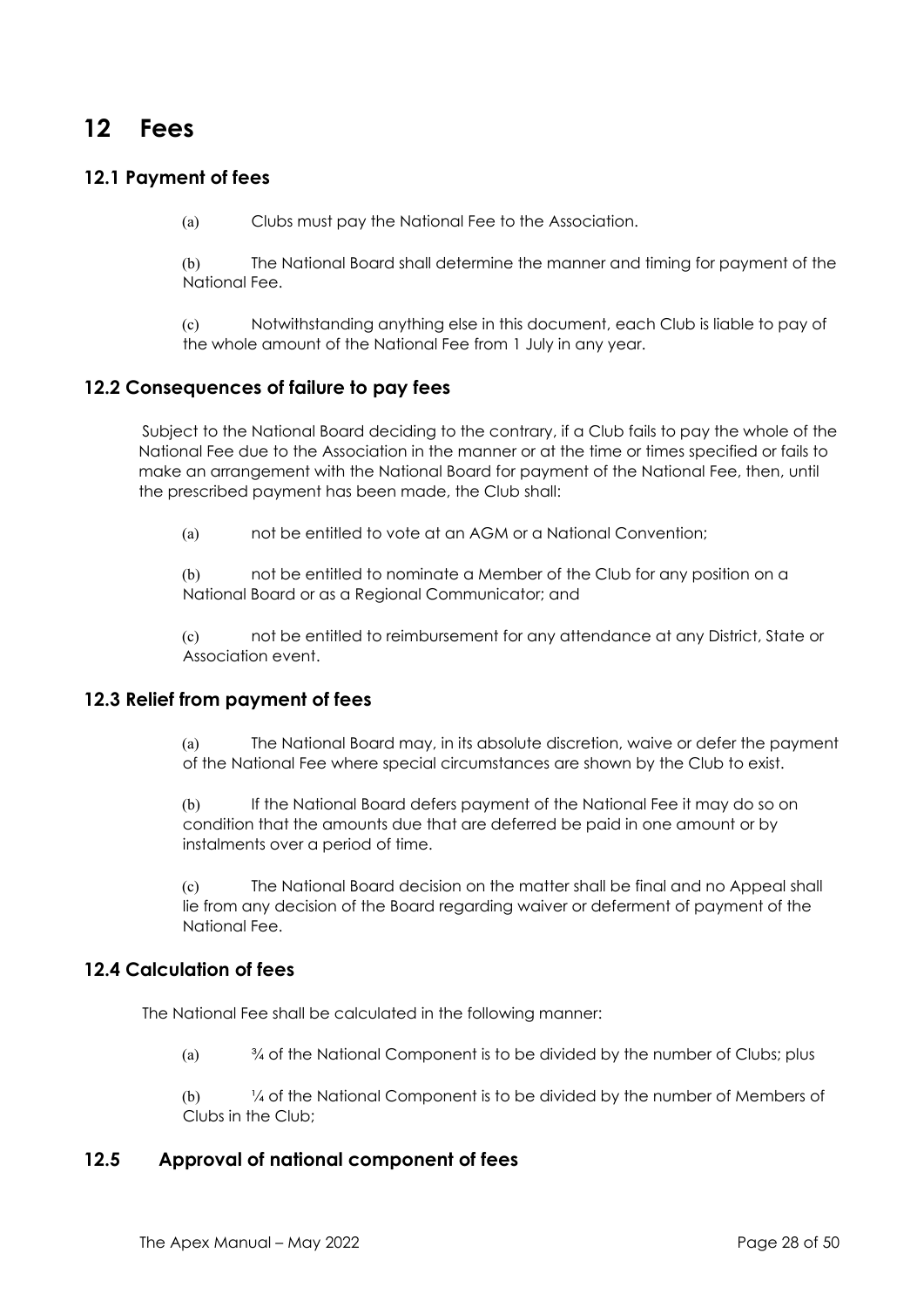- (a) The National Vice-President shall present to the National Board at the board meeting no less than 30 days prior to the 30<sup>th</sup> June. A detailed budget for the anticipated expenses to be incurred by the Association from 1 July until 30 June in the next year. This budget is to be prepared in consultation with the National Office Manager and Treasurer.
- (b) Any items not included in the previous year's budget or items that increase by more than 10% on the previous year should be explained in notes accompanying the budget.
- (c) The budget must specify the amount to be paid by Clubs to fund the anticipated expenses of the Association.
- (d) The National Board may amend the budget that is presented by the National Vice-President it but must approve the budget at that meeting.
- (e) The budget approved by the National Board shall be distributed to all persons eligible to vote at the Association AGM.
- (f) The voting members at the Association AGM may amend the budget that is presented to the meeting but must approve the budget at that meeting.

#### **12.6 Formulation of national component of fees**

(a) The National Component must be divided into two parts designated the General National Component and the Charitable Fund National Component.

(b) Each Club shall pay the General National Component from its general funds.

(c) Each Club shall pay the Charitable Fund National Component from its service funds.

(d) The Charitable Fund National Component shall be comprised of anticipated payments of the following nature:

- (i) charitable and benevolent activities of the Association; 21
- (ii) public risk and general insurance of the Association;
- (iii)personal accident insurance of the Association;

(iv)workers compensation insurance of the Association; and (v) Administration costs of the Charitable Fund and the benevolent activities of the Association.

#### **12.7 Method of payment of fees**

(a) Clubs must elect to pay the National Fee by way of direct debit or by cheque.

(b) Payment of the National Fee by direct debit must be made from the Club's nominated accounts to the appropriate Association accounts of which:

(A) An amount of between 25% and 30% of the National Fee will be drawn on 31 July; and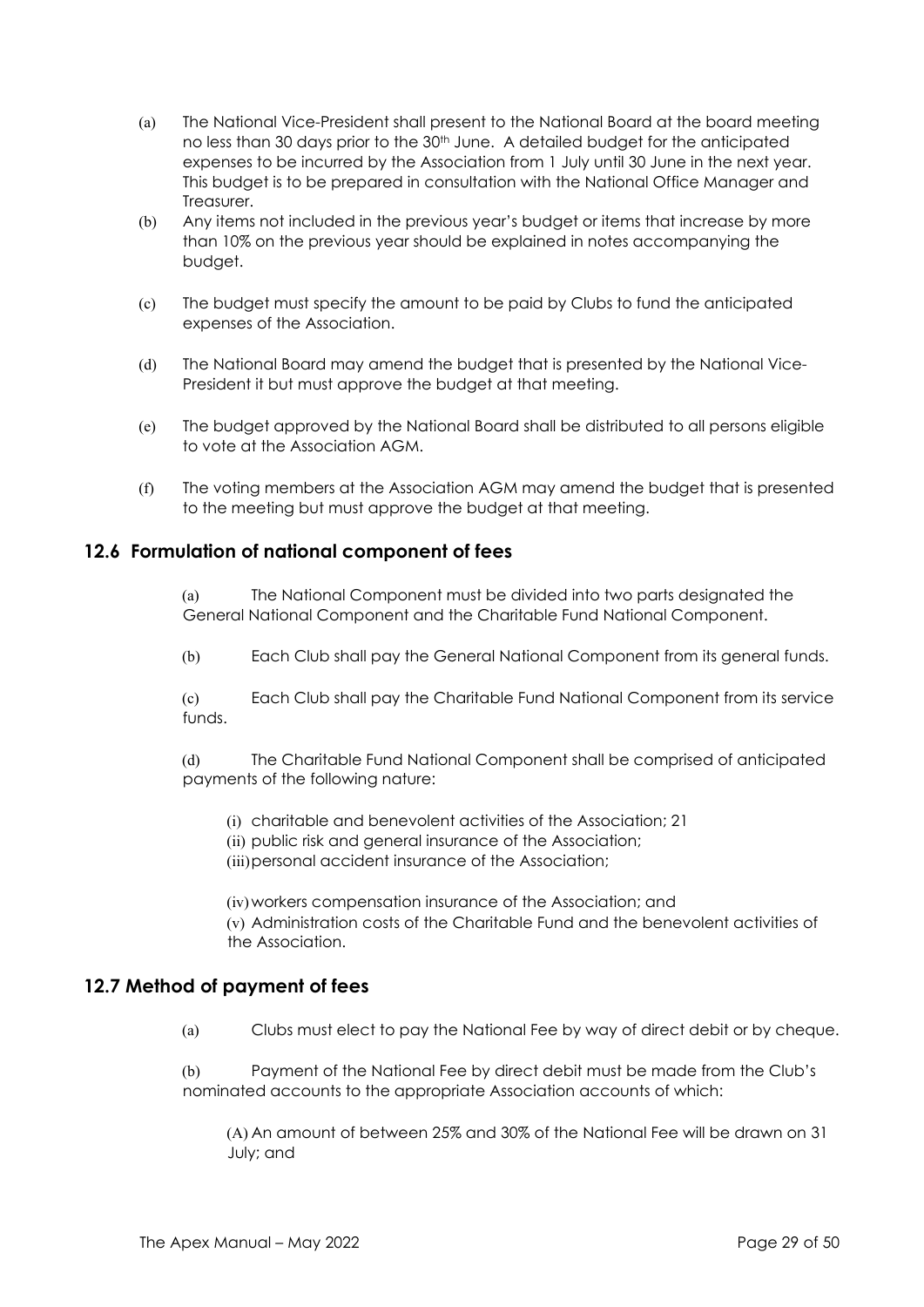(B) the balance of National Fee shall then be drawn in equal instalments on 31 October, 31 January and 30 April.

(c) Payment of the National Fee by cheque must be made by 31 October.

# **13 Meeting Procedures**

The National Board shall establish, vary and maintain a guide to meeting procedure to be used as a guide to the conduct of meetings of the Association.

# **14 International relations**

#### **14.1 International organisations**

(a) The Association may be a member of such overseas service organisations as the National Board determines.

(b) The National Board shall determine who shall be the delegate to any overseas service organisations.

#### **14.2 Candidacy for office of international organisations**

- (a) A Member of a Club who wishes to make themself available as an office bearer of an overseas service organisation of which the Association is a member must:
	- (i) be a Member of a Club for not less than five years;
	- (ii) be on the National Board at the time of appointment;
	- (iii) be able to serve for a whole of the term as a Member of a Club;
	- (iv) receive formal approval from the National Board of the day.

#### **14.3 International work parties and mass tours**

(a) All funds, liaison, communications and activities of work parties or mass tours of Members of Clubs, Clubs, Regions that are to be conducted outside of Australia shall be under the control and administration of the National Board via the International Relations Committee.

(b) The National Board shall publish guidelines for the conduct of work parties and mass tours outside of Australia.

(c) All persons on work parties and mass tours must follow the guidelines set by the National Board.

#### **14.4 Apex Australia Bursary Program**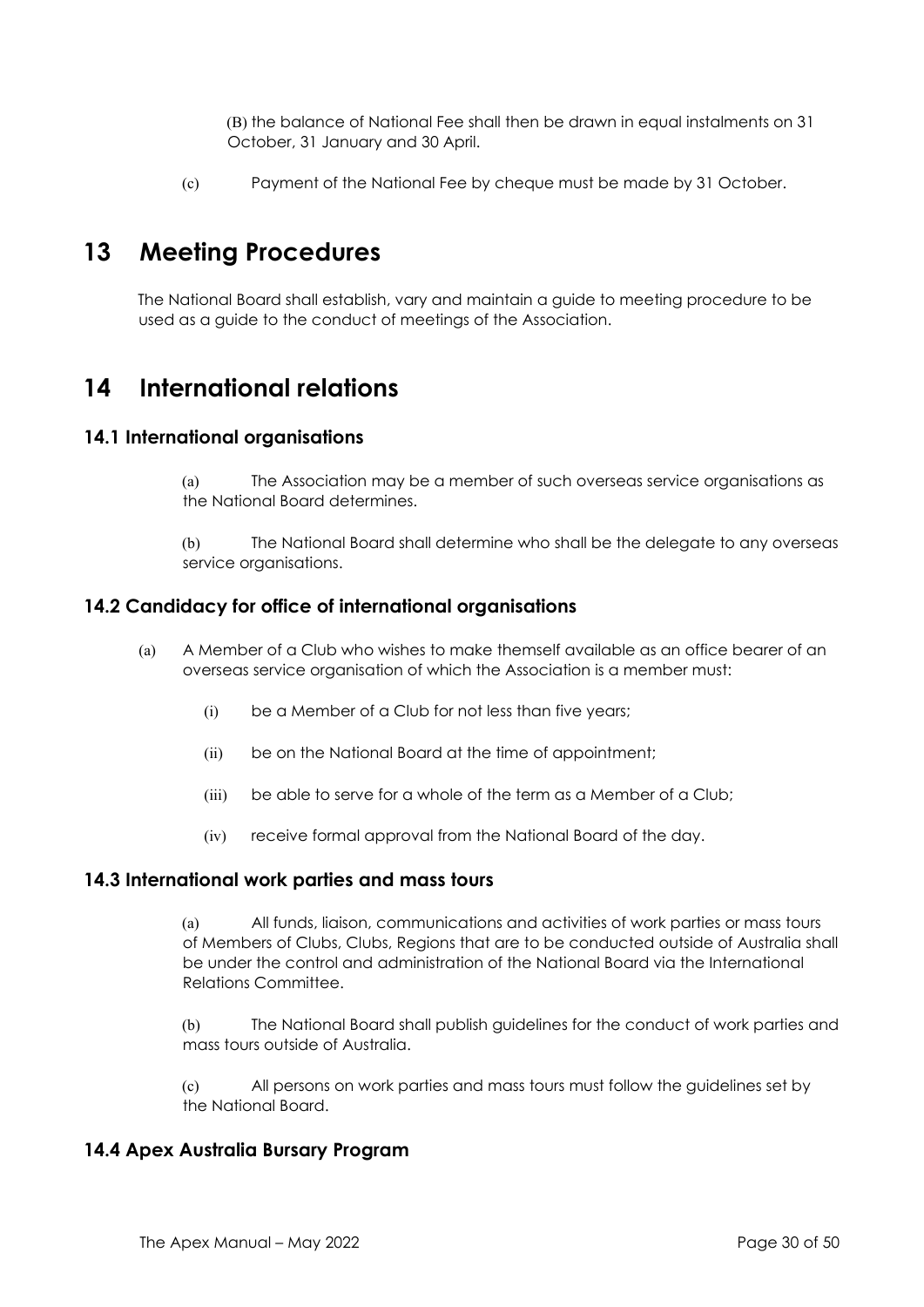(a) The National Board shall operate the Apex Australia Bursary Program on the terms and conditions it deems appropriate.

(b) The National Board may appoint a person to act as the manager of the Apex Australia Bursary Program.

# **15 Amendments**

# **15.1 Constitution**

(a) Amendment of the Constitution is addressed in the Constitution.

(b) Where any amendment to the Constitution causes some inconsistency or other problem of interpretation with this document, the National Board can make such changes as it sees fit.

#### **15.2 This document**

(a) This document may be changed by the National Board or by simple majority at an AGM of the Association.

(b) Any proposed amendment of this document should be discussed with the National Board before it is put to an AGM of the Association.

# **16 National Board**

#### **16.1 Powers**

The National Board shall have power to control and manage the Association and without in any way limiting the generality of such powers shall have power to control and manage:

(a) the business property and funds of the Association;

(b) Clubs and their Members including the power to terminate membership and suspend or revoke Club Charters;

(c) the formation of Regions and the establishment and alterations of Region boundaries;

(d) Association appointed committees and their appointment and duties;

- (e) Life Governors and their appointment;
- (f) trustees in any way involved with the Association and their appointment;
- (g) meetings of the Association; and
- (h) "The Apexian".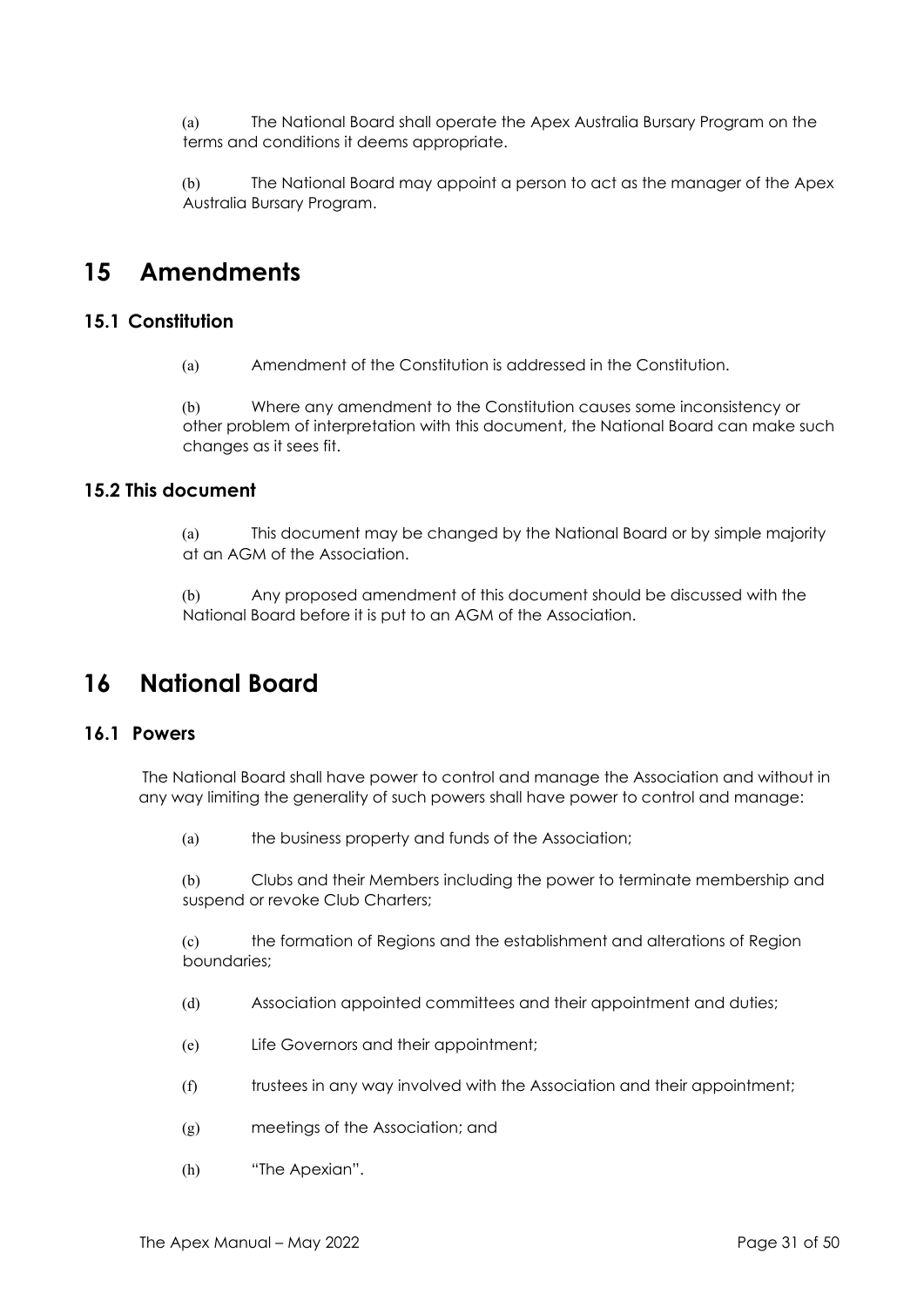# **16.2 Agenda for meetings**

(a) The agenda for meetings of the National Board and supporting data shall be posted to all members of the National Board at least 3 days before the meeting.

(b) Concise background information shall be provided by the proposer of an item included in the meeting agenda.

# **17 Regions**

#### **17.1 General**

(a) The country shall be divided into Regions. Each Region shall consist of no less than five [5] clubs but no more than twenty [20] clubs.

(b) Each Region shall elect a Regional Communicator.

#### **17.2 Variation to region boundaries**

(a) Changes to the allocation of Clubs to Regions or the formation of new Regions shall be determined by the National Board.

(b) The National Board shall change the allocation of Clubs to Regions or form new Regions if the National Board is satisfied that there is good and sufficient cause for the change or the formation.

## 1**7.3 Regional Communicators**

- (a) Any Active Member within the Region shall be eligible to be elected Regional Communicator, but no person shall be submitted for election without their consent in writing first being obtained.
- (b) There shall be a Regional Communicator for each Region within the Association who shall
	- i. Contact each club in their region not less than three [3] times in an Apex year; this contact can be in person, via telephone or using internet-based communication but must be in "real time"
	- ii. Report to the clubs on the results of National Conventions and National Board correspondence
	- iii. Report to National Board on the activities of the clubs three [3] times per year as required for National Board meetings.
	- iv. foster good relations and fellowship between the Clubs of the Region
	- v. represent the Clubs of their Region at Annual National Conventions and Annual General Meetings.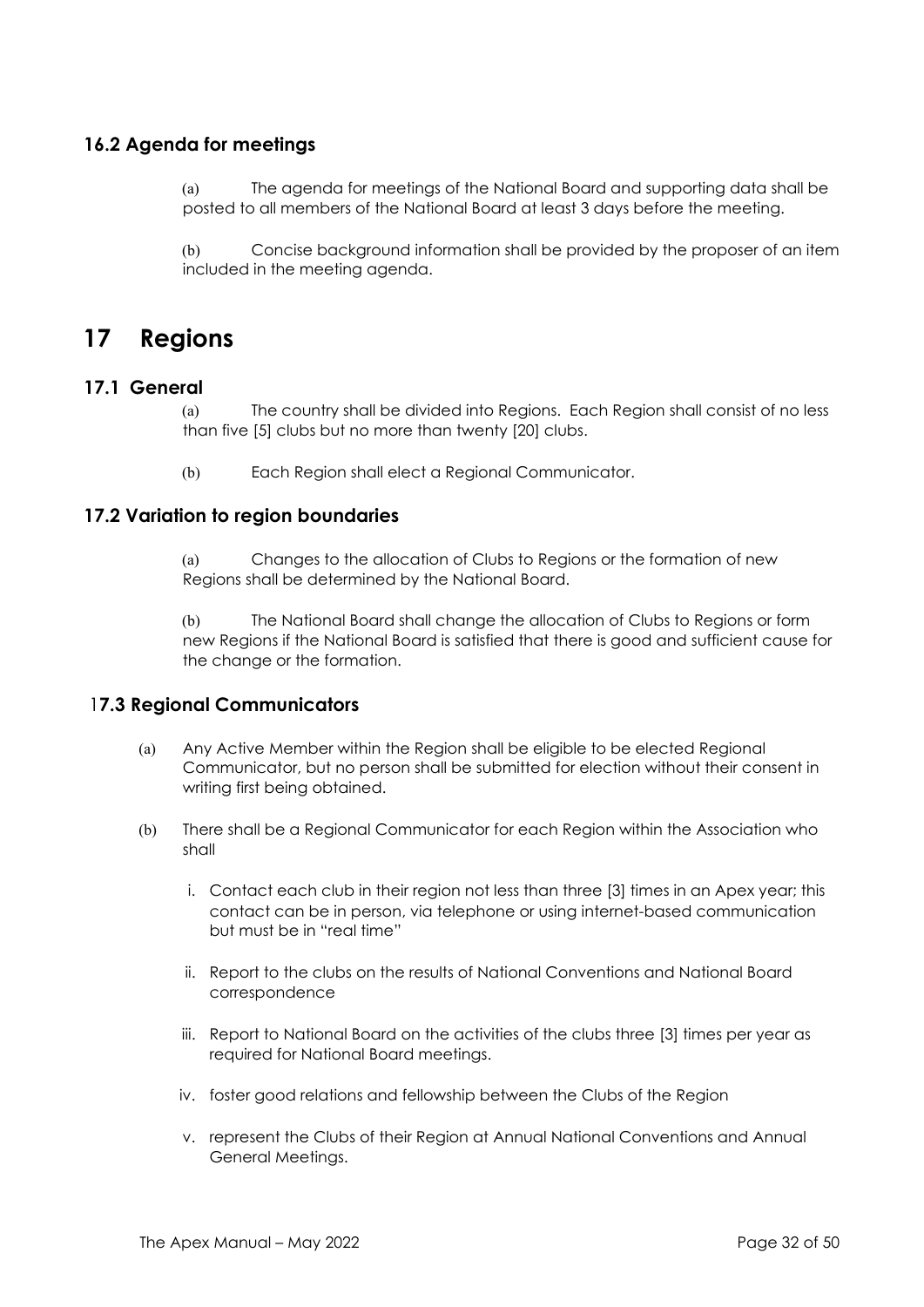- (c) Regional Communicators shall hold their position from National Convention until National Convention in the following year.
- (d) Each Regional Communicator shall be reimbursed for approved travel to Clubs

# **17.4 Election**

- (a) The election of Regional Communicators shall take place:
	- (i) no later than the second week in July in any year;

(ii) at a time and a place and in a method nominated by the RC Coordinator; and

(iii)the RC Coordinator shall notify all Clubs of the time and place of the election no less than thirty days prior to the time for the election.

(b) Clubs within a Region shall be entitled to vote in an election for a Regional Communicator.

(c) Regional Communicators shall otherwise be elected in the same manner as National Board Managers.

(d) In the event of any vacancy occurring in the position of Regional Communicator in a year the Clubs may appoint a Member of a Club to hold the position for the balance of the term.

(e) If in the opinion of the National Board a Regional Communicator has not performed the duties required of him/her by the Clubs of the Region, the National Board shall cause to be served on the Regional Communicator and each of the Clubs of the Region a notice specifying the matters in which the performance of the Regional Communicator has been deficient and requiring that the Regional Communicator correct the stated deficiencies within a specified period being no less than 2 months from the date of the notice.

(f) In the event that the deficiencies are not corrected in the time required the National Board may, after consultation with the Clubs of the Region, dismiss the Regional Communicator from office.

(g) The Regional Communicator shall be entitled to address the National Board concerning the case before any decision to dismiss shall come into effect.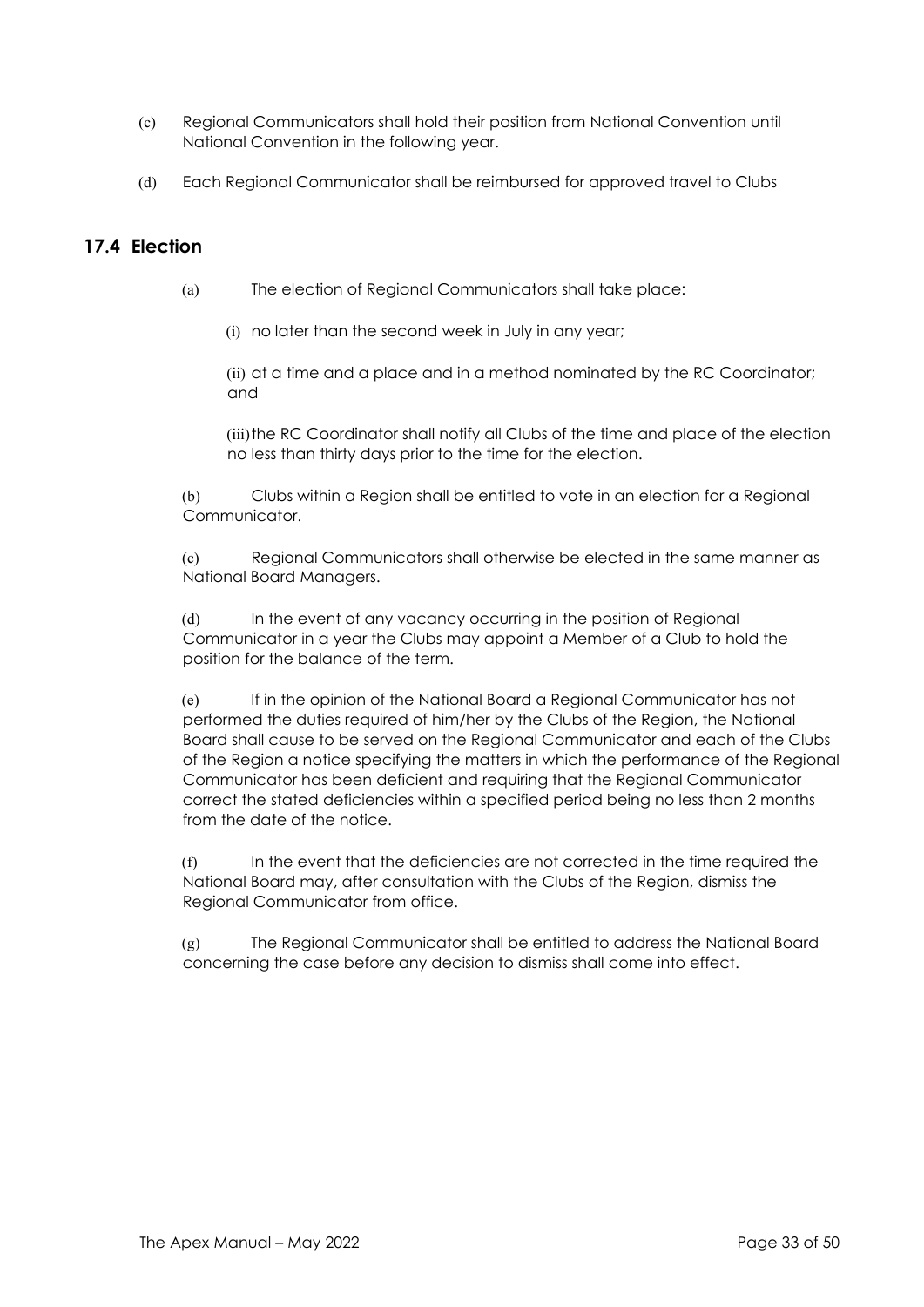# **18 Association Consultants**

# **18.1 General**

(a) The Association Consultants shall exist in an advisory capacity only

(b) The Association Consultants must fulfil the obligations delegated to them by the National Board from time to time.

(c) The Association Consultants as a whole or individually shall be contacted by members, clubs, Regional Communicators or the National Board to assist in the progression of the status of Apex.

(d) The number of Association Consultants shall not be more than 5 at any time

# **18.2 Selection**

(a) The Association Consultants will be selected by the National Board from a pool of volunteers.

(b) Any active member, life member, senior active member or past member is eligible to apply to the pool of volunteers, however each such application must be in writing and include;

- (i) positions held within Apex
- (ii) current geographic location
- (iii)best method for contact
- (iv)specific area of expertise (i.e. legal training, accountancy, project management etc.)
- (c) Any volunteer must have been in Apex for a period of not less than 3 years

## **18.3 Term of office**

(a) The minimum term of appointment to as an Association Consultant is for two [2] years

(b) Association Consultants cannot serve more than two [2] consecutive terms

(c) Consultants shall be appointed in such a manner that there will be a fifty percent [50%] changeover in any Apex year.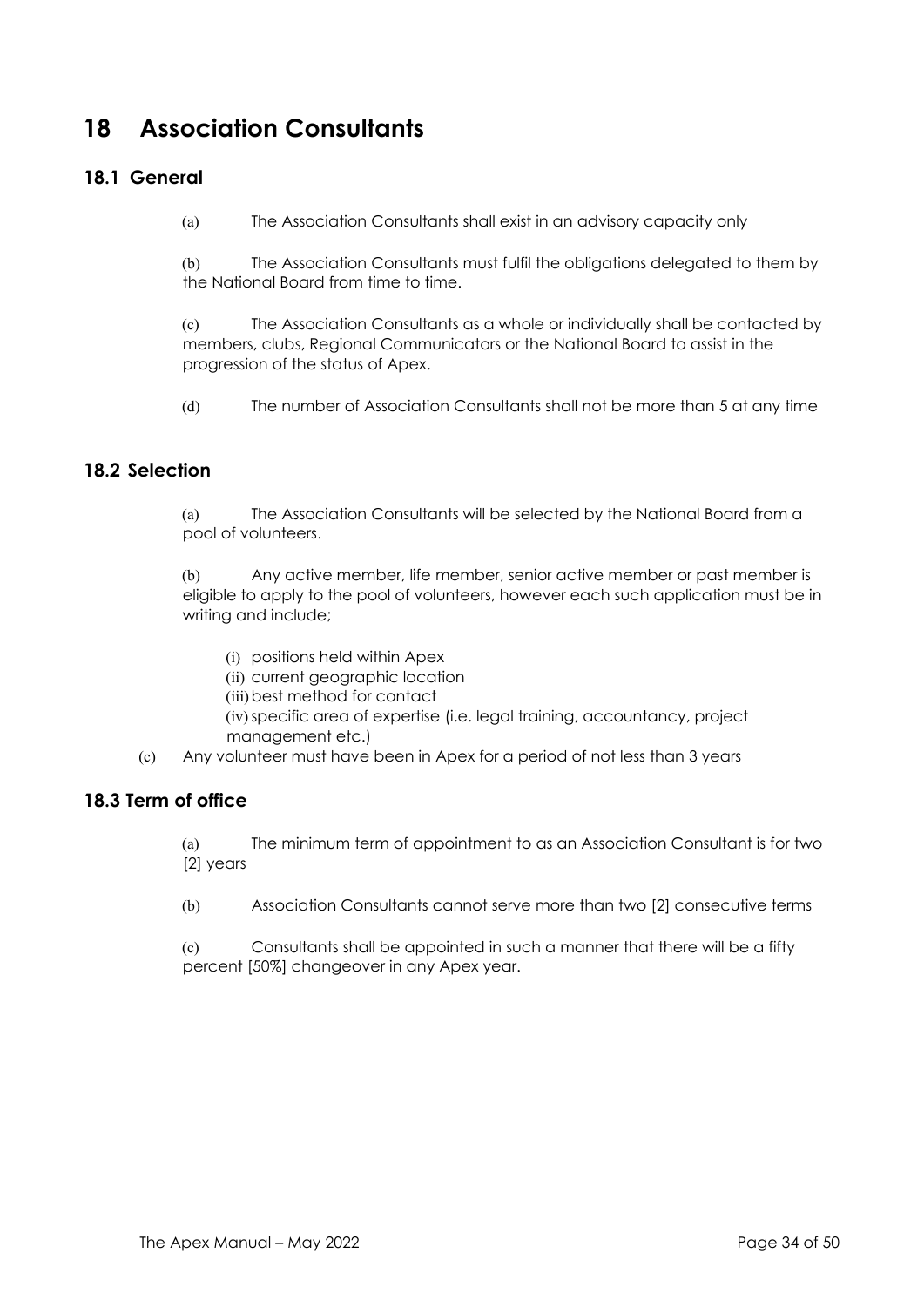# **19 Annual meetings of the Association**

# **19.1 AGM**

- (a) The Association will hold its AGM each calendar year.
- (b) In alternate years, the AGM will be held at the time of a National Convention.

#### **19.2 National Convention**

The venue for a National Convention must be approved by seventy five percent (75%) of the voting members of the National Board.

## **19.3 Agenda**

(a) Motions may be submitted for inclusion on the AGM agenda by Clubs or the National Board, and shall meet the following requirements:

(i) the motion needs to be presented to the National Board not less than 120 days before the commencement of the AGM;

(ii) the motion shall include a detailed implementation, costing, and reasons for; and

(iii) the motion shall include an explanatory memorandum summarising the main points of the motion.

(b) The National Board must inform the Clubs responsible whether the motions are, or are not in a suitable format as soon as possible.

(c) The National Board shall present all motions that meet these requirements to the last National Board Meeting not less than 90 days before the AGM.

(d) The National Board shall decide if the motions shall be included on the Agenda.

(e) The Club proposing the motion shall be informed within 30 days of this decision.

(f) The National Board shall determine who will move motions accepted onto the Agenda.

(g) The mover of any motion shall be given the right to speak to that motion, but may, with the consent of the Chair of the AGM, pass the right to speak to another person who shall be personally present in the Convention. The right to speak may include the right of reply if appropriate"

# **19.4 Delegates to an AGM**

(a) A Delegate to the AGM shall be an active member representing an active club.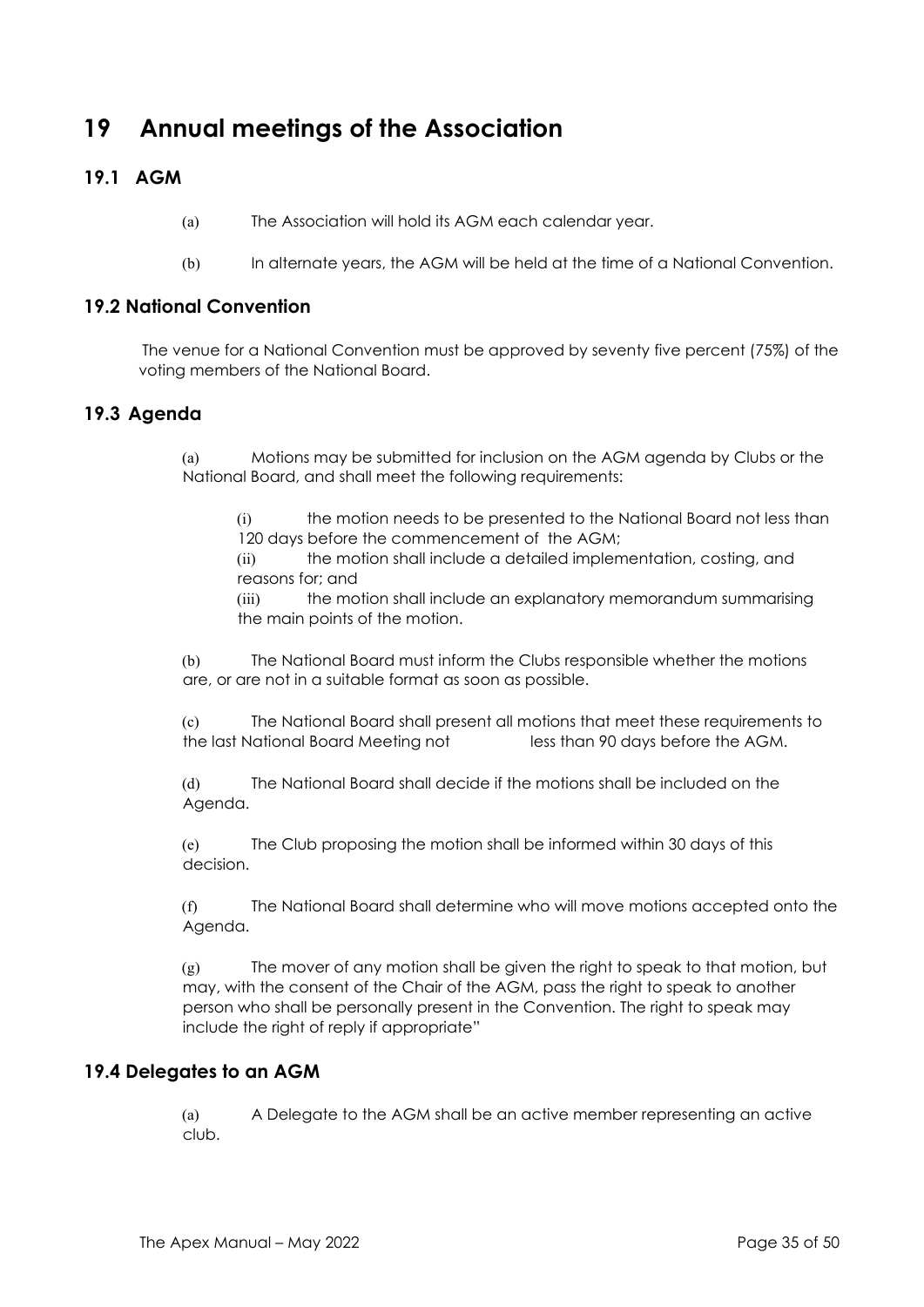(b) In the event any Club has failed to pay any amount due to the Association or is unfinancial by a time specified by National Board, its Delegate shall not be entitled to vote at the AGM.

# **19.5 Administration of a National Convention**

(a) Any Club which are selected to host a National Convention will enter into a written Agreement with the Association containing terms and conditions prescribed by the National Board in relation to the holding, funding, reporting and other pertinent matters to the National Convention.

- (b) An Apex Club which hosts a national convention:-
	- (i) Must have their national convention budget approved by the National Board and detail costs likely to be incurred to members attending (such as registration, drinks and non-delegates events)
	- (ii) will be paid the national board registrations which the association must pay for, 90 days prior to convention;
	- (iii) is responsible to meet all liabilities of any losses incurred in hosting the convention for whatever reason; and
	- (iv) may retain all profits for hosting a national convention.
- (c) Convention Fund
	- (i) That National Board shall pay up to \$5,000.00 per financial year to the host club which must be used to either unusual location specific expenses or travel costs associated with the location of the host club provided the convention is to be held at more than 100km from the nearest capital city.
	- (ii) The Host club must apply to the National Board no later than 6 months prior to the National Convention and no earlier than 12 months prior to the National Convention.
	- (iii) The National Board can in its sole discretion approve some or all of the application from the host club which said discretion cannot be challenged.

## **19.6 Reports**

Clubs hosting National Conventions shall submit a report to the National Board within 90 days of the Convention and such report shall be in a format determined by the National Board or Association Staff as directed by the National President.

## **19.7 Decisions of an AGM**

The National Board shall accept and be bound by and shall implement resolutions carried at the AGM and that all decisions and resolutions carried at such AGM, unless carried as retrospective or with some other actual commencement date, shall be implemented as of the rising of that AGM in which those decisions and resolutions were carried.

# **19.8 National Convention Chair**

(a) The National President, before submitting the National Convention Chair nominee to the National Board for approval, must obtain the confirmation of the Club Secretary of the Club holding the convention ("the Club") that the Club accepts the nominee to be so appointed.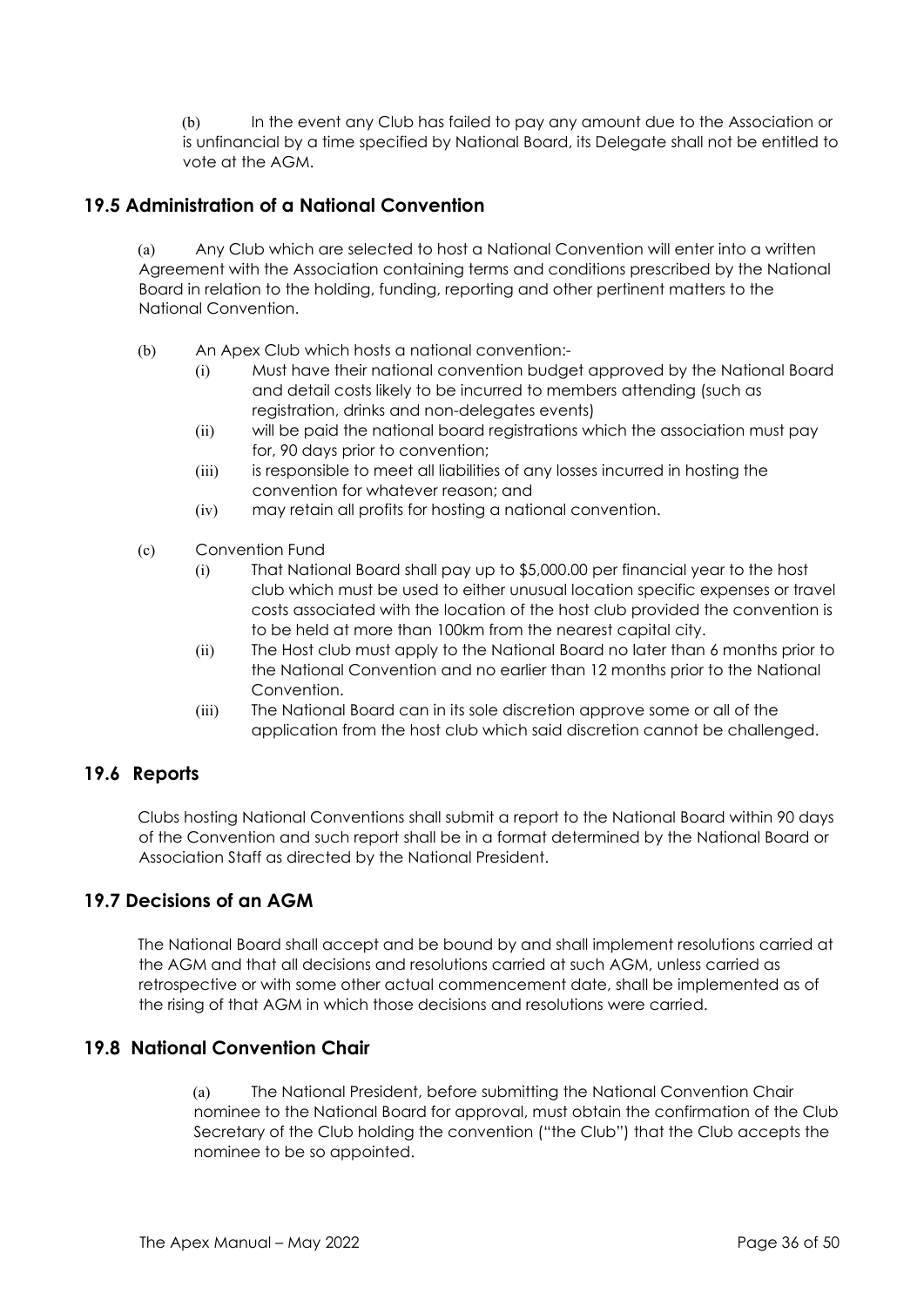(b) If the Club and the National President cannot agree on the appointment, then the Club must write to the National Secretary outlining its concerns and/or submitting an alternate nominee.

(c) The matter must then be debated and the appointment will then be made by a resolution of the voting members of the National Board, having due regard to (but not being bound by) the concerns of that Club.

# **19.9 Automatic Proxy**

At an AGM of National Convention, the Chairperson shall hold an automatic general proxy for each Apex Club that does not have a delegate present or have otherwise appointed an alternate proxy.

# **20 Association Officers**

# **20.1 Patron**

The National Board may as it thinks fit appoint a patron of the Association.

## **20.2 Election of National President**

(a) The National President shall be elected in accordance with, and hold office for the term specified in, the Constitution.

(b) The National President shall be eligible for re-election for further terms up to a maximum of two consecutive terms or three terms in total. .

(c) All nominations shall be in writing and shall be signed by two Board members on behalf of the Club of which the nominee is a Member submitting the nomination and shall contain the written consent of such nominee.

(d) All nominations shall be given to the National Board prior to the scheduled close of the last National Board Meeting held prior to the delivery of the National Convention Agenda or 180 days prior to the commencement of the National Convention whichever shall first occur.

(e) The National Board shall notify all Clubs of the date and time of the closure of nominations at least 60 days prior to the date of closure of nominations.

(f) The National Board shall not less than the period prescribed in the Rules notify all Club Secretaries of the nominations.

(g) In the event of two or more nominations for the position of National President, the National Board will call for a Postal Ballot in which:

(i) Each Club will be entitled to one vote;

(ii) The Ballot will be forwarded to Clubs one month after the close of nominations;

(iii) The Ballot Papers will contain the name of the candidates listed as per a draw conducted by the National Board;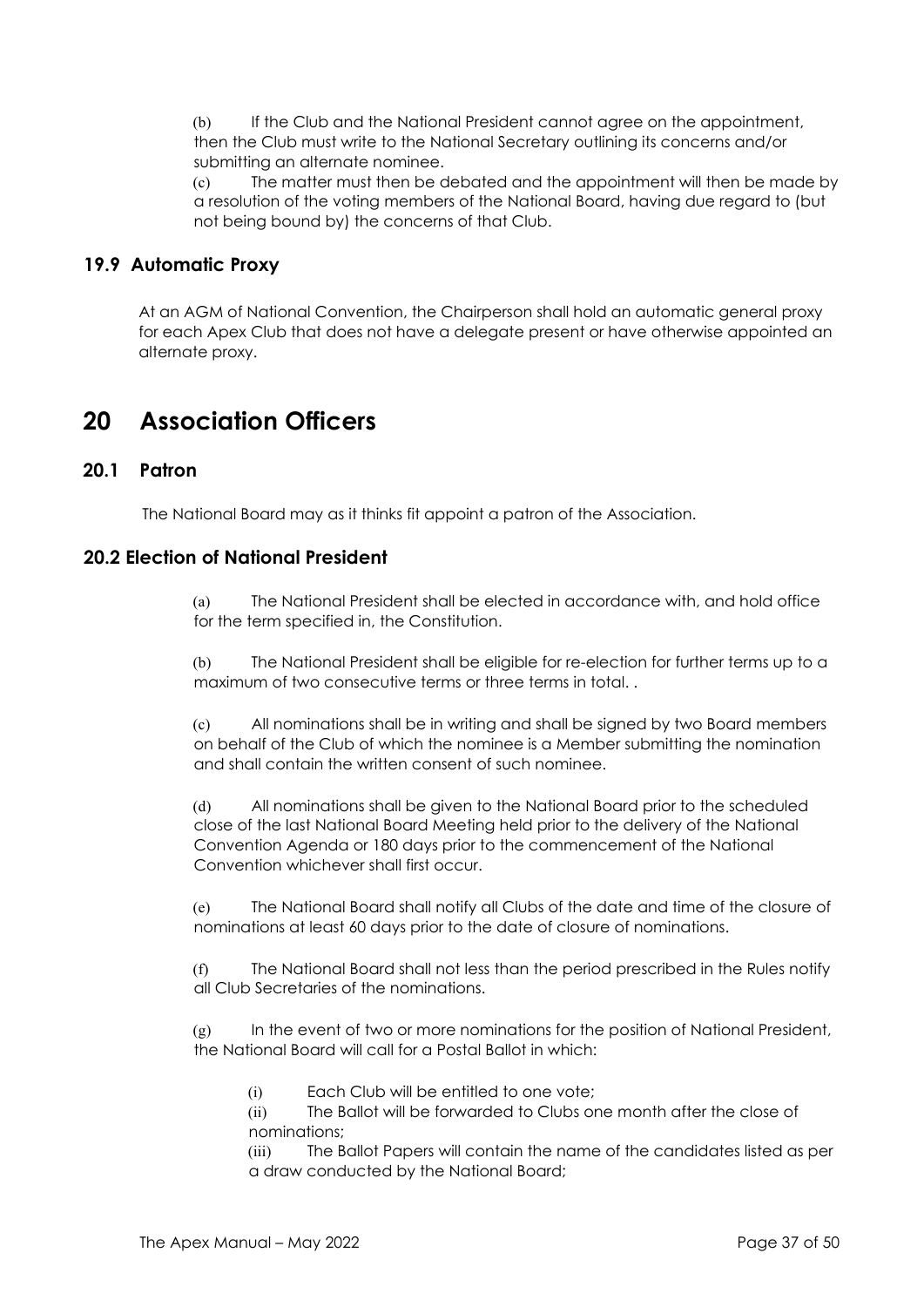(iv) The Club will record its vote by placing a number in order of preference opposite the name of each candidate on the Ballot paper; (v) The completed Ballot paper will be returned to the National Board

(who shall appoint a returning officer) by no later than the closing date for the Ballot;

(vi) Any Ballot papers received after the closing date will not be counted; and

(vii) The candidate who has received the largest number of first preference votes, shall if that number constitutes an absolute majority of votes, be elected.

(viii) If no candidate receives an absolute number of first preference votes, the Scrutineers shall make a second count. On the second count the candidate who has received the smallest number of first preference votes shall be excluded and each vote counted for that candidate shall be credited to the candidate next in the order of preference.

(ix) If a candidate then has an absolute majority of votes the candidate shall be declared elected, but if no candidate then has an absolute majority of votes, the process of excluding the candidate who has the smallest number of votes and crediting votes to the continuing candidate next in the order of preference shall be repeated by the Scrutineers until one candidate receives an absolute majority of votes. The candidate receiving an absolute majority of votes shall be declared elected.

(x) If on any final count two or more candidates shall have an equal number of votes then in that event the Scrutineers shall determine by lot, which shall be elected.

(h) The successful candidate will be deemed National President Elect once proclaimed by the Returning Officer and endorsed by a teleconference of the National Board.

(i) In the event that no nominations are received then nominations may be made from the floor of the AGM at the designated time.

# **20.3 Election of National Vice President**

(a) Any elected National Board member (whom is not the national president) is entitled to nominate for the role of National Vice President for the next Apex year. That position shall be elected annually in the same manner as the National President. The National Vice President shall have the same powers as the National President if the National President is unable or unwilling to act and/or is overseas (on a temporary basis and for as long as the National President is incapacitated or away). To remove any doubt, the role of National Vice President may only be filled from the other elected National Board members serving at that time and it is not any additional member to the national board.

# **20.4 Election of other national board members**

- (b) The National Board members shall be elected in the manner prescribed for the National President and all hold office for the term specified in the Constitution.
- (c) The National Board members shall be eligible for re-election for further terms up to a maximum of two consecutive terms or four terms in total.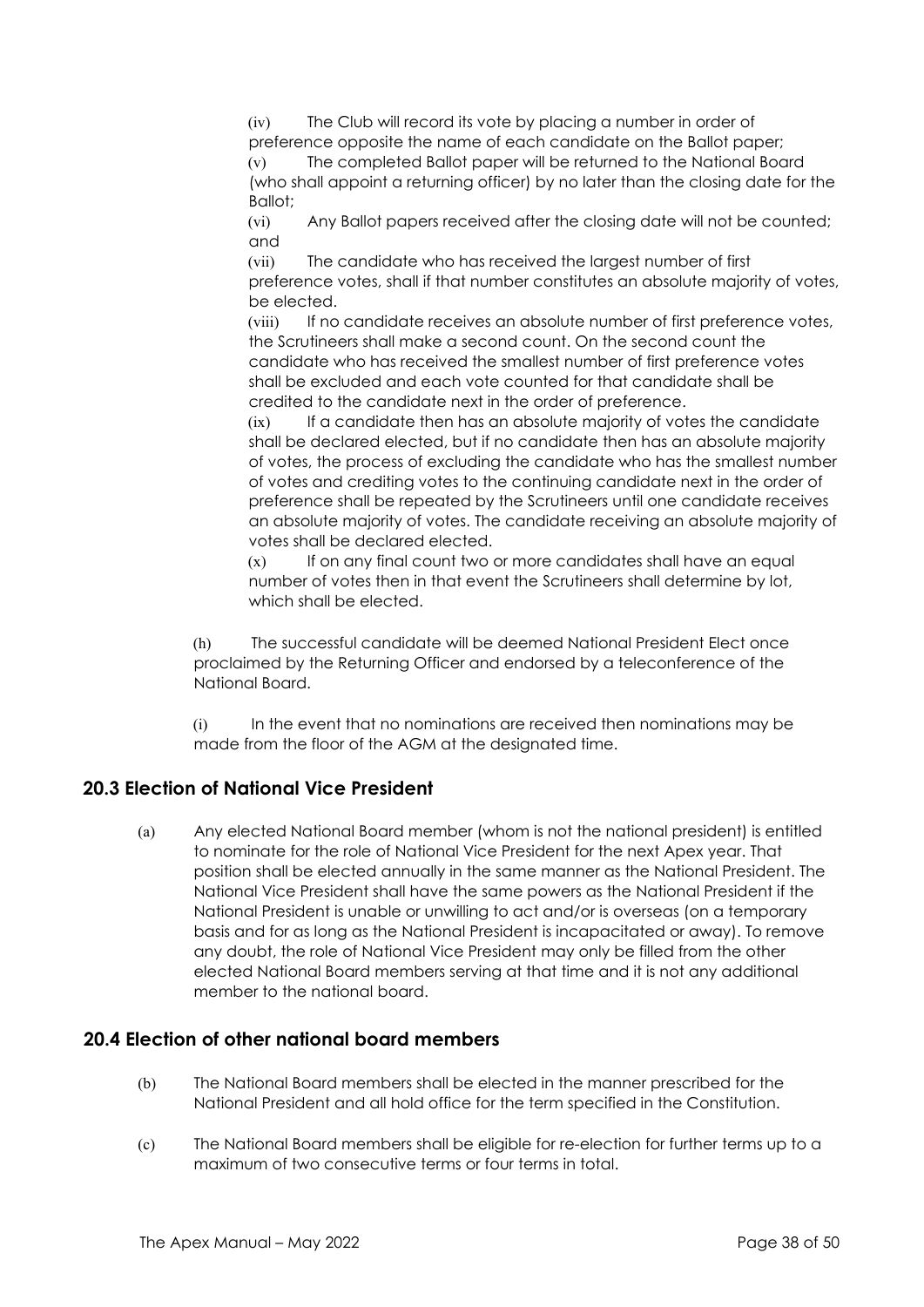## **20.5 Vacancies**

In the event of a vacancy occurring in the office of National President between AGMs, the National Board shall elect one member of the board to assume the responsibilities of the National President until the next annual election.

#### **20.6 Qualification**

A person shall not be eligible to be a member of the National Board unless they can remain an Active Member for the whole of the term of office.

# **21 Roles of National Board members**

#### **21.1 National President**

The National President will:

(a) chair all meetings of the National Board and set the order of business at each meeting;

(b) oversee the functions of the National Secretary and National Treasurer and other members of the National Board;

(c) maintain as much contact as is practicable with Clubs;

(d) promote and encourage efficiency and enthusiasm throughout the Association;

(e) maintain a current strategic plan for the Association, to be distributed to all Clubs; and

(f) present a status of the Association's progress against the current Strategic Plan as part of a report at the AGM and publish a summary in the subsequent edition of "The Apexian".

#### **21.2 National Board Members**

The National Board Members will:

- (a) oversee the formation and operation of committees
- (b) represent committees in the national board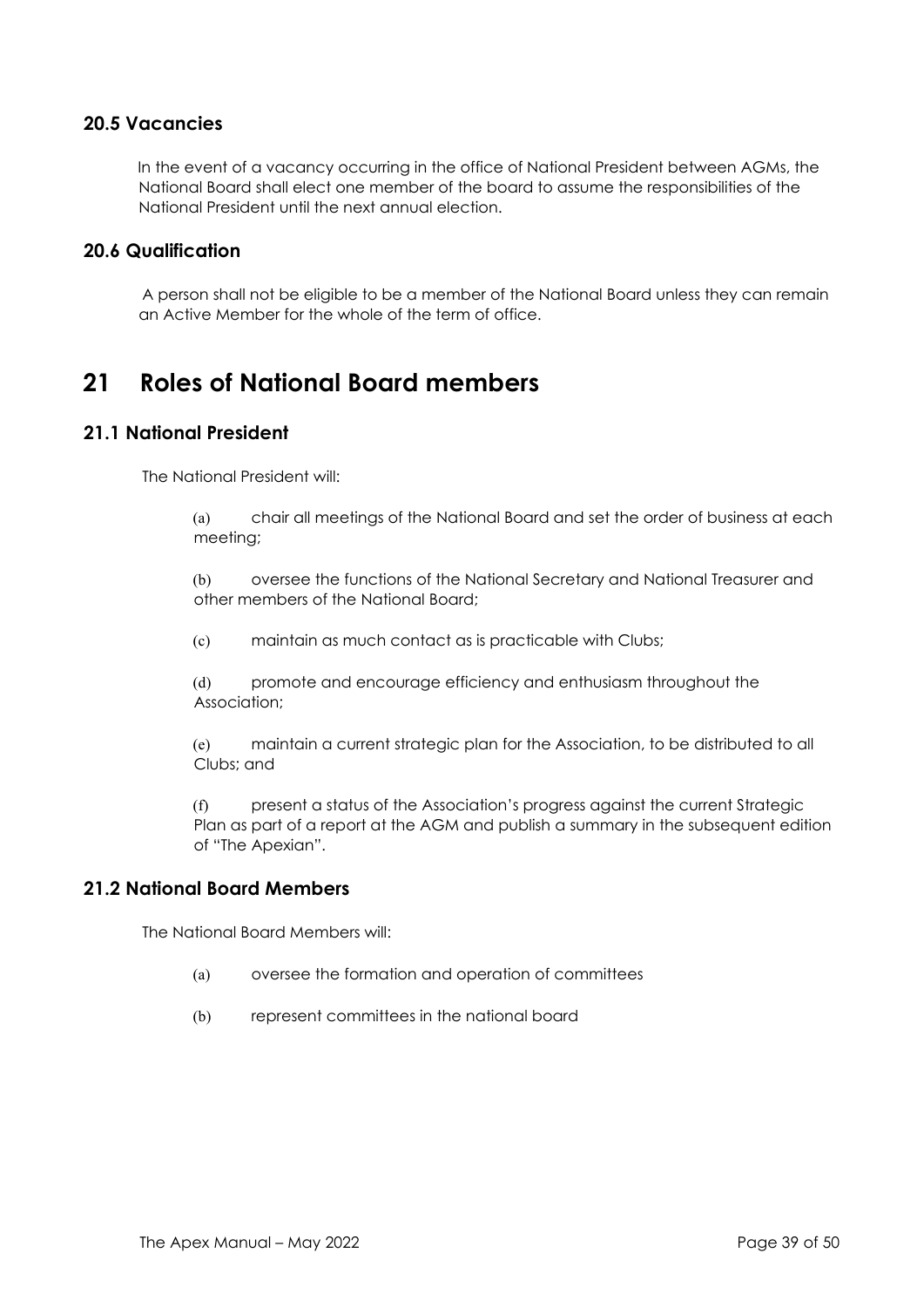# **22 Committees**

(a) The National Board may form such committees as it sees fit. This may include, but not limited to;

- (i) Publication Committee;
- (ii) Human Resources Committee;
- (iii) International Relations & Youth Committee; and
- (iv) Service& Fundraising Committee.
- (b) The National Board may form such special committees as it sees fit.
- (c) Members of each committee shall be appointed by the National Board.

(d) The National Board will advertise vacancies for the position of chairman of the committees and follow a recruitment and appointment process involving receiving written applications addressing selection criteria and those will then be assessed by the National Board and appointed by the National Board.

(e) Each committee shall be responsible to the National Board for the development and implementation of policies and programs within their respective areas of interest or as directed by the National Board.

(f) Each committee shall report in writing to each meeting of the National Board.

 $(g)$  The members of the committees shall be appointed for two years and shall be eligible to re-apply.

# **23 Association finance - TO BE REVIEWED**

## **23.1 Apex Australia Charitable Fund Inc.**

(a) The service funds of the Association shall be administered by Apex Australia Charitable Fund Inc.

(b) Any reference to service funds pertaining to the Association shall mean and include those monies held, raised and administered by Apex Australia Charitable Fund Inc.

#### **23.2 Reserves**

(a) The Association and the Charitable Fund shall have a general cash reserve.

All monies to be held by or on behalf of the Association for cash reserves shall be held by the Apex Foundation as trustee for the Association and Apex Charitable Fund Inc.

(c) Cash reserves held by the Apex Foundation as trustee for the Association and Apex Charitable Fund Inc. may only be paid to the Association or Apex Charitable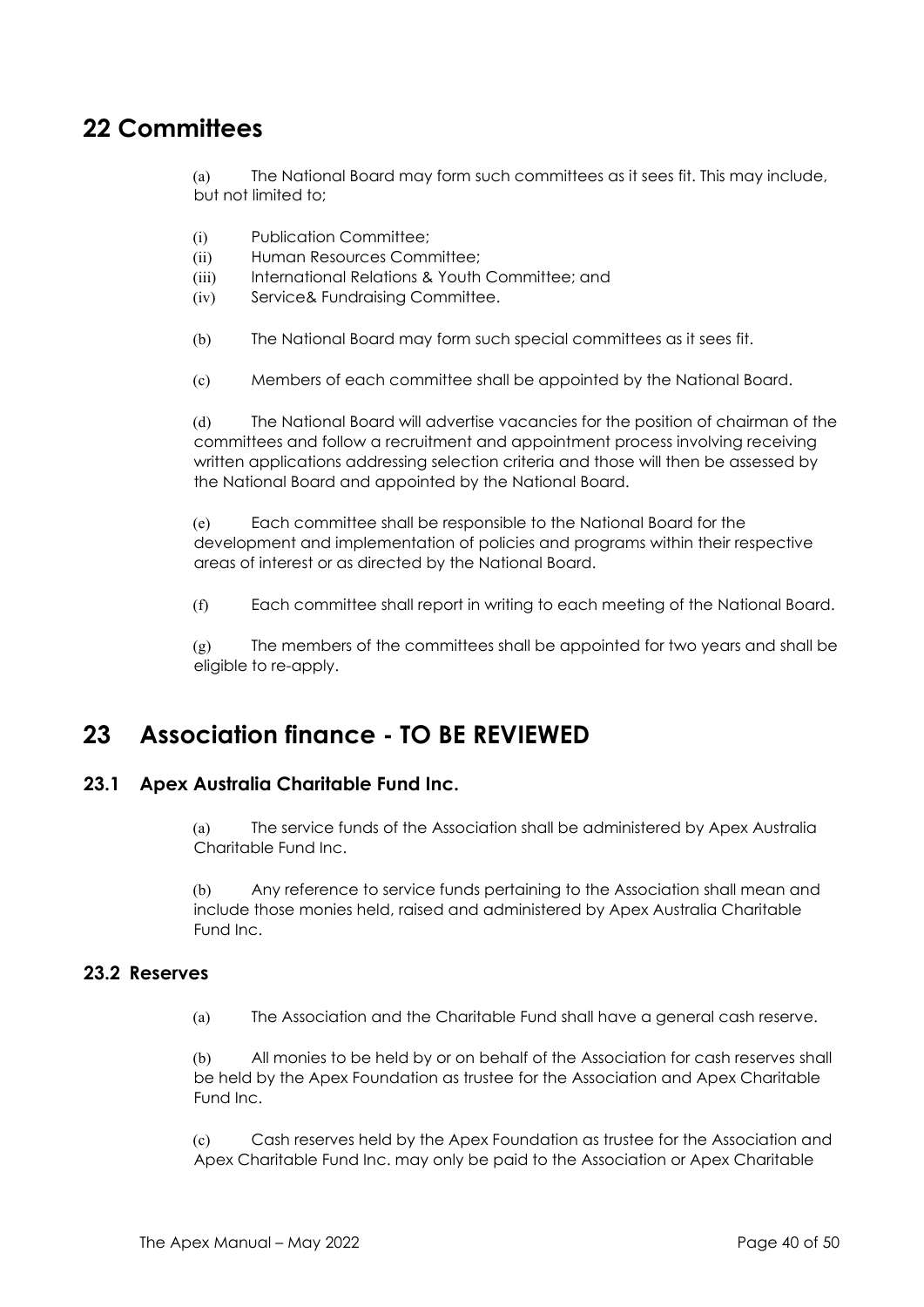Fund Inc. upon a written request signed by the National President and National Treasurer following:

- (i) a special resolution of the National Board; and
- (ii) the approval of the Apex Australia National Reserves Committee

#### **23.3 Reserves committee**

The Apex Australia National Reserves Committee will be made up of the immediate past three available National Presidents.

#### **23.4 Investment**

Association, State, District and Club ("investor") funds shall be invested in the following manner:

(a) except as provided by this clause, no funds shall be invested other than in the name of the investor and in investments authorised by law for the investment of trust monies in the place of incorporation of the investor;

(b) the National Board may invest funds in securities or on deposits authorised by law for the investment of trust monies;

(c) the National Board shall be required to approve all investments made by the Association intended to be or actually made for a period in excess of twelve months; and

(d) the investor shall not invest in shares of public or private companies except with the express approval of National Board.

#### **23.5 Bank accounts**

(a) The National Board may open or close bank accounts as necessary for the conduct of the finances of the Association.

(b) The accounts styled "Association of Apex Clubs of Australia National Relief Fund Account" and "Association of Apex Clubs of Australia Overseas Relief Fund Account" shall be administered and controlled in a trustee-like manner by the Apex Australia Charitable Fund and according to the rules of the respective tax exempt funds as approved by the Commissioner of Taxation.

(c) The National Board shall designate the signatories of all accounts held by the Association.

# **23.6 Audit**

(a) The National Board shall provide for an annual audit by one or more qualified auditors of the books of the Association.

(b) A member of the National Board shall not be appointed auditor.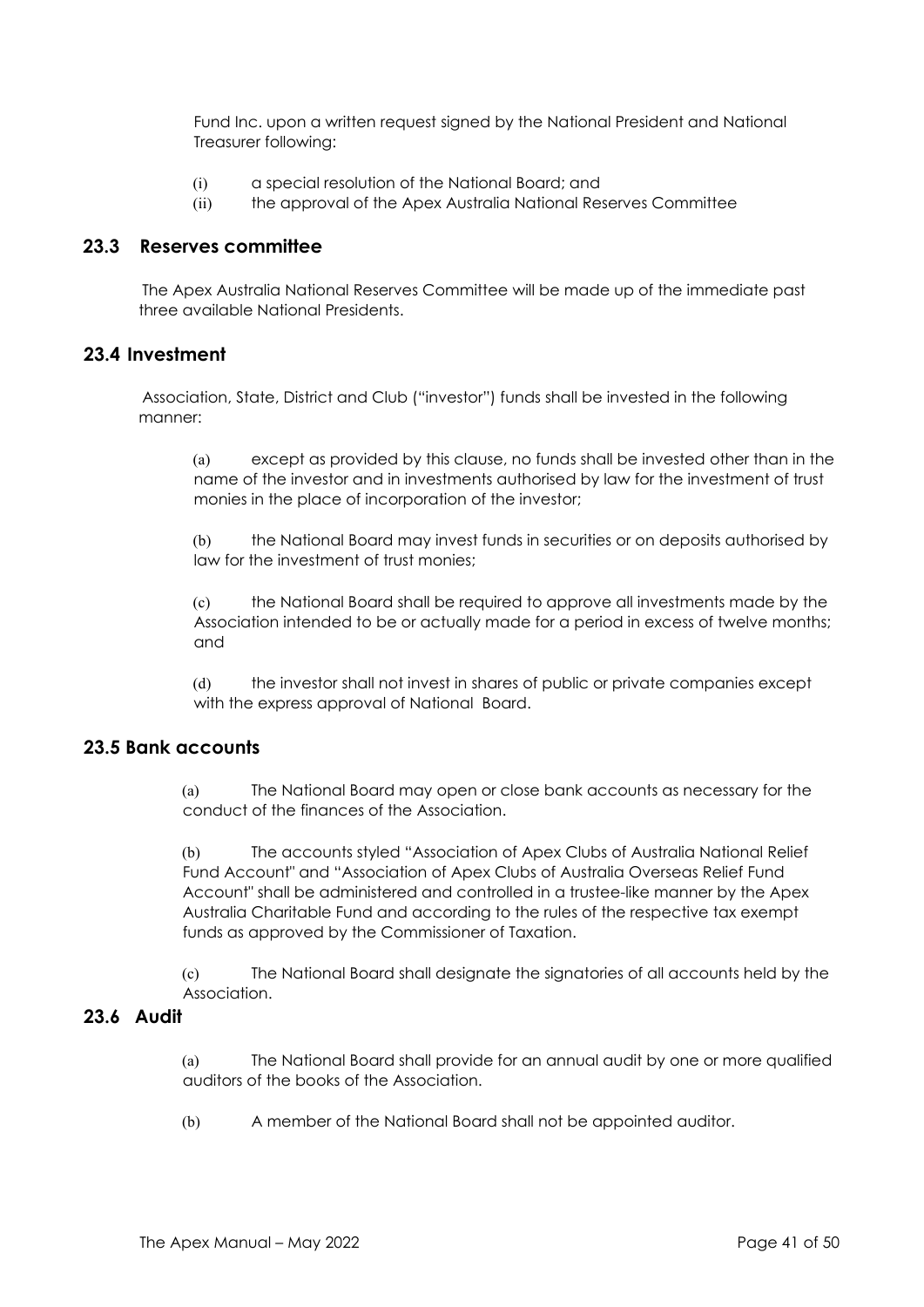# **23.7 Young Apexian Leaders Development Fund**

(a) The purpose of the Young Apexian Leaders Development Fund ("the Fund") is to allow young Members of Clubs with leadership potential to travel and attend a course in order to further their knowledge of Apex and otherwise develop their leadership potential.

(b) The Fund is open to all young Members of Clubs provided that only six grants nationally may be given in any one year.

(c) A young Member of a Club may apply for a grant for any educational activity or other activity, which is likely to improve leadership potential.

(d) Grants may only be awarded from interest earned or accrued on the principal sum invested.

(e) The names of the persons awarded and the purpose of the grant shall be published in "The Apexian" immediately following approval.

(f) A young Member of a Club may be paid expenses for the costs incurred in attending a meeting of the National Board.

(g) A young Member of a Club may apply to their Regional Communicator at any time and applications which warrant consideration shall be forwarded to the National Board.

(h) The National Board shall consider all applications received at its next meeting.

#### **23.8 Fourth Ideal Travellers Fund**

- (a) The Fourth Ideal Travellers Fund is to assist a current member of any Apex Club of Australia to attend a National Apex Convention or major Apex event in another country with the goal of learning from Apex members overseas and promoting the Fourth Ideal.
- (b) Apex members who are under 35 years of age and are undertaking their first overseas Apex travel are preferred applicants for funding.
- (c) The fund may be financed by the Association general account.
- (d) The operation and administration of the Fourth Ideal Travellers Fund shall be as determined in a guidelines document published by the National Board.

#### **23.9 Australian Extension Subsidy Account**

(a) The Australian Extension Subsidy Account is set up by the Association to promote extension and resurgence of Clubs within Australia.

(b) The maximum claim for formation or to follow the resurgence guide for any one Club shall be \$500.00.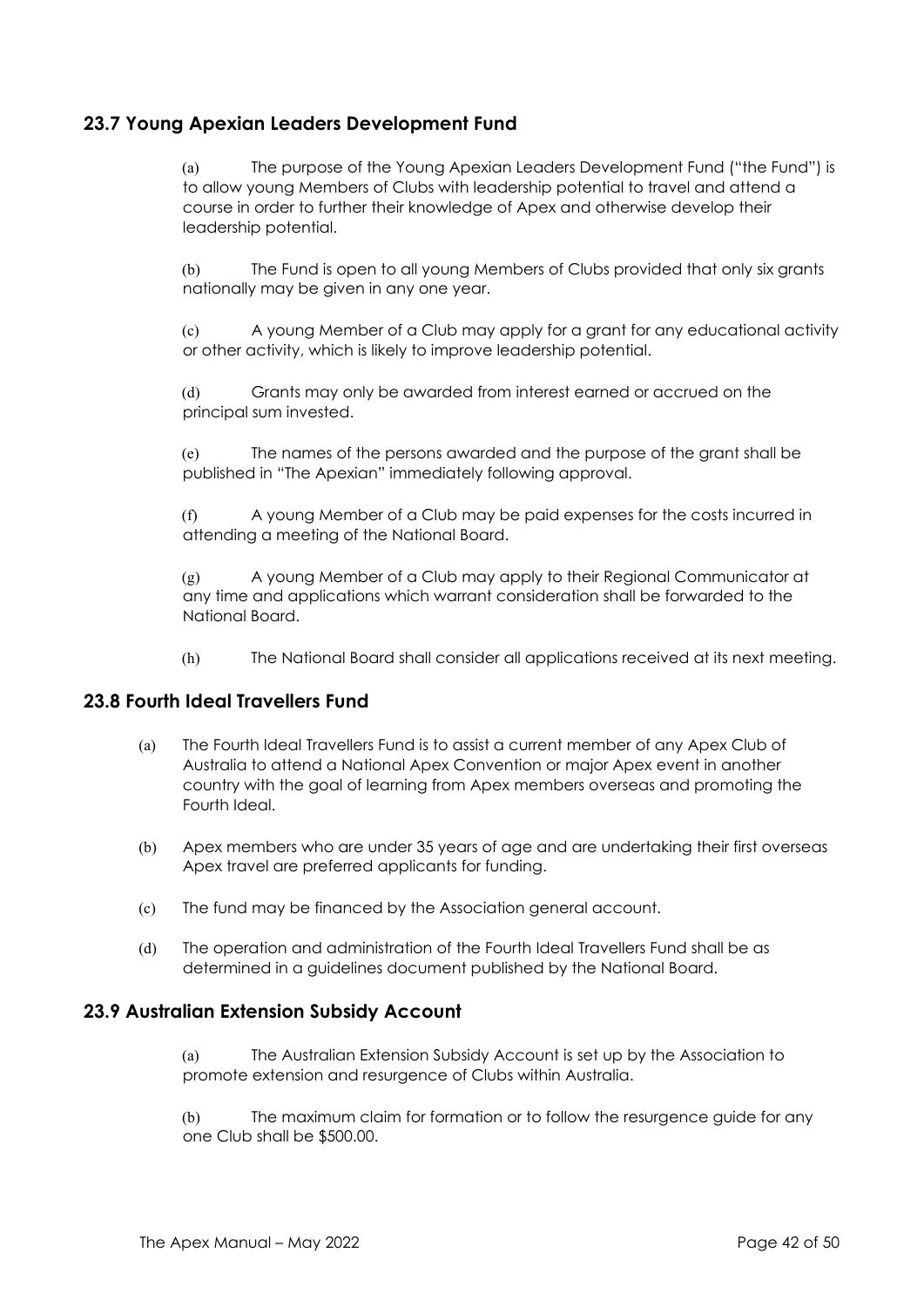(c) Payment shall be made upon application to the National Board and upon satisfying the National Board that the funds will be used for the purpose of formation or resurgence only.

#### **23.10 National relief**

(a) A fund shall be established for the direct relief of poverty, suffering, distress or misfortune of persons in Australia and shall be known as the "Apex Australia Charitable Fund National Relief Fund".

(b) This fund shall be administered and controlled by the Apex Australia Charitable Fund Inc.

(c) All funds received and disbursed through activities of a service nature shall be paid through this fund and accounts shall be prepared by the National Board of the operation and financial position of this fund and its related service activities.

#### **23.11 International relief**

(a) A fund shall be established for the direct relief of poverty, suffering, distress or misfortune of persons outside of Australia and shall be known as the "Apex Australia Charitable Fund Overseas Relief Fund".

(b) This fund shall be administered and controlled by the Apex Australia Charitable Fund Inc.

(c) All funds received and disbursed through activities of a service nature shall be paid through this fund and accounts shall be prepared by the National Board of the operation and financial position of this fund and its related service activities.

## **23.12 Meetings of the national board**

There shall be at least three Board Meetings held each year consisting of at least a Pre-AGM Board Meeting, a Post-AGM and another Board Meeting. The times and venues of which shall be selected by the National President.

#### **23.13 Costs of members of the national board**

- (a) The travel and accommodation costs of all members of the Board and Association Staff as directed by the National President shall be met by the Association.
- (b) The National President shall have power to decide that any Apexian shall attend meetings of National Board at the expense of the Association.
- (c) The Board may from time to time hold in-camera meetings whereupon the only members of the Board who shall attend such in-camera meetings shall be the voting members of the Board and the National Secretary unless otherwise agreed by the Association Board.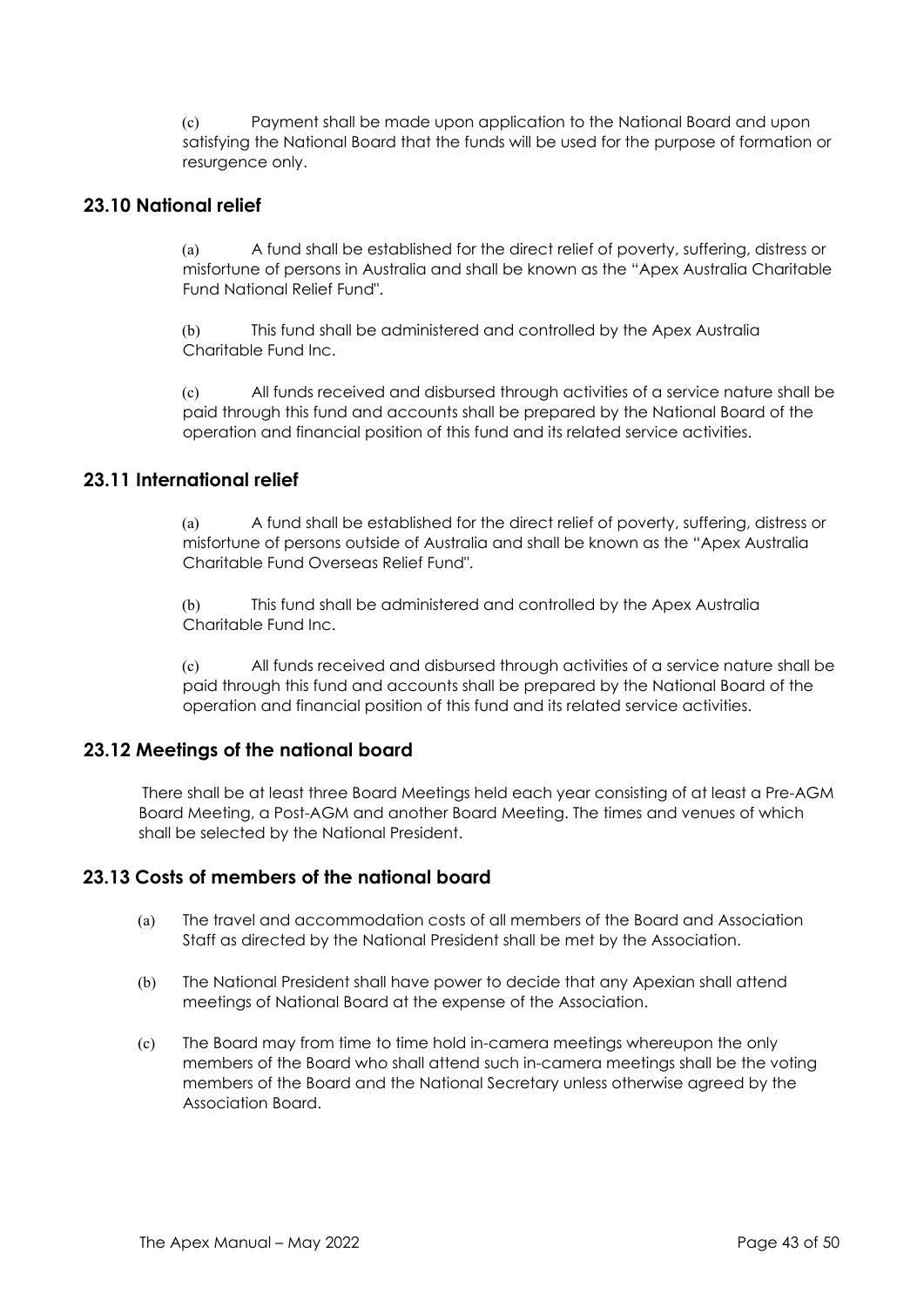# **24 Life Governorship**

(a) An Active Member or a past Member of the Association may be nominated for the award of Life Governorship.

(b) A nominee for Life Governorship will have rendered meritorious and outstanding service to the Association either during or after the time of active membership or both.

(c) Nominations must be submitted to the National Board by a member or a club together with a supporting statement of reasons, testimonials in support and any other relevant supporting material.

(d) To the extent possible, nominations must be strictly confidential.

(e) A three-fourths majority vote of the voting members of the National Board shall be necessary for the appointment of a Life Governor. The vote shall be by secret ballot.

(f) The appointment will be announced and presented at the discretion of the National Board. Before the presentation, the National Board will notify the current Life Governors of the appointment and invite them to attend the presentation.

(g) A Life Governor ceasing to be an Active Member may attend, without power to vote, any National Convention or any Meeting of a Club.

# **25 Marketing**

## **25.1 Authority**

The National Board shall delegate its authority as to the use of the official emblems of the Association to a Branding Committee.

## **25.2 Branding Committee**

The Branding Committee shall consist of three Members of Clubs, one of whom shall be a member of the National Board, and two other persons appointed by the National Board.

#### **25.3 The Apex Logo**

(a) The Apex Logo as contained in the Constitution is a trademark, which is licensed to the Association.

(b) Goods for sale to Apex Members bearing the logo will be available only through an authorised Supply House, the National Office or from persons or organisations who have prior written approval from the Branding Committee.

(c) Permission of the Branding Committee must be sought for goods for sale bearing the Logo to the general public.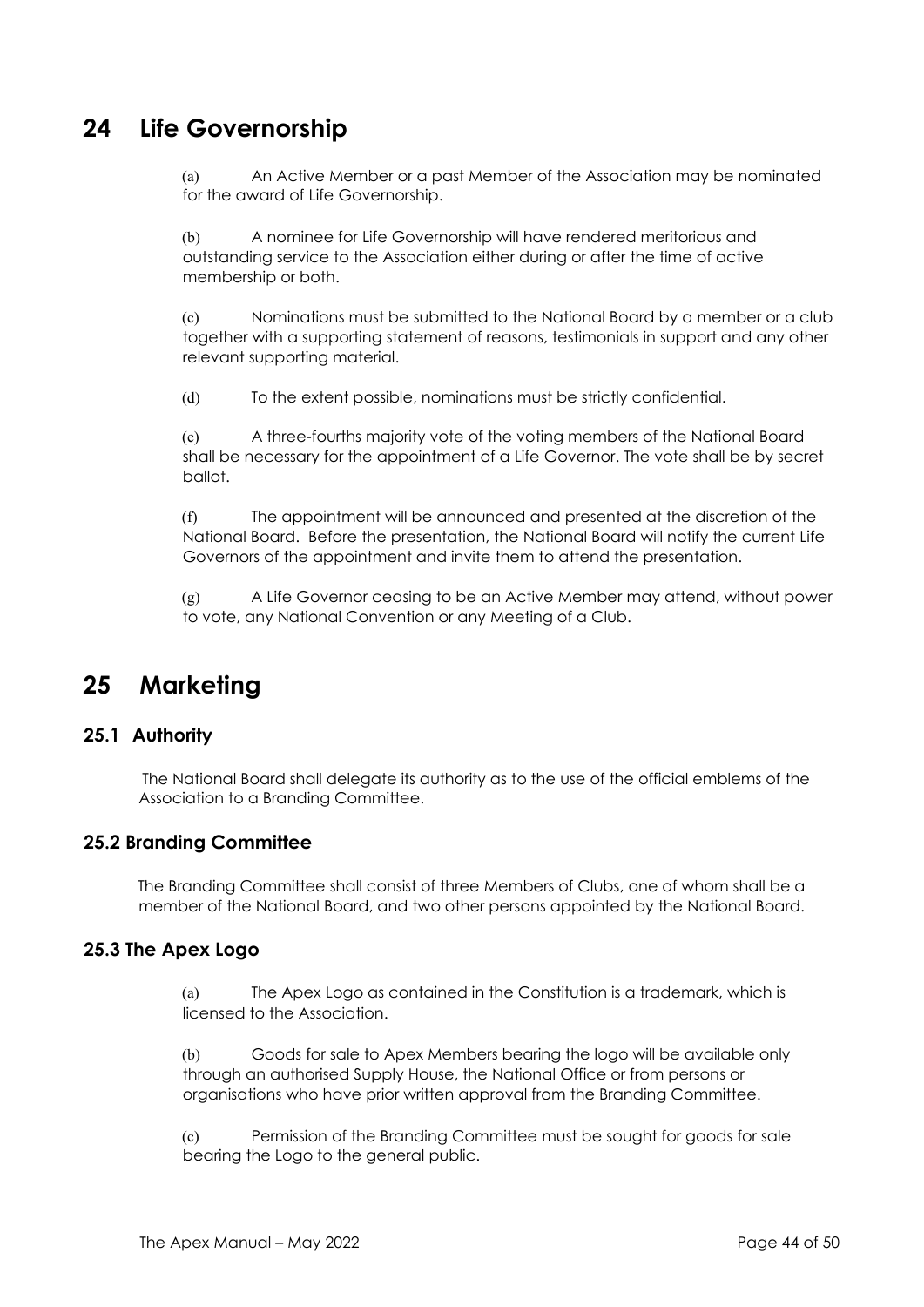(d) The official colours of the Apex Logo are: Red - PMS032; Blue - PMS072; Yellow-PMS109, in the artwork approved by the Branding Committee.

## **25.4 Badges**

(a) The badge to be worn by Members of Clubs, Life Members and Senior Active Members shall consist of the members name, occupation and Club. The badge will consist of the colour configurations determined by the National Board.

# **26 Related entities**

## **26.1 Apex Charitable Fund Inc.**

(a) Apex Charitable Fund Incorporated is a body duly incorporated pursuant to the Laws of New South Wales whose responsibility it is to carry out the aims and functions set out in its Rules.

(b) The Directors of the Fund are the elected members of the National Board, National Secretary and National Treasurer and Association Staff as directed by the National President.

(c) Apex Charitable Fund Inc. shall be maintained to:

(i) administer the charitable and benevolent activities of the Association; (ii) provide payment of personal accident and public risk insurance premiums in relation to the activities of the Association;

(iii) provide a Fund for the collection of voluntary contributions made to the National President's Discretionary Fund;

- (iv) administer the National Relief Fund;
- (v) administer the Overseas Relief Fund.

(d) The Officers of Apex Charitable Fund Inc shall be the Officers of the Association.

(e) Separate records shall be kept of monies contributed and disbursements for specific purposes and in the event of a surplus in a specific account the National Board may direct the transfer of the balance subject to the requirements of a public benevolent institution required by the Australian Tax Office or the Income Tax Assessment Act.

(f) Money shall only be paid from the Charitable Fund with the approval of the National Board.

## **26.2 Apex Consolidated Industries Ltd**

(a) Apex Consolidated Industries Ltd is a body duly incorporated pursuant to the laws of the State of New South Wales.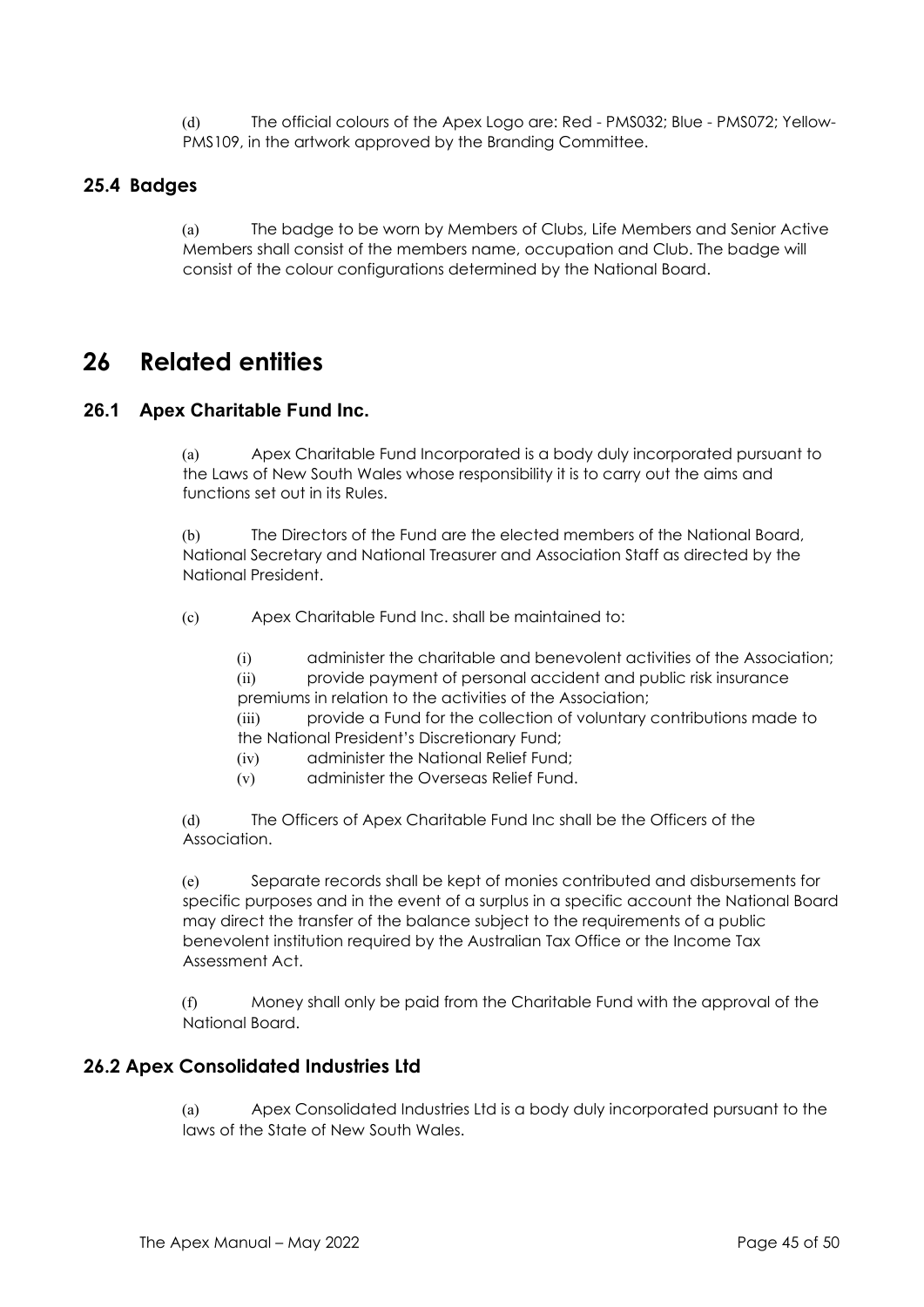(b) Apex Consolidated Industries Ltd is the registered owner of the official emblems of the Association.

(c) The Directors are the elected Members of the National Board, the Association staff as directed by the National President, National Secretary and National Treasurer. (d) The Association shall request Apex Consolidated Industries Ltd to provide its audited annual financial statements to the National Board.

# **27 Core values**

## **27.1 The values committee**

(a) All members of the Association and all members of all Clubs shall uphold the Core Values.

(b) Any question as to whether a Club or Member of a Club has contravened the Core Values of the Association is to be referred to and determined by the Values Committee.

(c) The National Board at the commencement of each Apex Year will elect a Values Committee which shall be constituted by the National President and two senior Apexians who do not then hold any National Board position.

(d) The Values Committee shall have the following powers:

(i) to dismiss an allegation;

(ii) to adjourn consideration of an allegation to allow further information to be put before it;

(iii) to find that there has been a contravention of the Core Values; (iv) to determine a penalty to be imposed upon the Member or members concerned including termination of membership, suspension of membership, reprimand or warning; and

(v) to refer the contravention of the Core Values to a government authority.

# **27.2 Procedure**

(a) Where a Member of a Club alleges another Member of a Club, a Club, Region or National Board (or any other board, committee or other combination of people) has contravened the Core Values, that allegation must be in writing and lodged with the Values Committee.

(b) At the time the allegation is provided to the Values Committee, any member of the Values Committee who considers that it would be inappropriate for he or she to determine the allegation must excuse themselves and the National Board shall determine a replacement for the hearing of the allegation.

(c) At the same time as the written allegation is lodged with the Values Committee, a copy of that allegation must be served to the persons alleged to have contravened the Core Values.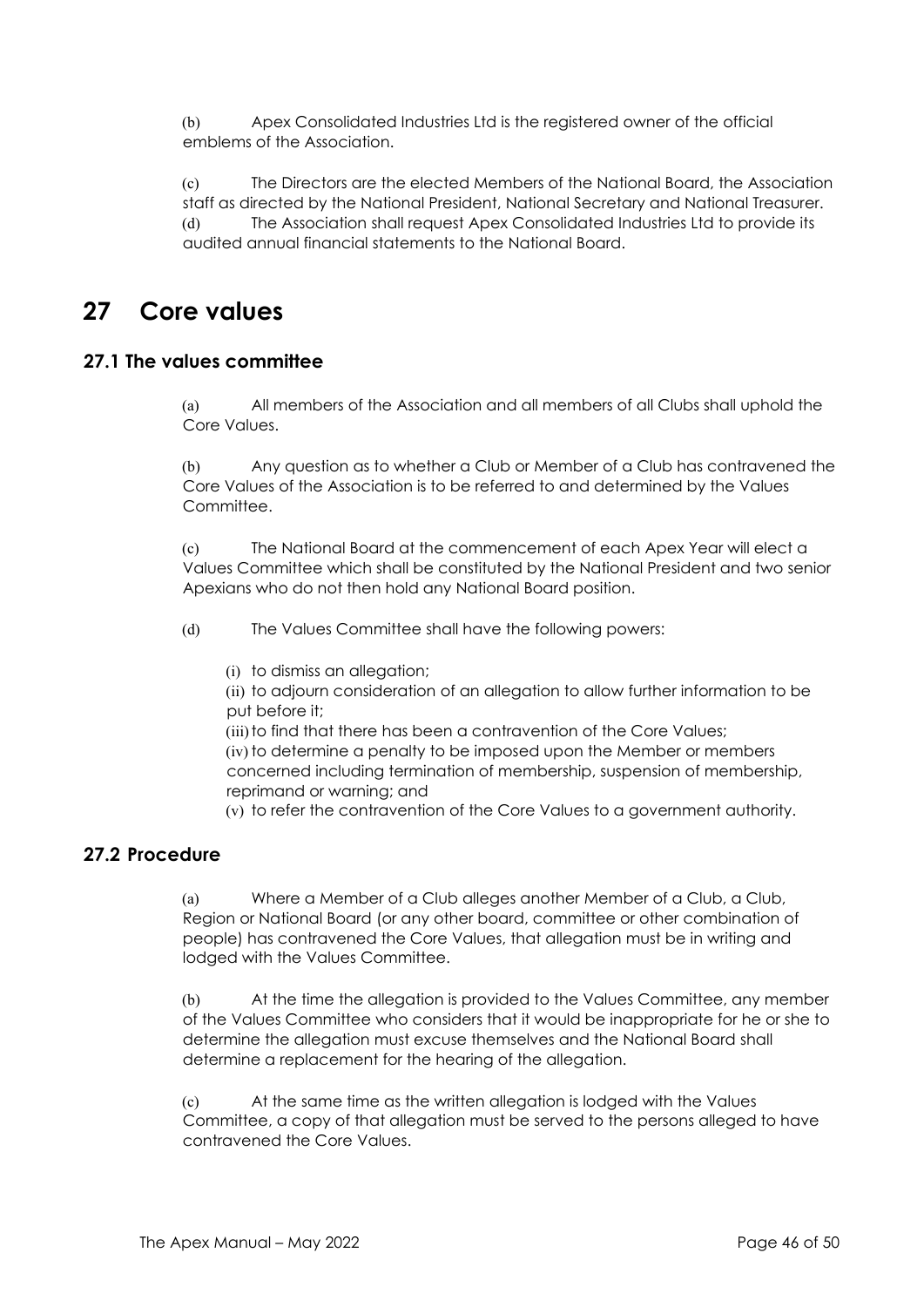(d) The Values Committee within 14 days of receiving the allegation must notify parties in writing whether it will convene a hearing or deal with the allegation by way of written submissions.

(e) In the event of there being a hearing, each party may appear before the Values Committee and present.

(f) In the event of there being no hearing, each party is to present written submissions to the Values Committee before the date when the Values Committee will make a determination.

(g) Parties may have assistance in the preparation and presentation of their case or written submissions.

(h) If the Values Committee determines that there should be no hearing but on considering the material before it, determines that one of the likely potential outcomes is the termination of membership of the Member or members concerned, the Committee shall convene a hearing and give the Member or members affected the right to be heard before reaching any determination as to contravention of the Core Values and any penalty resulting from that contravention.

(i) Where possible, the determination should be made by the Values Committee within 30 days of lodgement of the allegation.

(j) The Members making the allegation are unable to be part of the Values Committee hearing the allegation.

# **28 Training forums**

(a) The Association recognises the importance of the training at all levels of the Association so that Apexians are better able to:

(i) Uphold and implement the Ideals and Objects of the Association and of the Club.

(ii) Maintain, uphold and implement the Core Values set out in the Association Constitution.

(iii) Maintain and increase the total membership of the Association and enhance the quality of the membership of the Association.

(iv) Manage the resources of the Association including the resources of Apexians, Clubs and Regions.

(v) Understand the structure Rules and Practices of the Association, its Regions, Clubs and Members.

(b) The Association may provide the following training forums:

- (i) Association National Convention;
- (ii) Club President, Secretary and Treasurer Training Forums or Seminars;
- (iii) New Apexian Training Forums and Seminars; and

(iv) Training of Trainers to further train Apexians at Club, Regional or National Meetings, Forums or Seminars,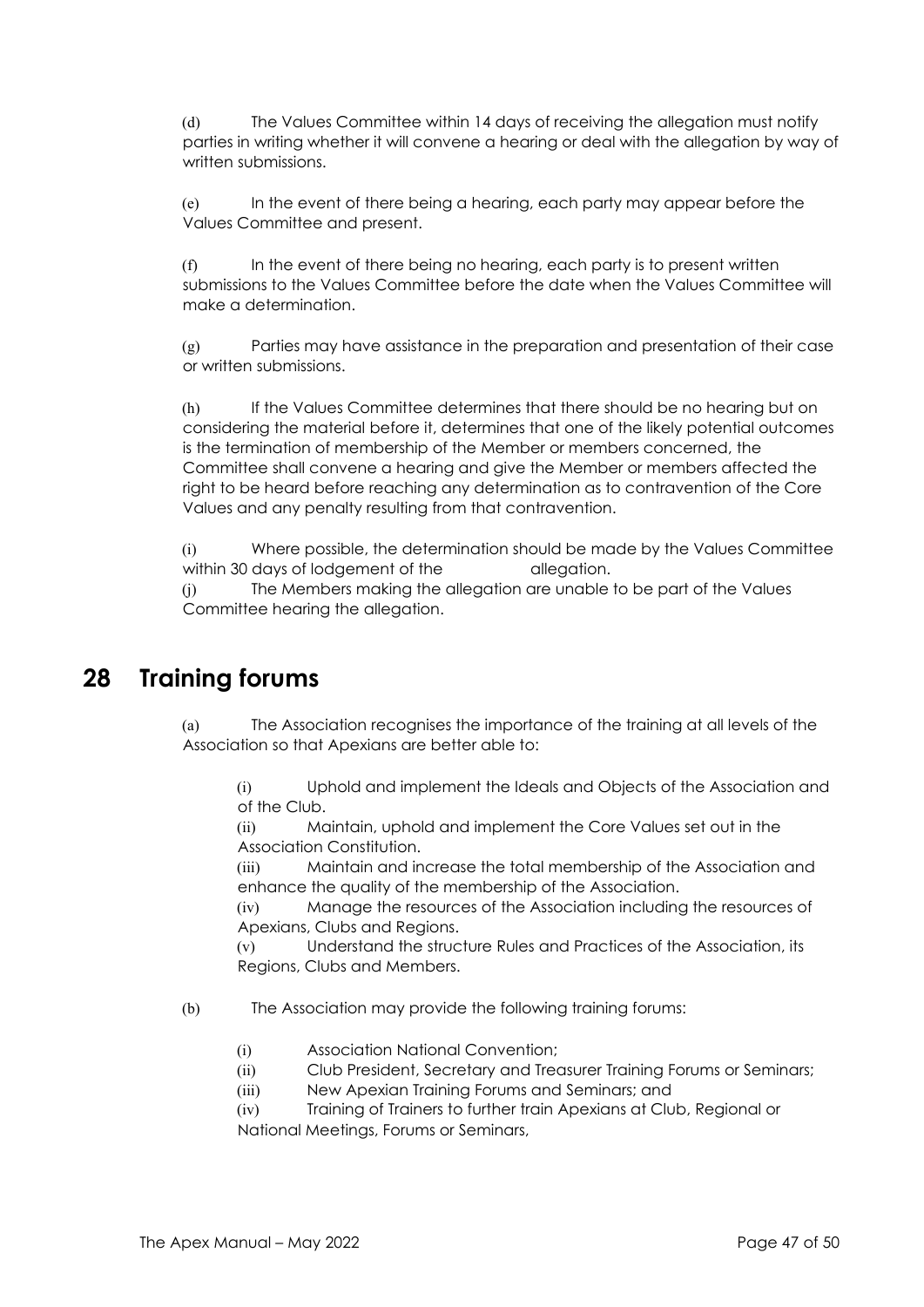(c) In order to further the objectives of the training forums for the benefit of young Apexians, the Young Apexian's Leadership Development Fund may, at the discretion of the National Board, be used to help finance such training forums where no other application for use of the Fund is made in any year.

(d) It shall be the policy of the Association in relation to Training Forums to include sessions on the following issues:

(i) Dealing with the media and Government authorities.

(ii) On the Citizenship Ideal and the nature and the role of the Citizenship Director.

(iii) Dealing with extension and the creation and establishment of new Clubs.

(e) The Agendas for all Executive Training Seminars must emphasise the specialised areas of instruction in the conduct of the portfolios of President, Secretary and Treasurer together with any general areas of instruction required in each particular State.

# **29 Miscellaneous**

# **29.1 Voting**

Notwithstanding anything else in this document:

- (a) At all levels of the Association only the actual votes of those members entitled to vote are to be counted when determining the number of votes for and against a motion.
- (b) Only Active Members are entitled to vote at any level of the Association.

# **29.2 Proxies**

Notwithstanding anything else in this document:

- (a) Proxies are to be given in writing to a person to be present at a Convention or meeting.
- (b) A vote by proxy shall be as directed by the Club on any specific motion.
- (c) All proxies shall be an original in the appropriate form signed by two members of the Club Executive.
- (d) All proxies shall be lodged with the appropriate Secretary/Treasurer before the opening of a Convention or meeting.
- (e) Notwithstanding any other provision contained in the Rules, no Member, Club, Region or any of their representatives shall be entitled to a proxy vote at any meeting unless such proxy is accepted by a majority of persons entitled to vote at the meeting.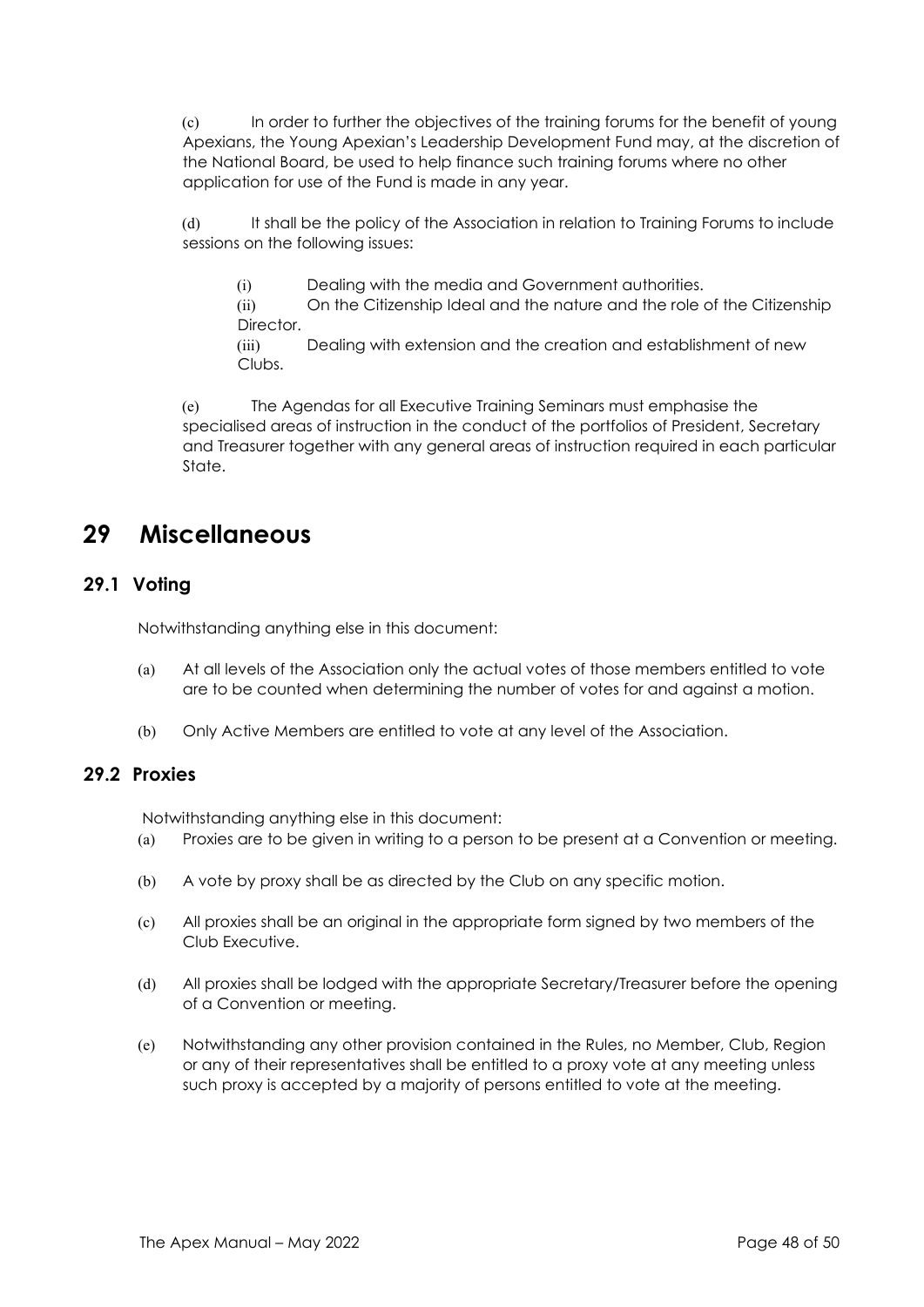# **29.3 Elected positions**

Notwithstanding anything else in this document in addition to any other requirements in the Constitution, Rules and/or Association Rules only an Active Member of a Club may be nominated for and hold any elected position at any level of management of the Association.

## **29.4 Removal**

If any elected or appointed Member of any Club or National Board is proven to the satisfaction of a special majority of the other voting members of their board to have either:

(a) failed to have carried out their duty of office as required by the Rules governing their board; or

(b) failed to have carried out any lawful duty reasonably required of them by their board or the chair of their board; or

(c) conducted themselves in a manner prejudicial to the best interests of the board or the Association, then the Member's board shall have the right to remove the Member from their position and replace them with another Active Member. Before any vote is taken as to the removal of the Member from the Board, the Member will be given fair and reasonable opportunity to present their case to the Board as to why they should not be removed from Office. The Board will consider all matters put before it before reaching a decision as to whether or not the Member is removed from Office.

# **30 Memorial Roll**

Apex Australia recognises that many Apexians have contributed in a significant and meaningful way to Apex and their community. In some cases, Apexians have unfortunately died prior to their contribution being appropriately recognised.

The Apex Australia Memorial Roll has been implemented and will be maintained by the National Board as special recognition for Apexians if the event that sad event occurs.

An Apexian needs to be nominated to be included on the Apex Australia Memorial Roll (any person or club can do so). The nominee must not have received a life membership and have made significant and meaningful contribution to Apex in some way.

**Note 1**: Being listed on the Memorial roll is in recognition of significant and meaningful contribution of a deceased member. The National Board will determine the evidence needed to support the nomination on a case by case basis.